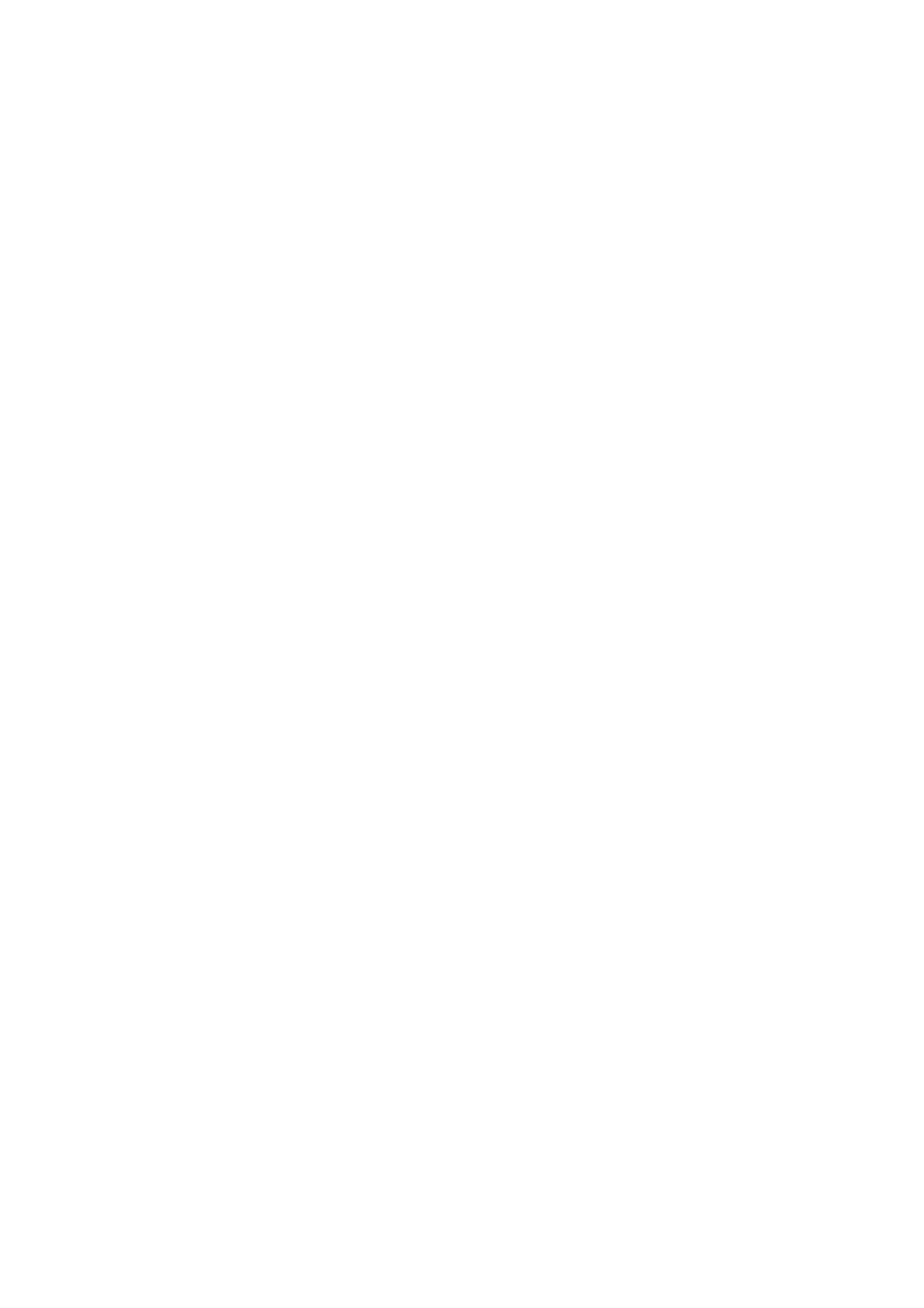

# PREFACE

The long-term goal of the UNDP/GEF Danube Regional Project is, in short, to strengthen capacities of key Danube stakeholders and institutions to effectively and sustainably manage the Danube River Basin's (DRB) water resources and ecosystems for citizens of Danube countries.

In order to affect change in the DRB, citizens of the Danube must be motivated to take action. The purpose of this assignment was to identify those key groups of Danube stakeholders most interested and/or able to take action, and to motivate them to take action to protect the DRB. This Communication Strategy is designed to provide guidance on how to facilitate change through communication activities.

This document provides the baseline for planning communication activities within the DRB. It provides both an approach and methodology for planning campaigns as well as guidance for developing a work plan for DRB communication activities. Communication planning is a fast paced activity. Today's plans become old and outdated very quickly, thus, the need for an iteration of planning, implementation, learning and then planning once again.

This document represents one milestone in a difficult process. While many speak of communication strategies and planning, there are very few concrete examples that provide guidance on actually how to develop a practical communication strategy for transboundary river basin management activities.

An important lesson learned is that there should be an emphasis on developing a strategy that is actionable, measurable and should form a 'living document', to be updated on a continuous basis as it is implemented. In short, a communications strategy is an ongoing process.

When we came to prepare the Communication Strategy, we were faced with considerable obstacles: we found very little material of practical value already in existence and available. There are plenty of communication strategies, but they tend to be of the "awareness needs to be raised", "a brochure needs to be produced", "an educational initiative should be started" variety. Admirable – but of little practical use.

We needed a practical, applicable, strategy that could evolve. A strategy that would act as a tool to deliver results. As we think others can benefit from this experience, we therefore offer in this document some lessons learned, a practical methodology, some contextual material – and the Strategy itself – in the hope that it will prove to be of value to others, and act as a source of good practice, as well as being a strong, deliverable Communication Strategy for the enhancement of the environment of the Danube River Basin.

The report represents a milestone in the efforts of several people to develop a meaningful DRB Communication Strategy. The WWF Danube-Carpathian Programme was contracted to develop the strategy. Its efforts were enhanced by the engagement of Tony Hare of Tony Hare Communications.

This report reflects the views of the experts involved. The report and its contents remain the property of the UNDP/GEF DRP and should not be used without providing full credit to the DRP.

For further information about the DRP, objectives, activities, results etc. please visit the DRP webpage at: www.undp-drp.org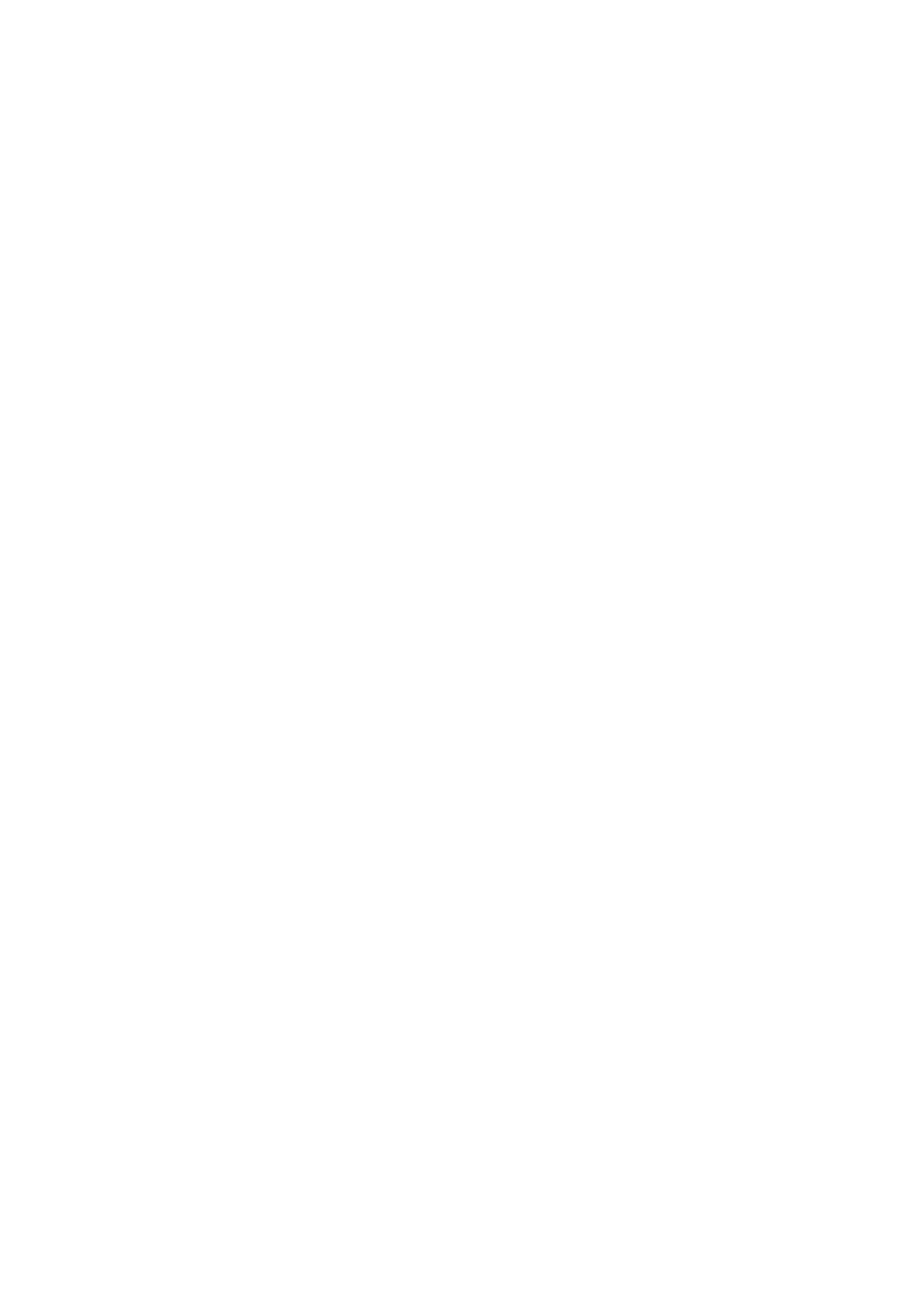# TABLE OF CONTENTS

### 1. Introduction

2. Draft DRB Communication Strategy

Overview

Who is implementing this Strategy?

Overall Desired Outcome

Target Audiences for this Communications Strategy

|                         | Sub-strategy 1: ICPDR Heads of Delegation                      |
|-------------------------|----------------------------------------------------------------|
| Sub-strategy 2:         | GEF                                                            |
| Sub-strategy 3:         | Media                                                          |
|                         | Sub-strategy 4a: Environmental NGOs - Danube Environment Forum |
|                         | Sub-strategy 4b: Environmental NGOs - WWF                      |
| Sub-strategy 5: Farmers |                                                                |
|                         | Sub-strategy 6: Danube Communities - People of the Danube      |
|                         | Sub-strategy 7: Local Authorities                              |

#### Appendices

Methodology

Background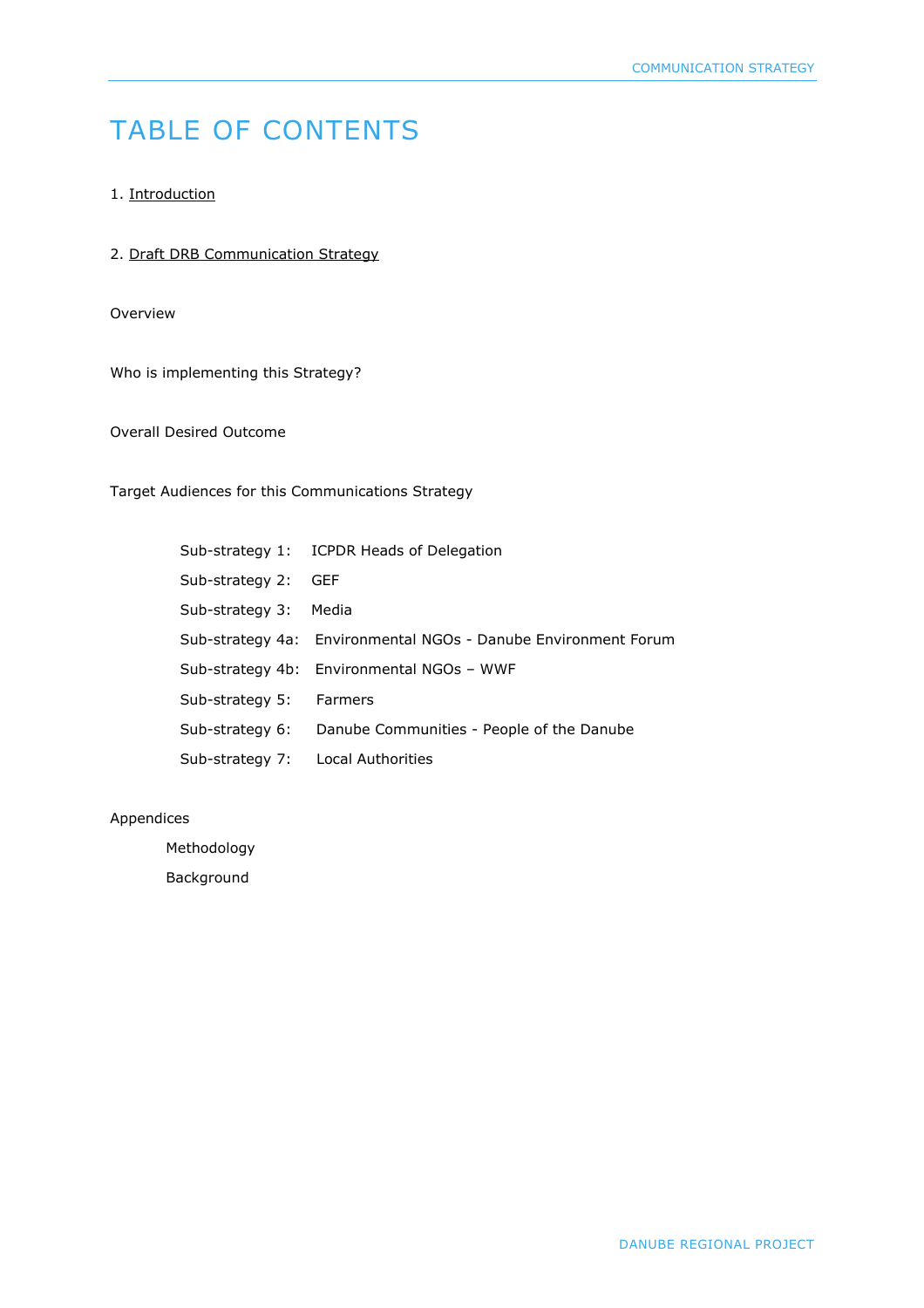## **Abbreviations**

| DEF          | Danube Environment Forum                                        |
|--------------|-----------------------------------------------------------------|
| <b>DCP</b>   | WWF International Danube-Carpathian Programme                   |
| <b>DPRP</b>  | Danube Pollution Reduction Programme                            |
| <b>DRP</b>   | Danube Regional Project                                         |
| <b>DRPC</b>  | Danube River Protection Convention, Danube Convention           |
| EU           | European Union                                                  |
| ЕC           | European Commission                                             |
| GEF          | <b>Global Environment Facility</b>                              |
| <b>GWP</b>   | Global Water Partnership                                        |
| HoD          | Head of Delegation                                              |
| IAD          | International Association for Danube Research                   |
| <b>ICPDR</b> | International Commission for the Protection of the Danube River |
| <b>IRBM</b>  | Integrated River Basin Management                               |
| <b>NGO</b>   | Non Governmental Organisation                                   |
| P.A.R.T.s    | Players, Activities, Resources and Tone of Voice                |
| <b>REC</b>   | Regional Environment Center for Central and Eastern Europe      |
| TNMN         | <b>Trans National Monitoring Network</b>                        |
| <b>UNDP</b>  | United Nations Development Programme                            |
| <b>WFD</b>   | EU Water Framework Directive                                    |
| <b>WWF</b>   | World Wide Fund for Nature                                      |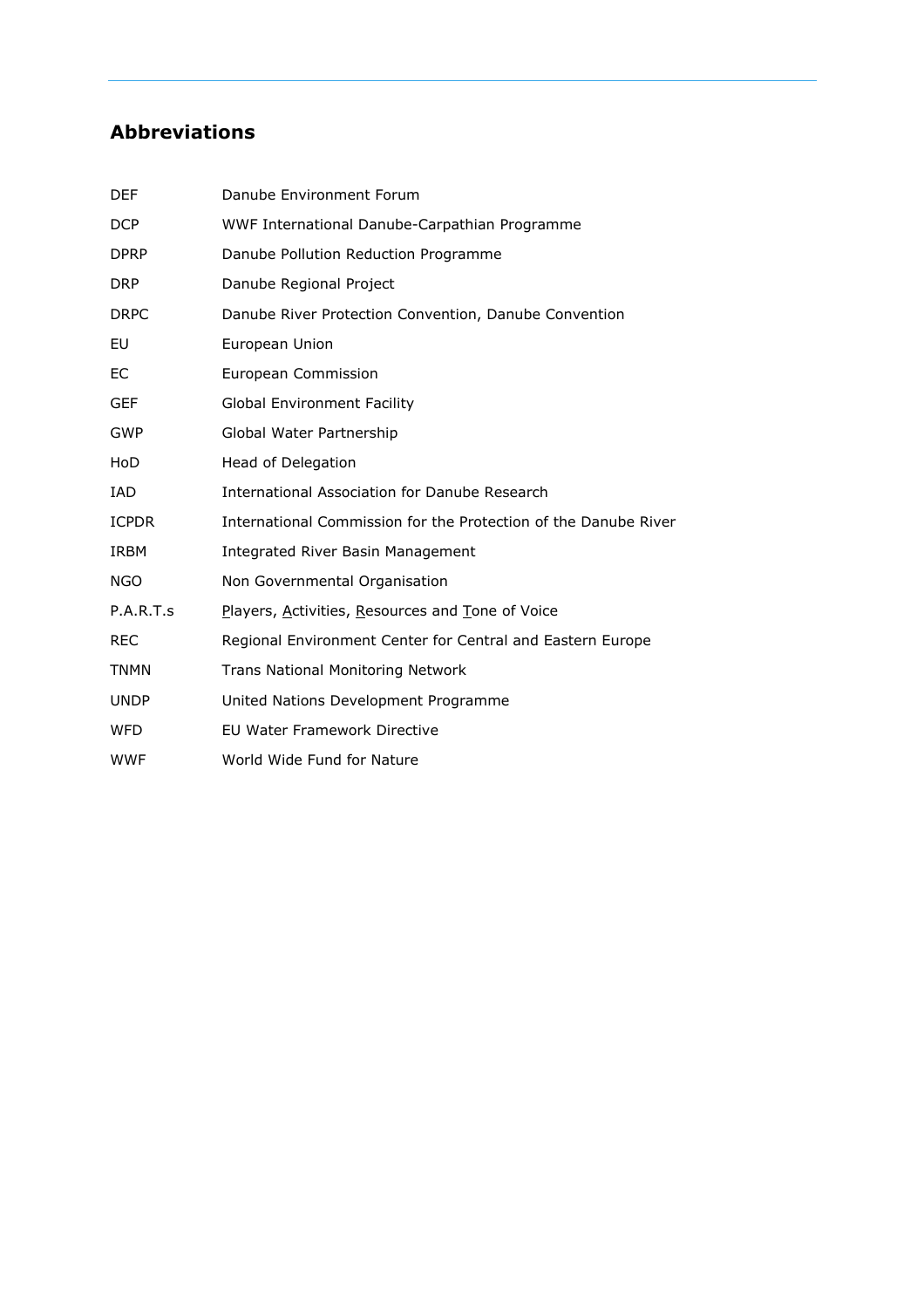## **1. Introduction**

## **Status of the Danube River Basin Communication Strategy**

Communication Strategies need to be actionable and dynamic. This Strategy is under ongoing review and update as activities are carried out and implemented.

The version presented here is that of June 2005.

## **Why is a Danube River Basin Communication Strategy necessary?**

There are many challenges facing those managing the Danube River Basin. Effective communications are a vital tool for those whose task it is to overcome the challenges. In particular, effective communications can help to ensure that all stakeholders who could potentially contribute to management initiatives, or who are potentially affected by them, are aware of relevant issues, and have the opportunity to put their concerns into action.

For maximum benefit communication activities should be guided by a strategy.

The objective of this Danube River Basin Communication Strategy is to ensure appropriate public information about Danube River Basin co-operation objectives, activities and accomplishments in order to enhance public participation in management activities. This will help to create the basis for the effective implementation of activities concerning nutrient reduction, ecosystem management and transboundary co-operation at the local, sub-basin, national and international levels.

The Strategy is intended to guide subsequent UNDP/GEF Danube Regional Project (DRP) communication activities that will be determined during the course of project implementation. This could include the development of specific information products as well as the preparation and implementation of regional and/or public awareness activities as per the DRP project document and project implementation plan.

In addition, the Strategy can help to guide the activities of partner organisations.

## **What does the Danube River Basin Communication Strategy say?**

The Strategy sets out an overall desired outcome:

**"To create strong public awareness of the problem of aquatic pollution, especially of nutrients and toxics, in the Danube River Basin; and, within the context of implementation of the EU Water Framework Directive, to create strong public support for, and participation in, actions that lead to significant and measurable reductions in this pollution."** 

The Strategy recommends communications activities aimed at important Target Audiences within the Danube River Basin. For each Target Audience a separate sub-strategy sets out the following information:

- Background information on the specific issue and the Target Audience
- The organisation(s) and/or individual(s) who should lead on communications activities
- A more specific desired outcome
- Key message/s
- A call to action
- A description of the communications activities
- Ideas for monitoring and evaluation of the success of communications activities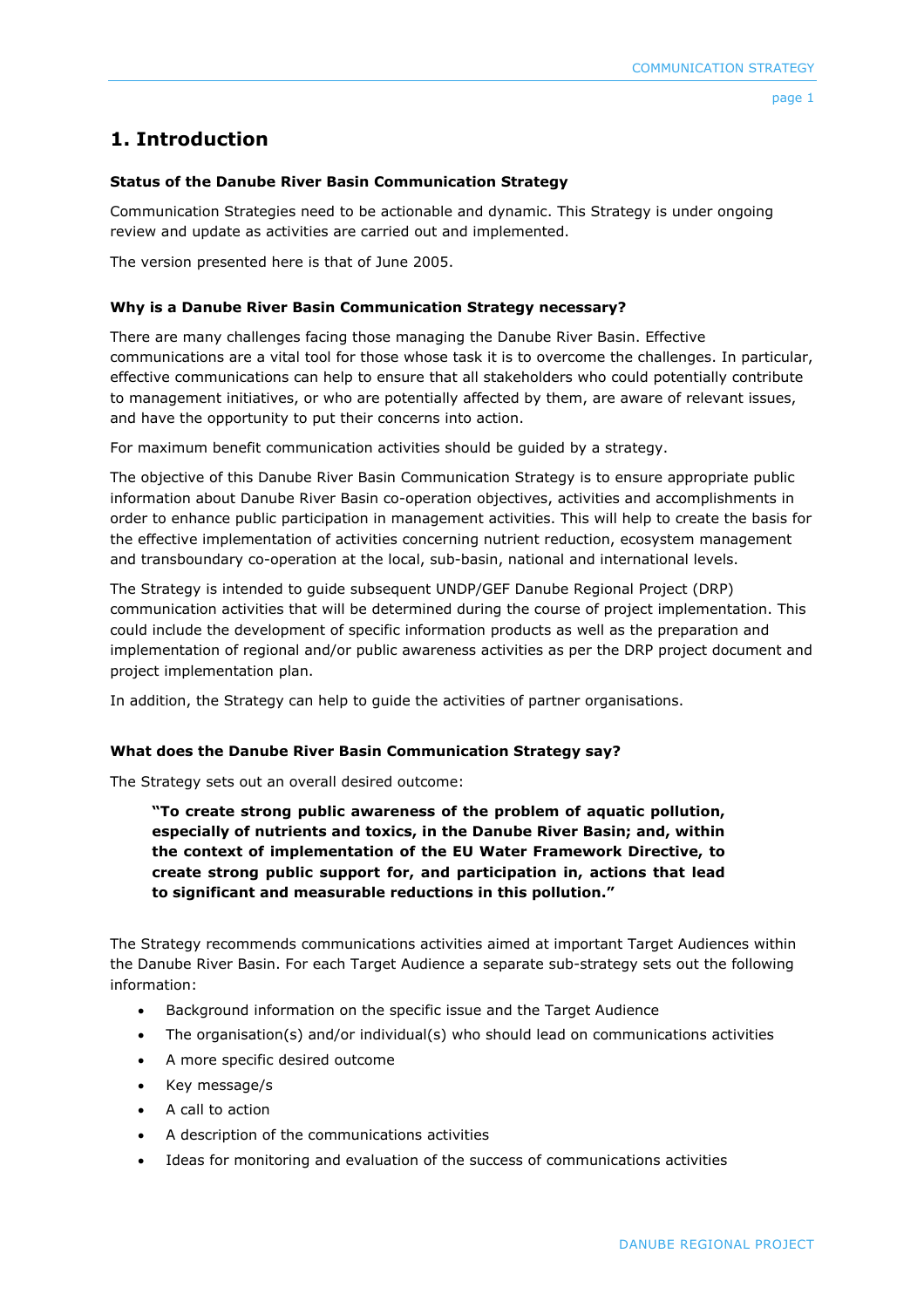#### **How to make the most of the Danube River Basin Communication Strategy**

#### *Communicating the Strategy*

The Danube River Basin Communication Strategy should be officially announced to relevant stakeholders on an appropriate occasion.

The Strategy should be shared with key individuals and partners in the region (e.g. UNDP/GEF staff, ICPDR staff and delegates, ICPDR observers such as WWF, IAD, REC, GWP and DEF and other relevant organisations).

The Strategy should be posted on the DRP and/or ICPDR websites.

#### *Resourcing the Strategy*

UNDP/GEF and the ICPDR should assess the financial resources available for implementing the actions set out in the Danube River Basin Communication Strategy.

Depending on the level of available resources, it will be necessary to prioritise sub-strategies that should be implemented first.

#### *Co-ordinating the implementation of the Strategy*

Critically, the Strategy is dynamic, not static, and in order to be effectively implemented, needs to be reviewed and updated on an ongoing basis.

It is recognised that no single body has the resources or expertise to fully implement the actions set out in the Danube River Basin Communication Strategy.

However, it is crucial that one organisation takes responsibility for leading the implementation of this Strategy and this should be the UNDP/GEF Danube Regional Project.

The lead implementation organisation should be responsible for ensuring that the key recommendations of the Strategy are implemented and that all communications activities related to this Strategy are co-ordinated.

Other organisations can be effective partners in the implementation of the Strategy. These organisations may be river basin wide (such as WWF or IAD), national (such ICPDR Heads of Delegation) or local (such as DEF members).

One of the first tasks of the lead implementation organisation should be to identify national focal points and other partners who can help to implement parts of the Strategy.

#### *Researching the Strategy*

One of the lessons from the preparation of the Danube River Basin Communication Strategy is that there is great value in undertaking fact-finding early in communications planning.

This research does not need to be intensive and can often comprise a limited review of existing literature and a few well-chosen telephone interviews.

To optimise the use of resources, target audiences should be the subjects of research before strategic communications activities are put in place.

It will be necessary to undertake more fact-finding to continue implementing some of the sub-strategies and to devise new ones.

#### *Reviewing the Strategy*

The Danube River Basin Communication Strategy is intended to be a "living document". It should be continually reviewed as activities set out in the sub-strategies are completed, and as the need for new actions, or even new sub-strategies, become evident.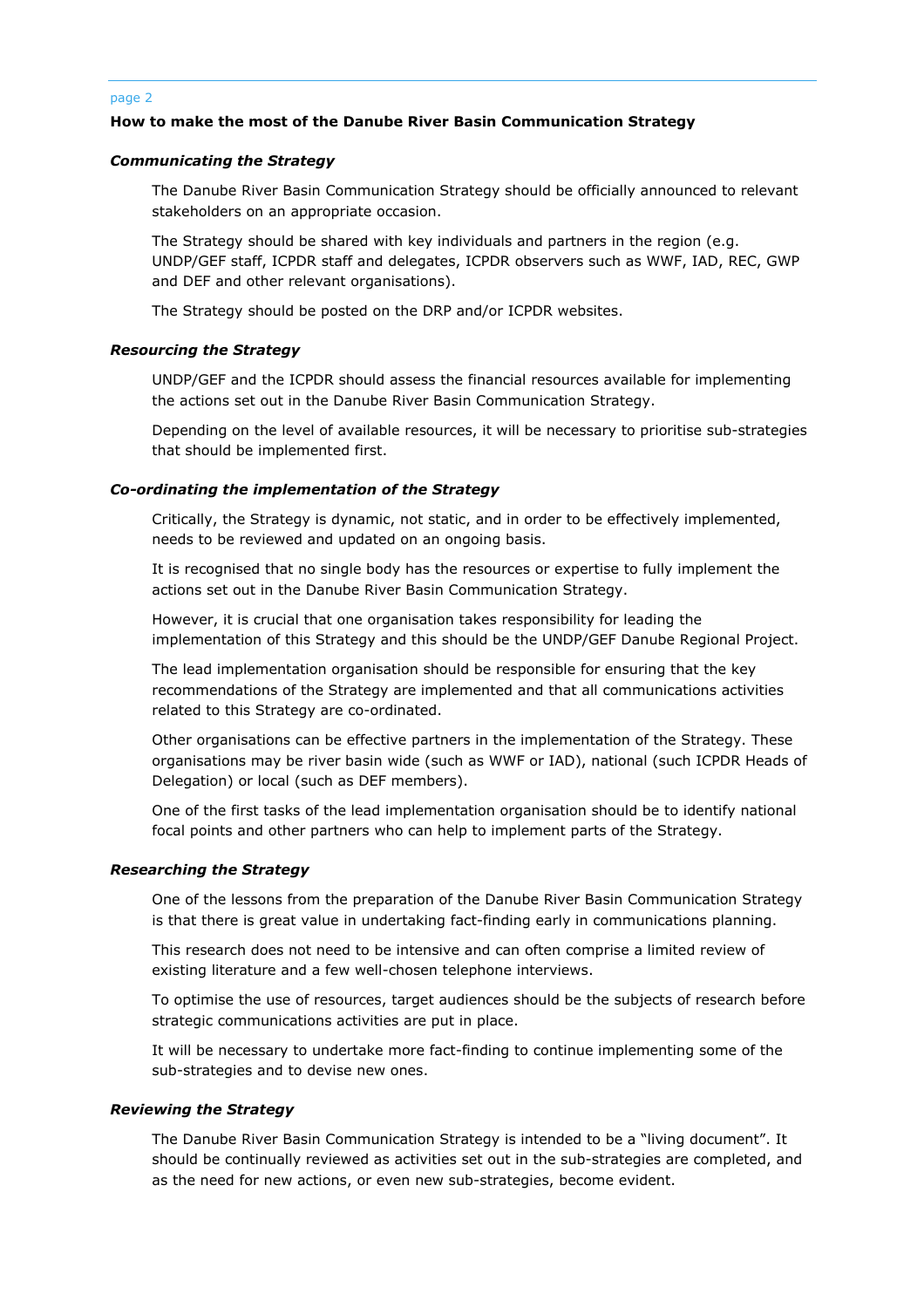It will be necessary for the lead implementation organisation to ensure that the Strategy is reviewed and revised according to need.

The Danube River Basin Communication Strategy is intended to be an outcome-oriented and actionable document. It is best kept in a ring binder with separate sections for each of the sub-strategies. The sub-strategies can then be taken out, used, and put back as necessary. They can also be updated independently of each other.

For ease of revision the lead implementation organisation should keep separate MS Word master files for each sub-strategy.

The following documents represent further useful background reading for the Communication Strategy:

- Danube Pollution Reduction Programme Report (DPRP, June 1999)
- Danube River Protection Convention (IC/001)
- EU Water Framework Directive (2000/60/EC)
- Joint Danube Survey (ICPDR, 2002)
- Strategy for Public Participation in River Basin Management Planning 2003-2009 (draft UNDP/GEF, 2003)
- Socio-Economic Effects of Water Pollution in the Danube River Basin Summary Report (DPRP, June, 1999)
- Strategic Action Plan for the Danube River Basin 1995-2005, Revision 1999 (DPRP, 1999)
- Water Quality in the Danube River Basin TNMN Yearbook (ICPDR, 2000)

## Note/information resource:

At present, there is no central source of information about the environment of the Danube River Basin. It would be valuable to assess whether such a resource would be of value to Danube stakeholders, and – if so – how it could be viably and sustainably established. This issue has been partly analysed and addressed in the report 'ICPDR Information Access: Report and Suggestions', prepared by consultants through one of the DRP components.

## Note/preliminary work:

In order to maximise the potential of the DRP to implement the Communication Strategy, it was necessary to clarify and integrate the visual and communication identity of the organisation.

This work was carried out in 2004, with the development and integration of a visual identity and strapline.

These have already been used in such new applications as the DRP website, brochures, posters, conference packs, etc.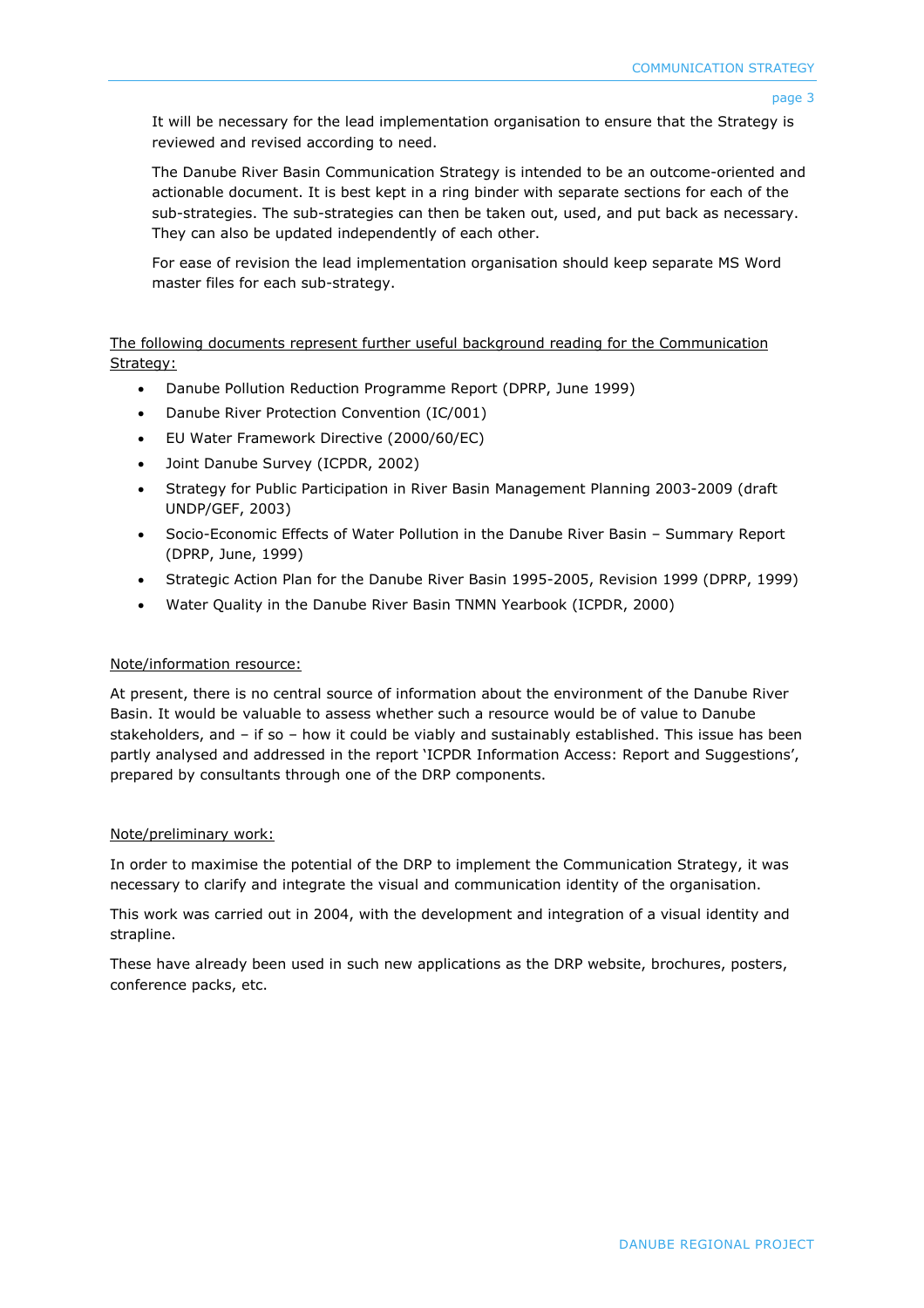## **2. Danube River Basin Communication Strategy**

#### **Overview**

## *The Danube River Basin Communication Strategy aims to initiate a new approach to Danube challenges by harnessing the power of communications to deliver results on the ground.*

This Strategy, in recognising the fluent and dynamic nature of communications, is a "living document": it will be executed and evolved on a continuous basis.

It focuses around Target Audiences and what they can do to deliver the Desired Outcome.

This first draft prioritises certain Target Audiences by presenting the work relating to them as 'Substrategies'. However, as the work evolves, the environment changes, and priorities change, so the Strategy will change and evolve.

## **Who is implementing this Strategy?**

The implementation of this Communications Strategy should be led by:

- The UNDP/GEF Danube Regional Project in partnership with the
	- o ICPDR,
	- o And other partner organisations.

It should be noted that funding for the DRP will end in the 2006-2007 period. At the same time, the intention for the Communication Strategy from the start was that excellent communications continue into the long-term through sustainable activities. It is therefore suggested that, in building partnerships with key players, an effort should be made to integrate communications objectives into their strategies and to build their capacities, so that continuity will be ensured for implementing the DRB Communication Strategy.

## *Partnering with the ICPDR*

#### Background

In 1998, the International Commission for the Protection of the Danube River (ICPDR) was established to guide the implementation of the Danube River Protection Convention (DRPC). The DRPC was signed in 1994 by numerous Danube States and the EU, dedicated to the reduction of pollution and the sustainable use of the resources in the Danube Basin.

The ICPDR, comprising the Contracting Parties of the Convention, is now working to implement both the DRPC and the EU Water Framework Directive (WFD). The WFD is a landmark piece of legislation that holistically enhances water resource management by valuing the ecological integrity of the river as a living and dynamic entity. The WFD requires an Integrated River Basin Management (IRBM) approach to planning. In many ways the Danube Basin is a test case for implementing the WFD in international river basins in Europe.

The ICPDR Secretariat is based in Vienna. It consists of an Executive Secretary supported by a small number of experts in specific fields of water management. Since its inception, the ICPDR has

page 4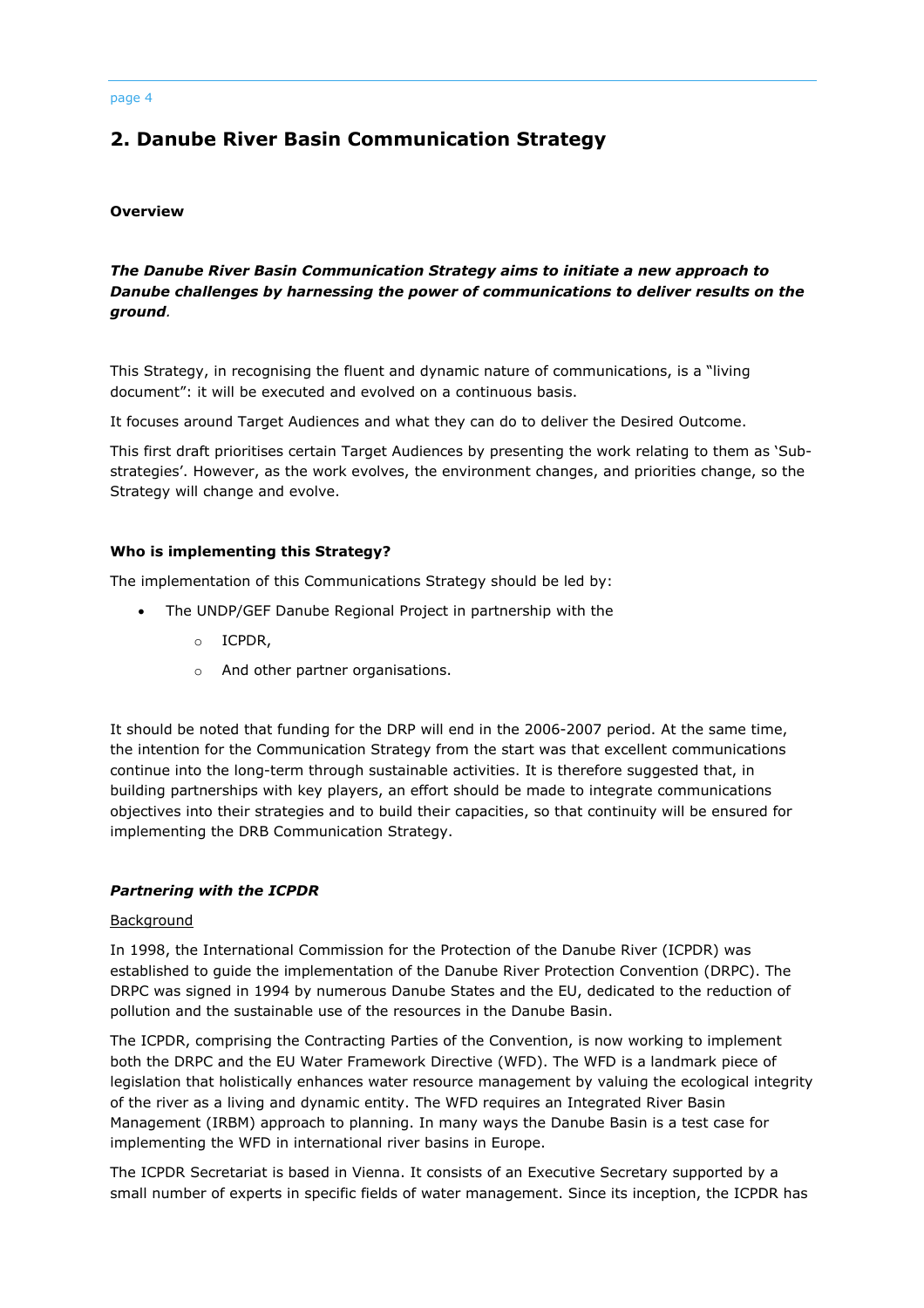provided stakeholders with information, advice and expertise. To date, the focus has been on Contracting Parties to the DRPC and providing them with technical and scientific reports. A broader, secondary target audience has been serviced mainly by the 'Danube Watch' magazine and the ICPDR website.

The ICPDR is in a position to assess its existing communications vehicles in relation to the suggestions of this Strategy.

#### Partnership in action

A fully effective partnership in communications between DRP and the ICPDR Secretariat has been identified as an important factor in enabling the Communication Strategy to succeed, and its Desired Outcome to be reached. Of special value would be actions by the ICPDR Secretariat to engage and involve their key stakeholders. Other suggested activities toward this end include:

- Regular meetings and discussions between the DRP and the ICPDR Secretariat relating to the Communication Strategy and its implementation (ONGOING).
- Working in partnership on communication products and activities such as:
	- o 'Danube Watch' research into Target Audiences, recommendations for enhancement of Danube Watch in terms of targeting, content and editorial, redesign (COMPLETED AND ONGOING SUPPORT).
	- o Development of integrated visual identities (ONGOING).
	- $\circ$  Producing information materials such as brochures, leaflets, maps and website (COMPLETED AND ONGOING SUPPORT).
	- o Support of Danube Day (COMPLETED 2004 and ONGOING) and other public awareness raising events.
	- o Capacity building activities for communications (ONGOING).
- Working in partnership with stakeholders

#### *Partnering with other organizations*

Other basin-wide, national or local organisations (such as the Danube Environmental Forum (DEF), other NGOs, municipalities) will be invited to assist with co-ordination and communications tasks.

It could also be useful to identify 'national communications focal points' for each of the countries within the Danube River Basin to help to co-ordinate communications efforts. These might sit within national government organisations or in other well-established and authoritative organisations. If a national communications focal point does not sit within a government organization, it is important that the government must be willing and committed to working with the focal point. Regardless of where the focal point sits, he/she must be well equipped for the role.

#### **Overall Desired Outcome**

**"To create strong public awareness of the problem of aquatic pollution, especially of nutrients and toxics, in the Danube River Basin; and, within the context of implementation of the EU Water Framework Directive, to create strong public support for, and participation in, actions that lead to significant and measurable reductions in this pollution."** 

Within this overall Desired Outcome there will be specific Desired Outcomes relating to the specific Target Audiences mentioned below.

Note that quantified definitions of "significant and measurable reductions" in pollution will need to be developed. These quantified definitions should take into account targets for pollution reduction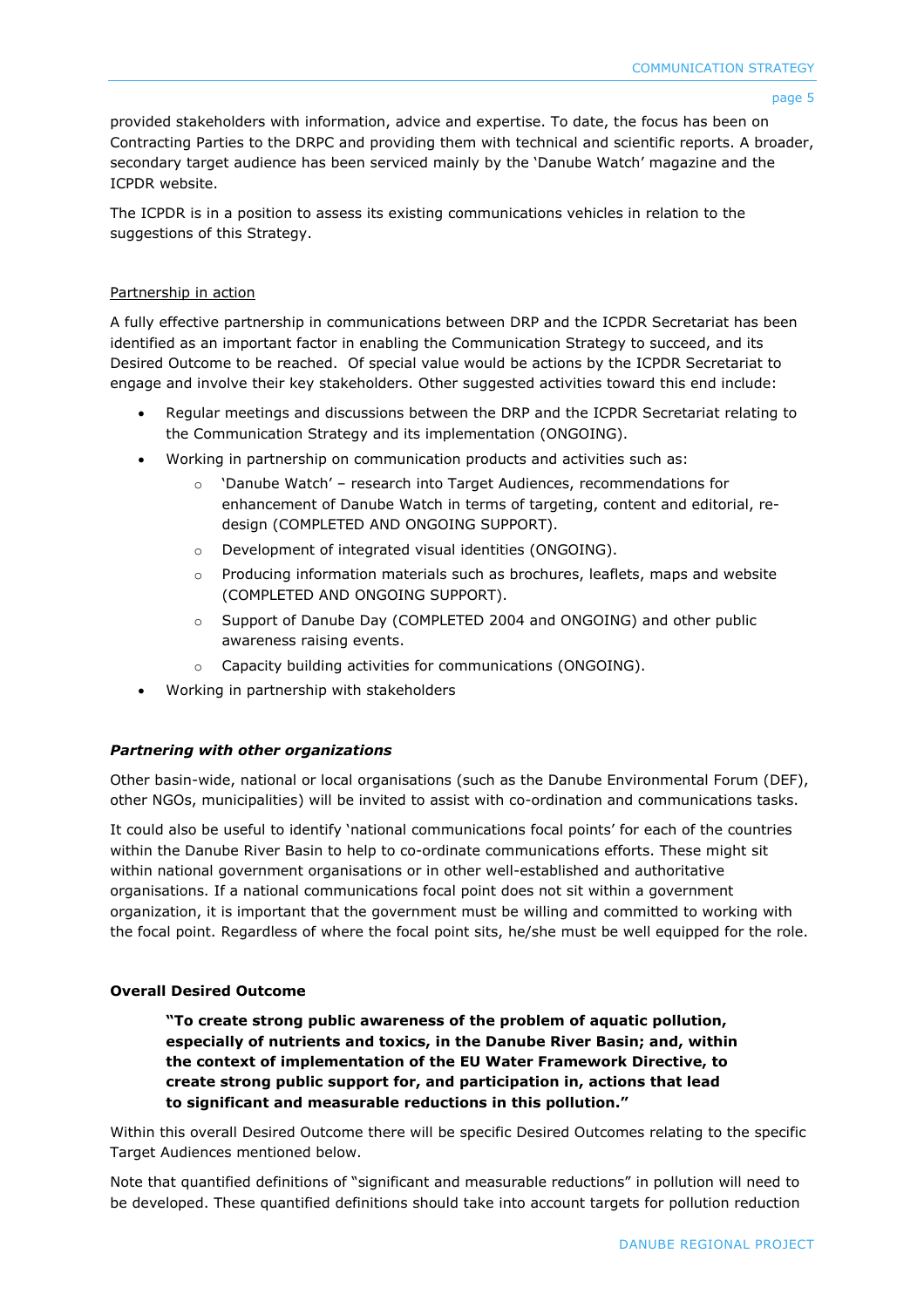set by the UNDP/GEF Danube Regional Project and definitions of "good ecological and chemical status" as set out in the EU Water Framework Directive.

In quantifying the overall desired outcome, the following questions should be considered:

- What is the present level of public awareness of pollution (location and communityspecific)?
- What is the present attitude of the public to the pollution (location and communityspecific)?
- What are the levels of pollution in the Danube River Basin (location-specific and pollutionspecific)?\*
- What are the negative effects of this pollution?\*
- What methods are proposed for reducing the pollution?\*
- How exactly can the public express support?
- How exactly can the public participate?\*
- What is the target level for public awareness, and by what date (location and communityspecific)?
- What is the target for public attitudes, and by what date (location and communityspecific)?
- What are the pollution reduction targets?
- What are the ecological and socio-economic benefits of pollution reduction?\*
- What is the target level for public support?
- What is the target level for public participation?\*

\*The answers to these questions can largely be gleaned from existing reports such as the Joint Danube Survey (ICPDR, 2002), Water Quality in the Danube River Basin TNMN Yearbook (ICPDR, 2000), draft Strategy for Public Participation in River Basin Management Planning 2003-2009 (UNDP/GEF, 2003) and the outputs from the Danube Pollution Reduction Programme (DPRP, 1999).

#### **Target Audiences for this Communications Strategy**

The following target audiences have been identified within this Communications Strategy to be of key importance, with each having a 'sub-strategy' connected to it:

|                         | Sub-strategy 1: ICPDR Heads of Delegation                      |
|-------------------------|----------------------------------------------------------------|
| Sub-strategy 2:         | - GEF                                                          |
| Sub-strategy 3: Media   |                                                                |
|                         | Sub-strategy 4a: Environmental NGOs - Danube Environment Forum |
|                         | Sub-strategy 4b: Environmental NGOs - WWF                      |
| Sub-strategy 5: Farmers |                                                                |
|                         | Sub-strategy 6: Danube Communities - People of the Danube      |
| Sub-strategy 7:         | Local Authorities                                              |

It is recognized, however, that other target audiences may be included into this Communication Strategy over time. The Danube River Basin includes a multitude of stakeholders and stakeholder groups. A number of past efforts have been made to assess who these stakeholders and stakeholder groups are, and if possible, to prioritize them. This includes past efforts by both the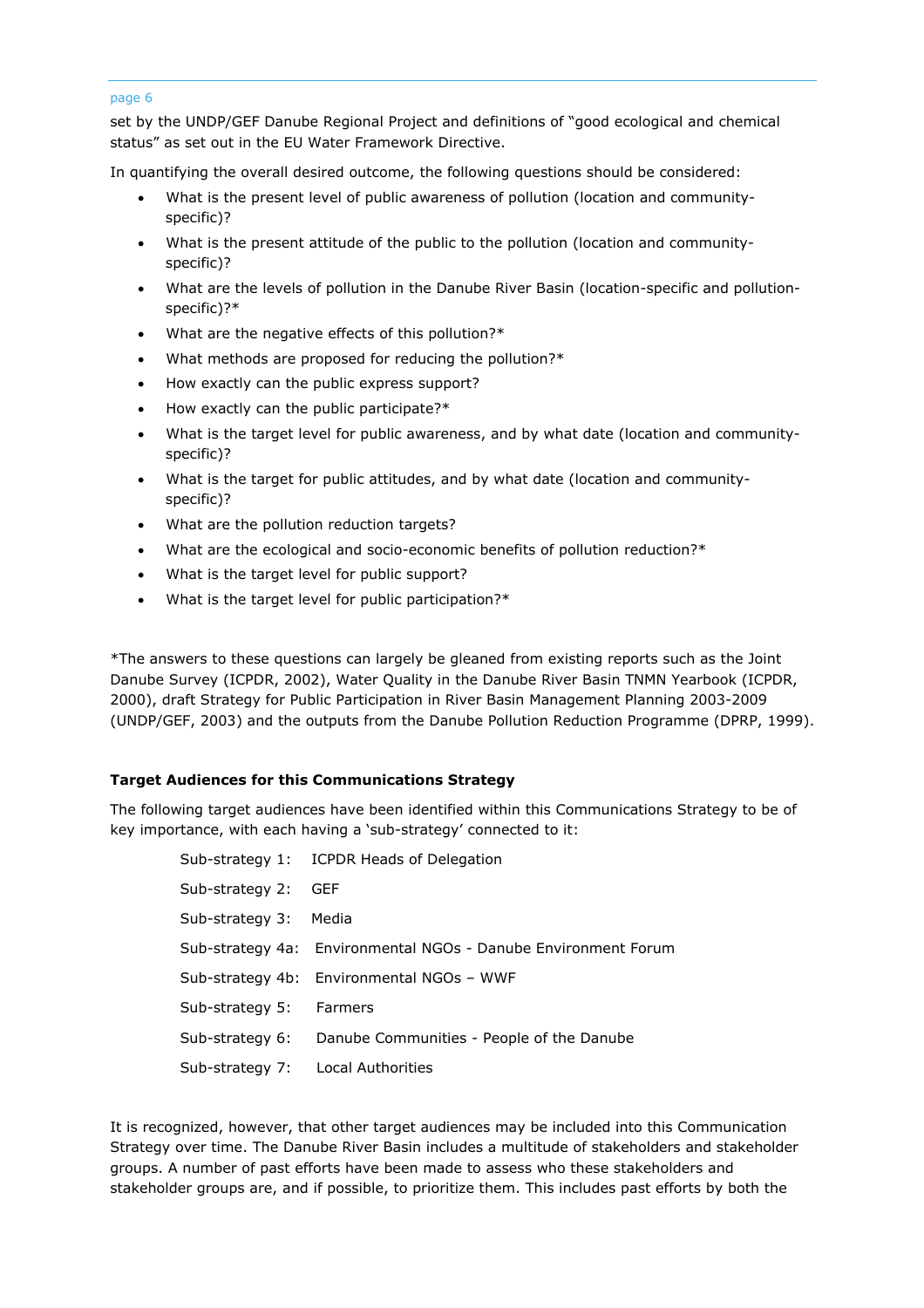ICPDR and the UNDP/GEF DRP. A recent summary provides insight on the efforts made by UNDP/GEF toward this end and provides recommendations.

The importance of identifying the most important stakeholders in the Danube Basin is expected to increase given the public participation requirements of the Water Framework Directive. Toward this end, the ICPDR – mandated with coordinating the implementation of the WFD in the DRB and with support from UNDP-GEF - is holding a 'Stakeholder Conference' that will both prioritize stakeholders and their main concerns. The Conference will take place at the end of June 2005 in Budapest and results are expected to inform this Communication Strategy as to which additional stakeholders should become target audiences for communications in the future.

#### **Key Messages**

See specific sub-strategies for each Target Audience.

#### **Calls to Action**

See specific sub-strategies for each Target Audience.

#### **How is the Message Delivered?** (Players, Activities, Resources and Tone of Voice)

See specific sub-strategies for each Target Audience.

#### **Measurement, Monitoring and Evaluation, Lessons Learned**

See specific sub-strategies for each Target Audience.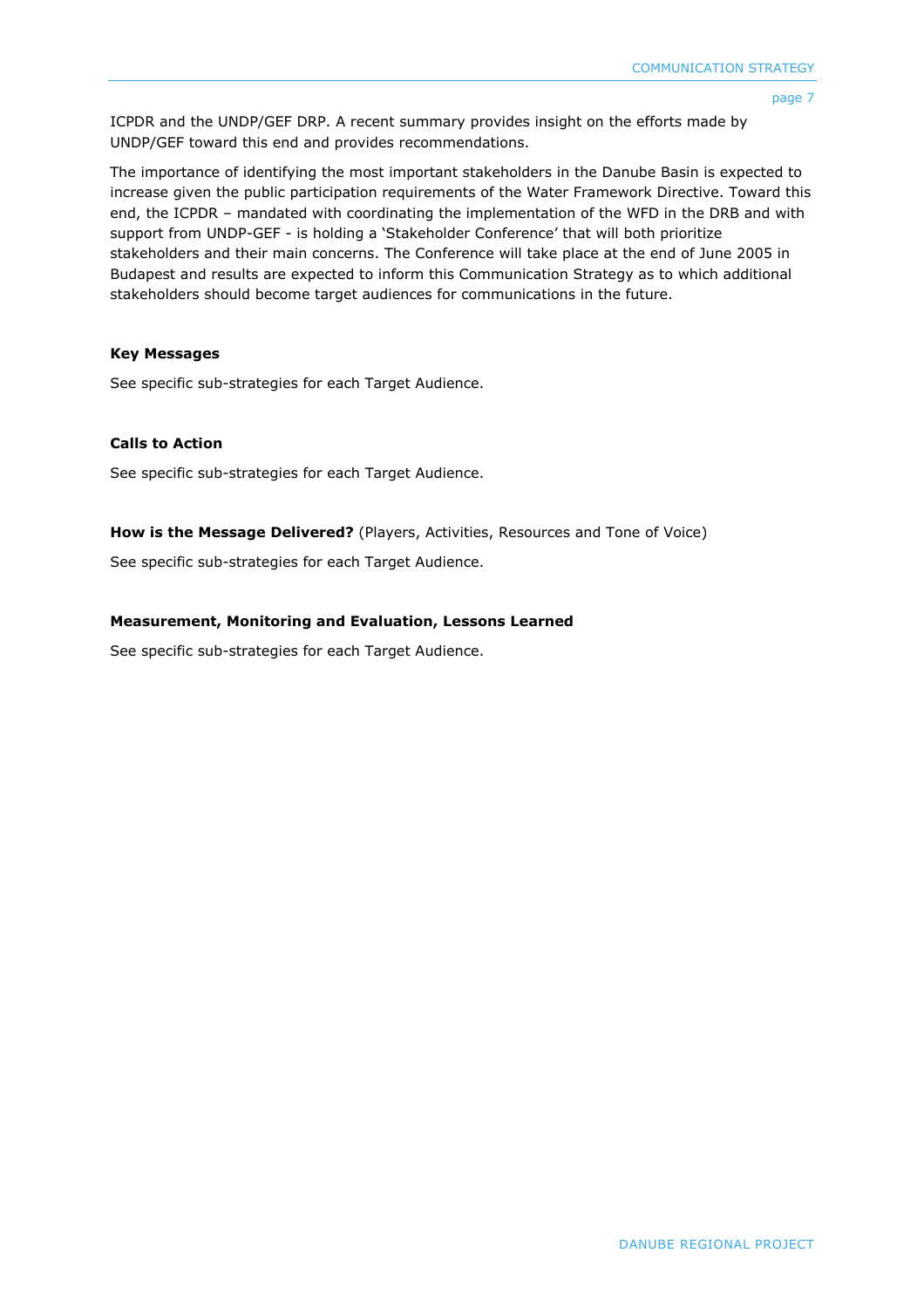## **Sub-strategy 1: ICPDR Heads of Delegation**

### **Background**

Heads of Delegation represent their countries in the ICPDR.

Partnership and cooperation between DRP and the ICPDR Heads of Delegation is a powerful tool in delivering the Desired Outcome of this Communication Strategy at the national and international level.

### **Who's doing the communicating?**

In partnership: UNDP/GEF DRP and ICPDR Secretariat.

### **Desired Outcome (specific)**

Support of the Communications Strategy.

Clear mandate to the ICPDR Secretariat to cooperate with the DRP on the implementation of the Communications Strategy.

Support of communication activities on the ground at the national level.

### **Target Audience**

ICPDR Heads of Delegation

#### **Key Message/s**

**'The DRP Communications Strategy suggests activities that will greatly enhance the efficiency and effectiveness of our joint efforts to reduce pollution and implement the Water Framework Directive at both international and national levels.** 

**The implementation of the suggested activities will produce benefits to you as the national responsible body for the implementation of the WFD as well as for the water resources and citizens of the Danube.'**

#### **Call to Action**

**'Support, and engage with, the DRP Communications Strategy at the national and international level.'** 

**How is the Message Delivered?** (Players, Activities, Resources and Tone of Voice)

Activities:

- Introduction of the DRB Communications Strategy at the June 2005 Standing Group Meeting.
- Ongoing engagement with Heads of Delegation to approve and support Strategy activities at the national and international level.
- Nomination of national communication focal points, possibly the national public participation contacts.

## **Measurement, Monitoring and Evaluation, Lessons Learned**

- Successful introduction of DRB Communications Strategy at June 2005 Standing Group Meeting.
- Ongoing engagements of DRP and partners with Heads of Delegations and their departments.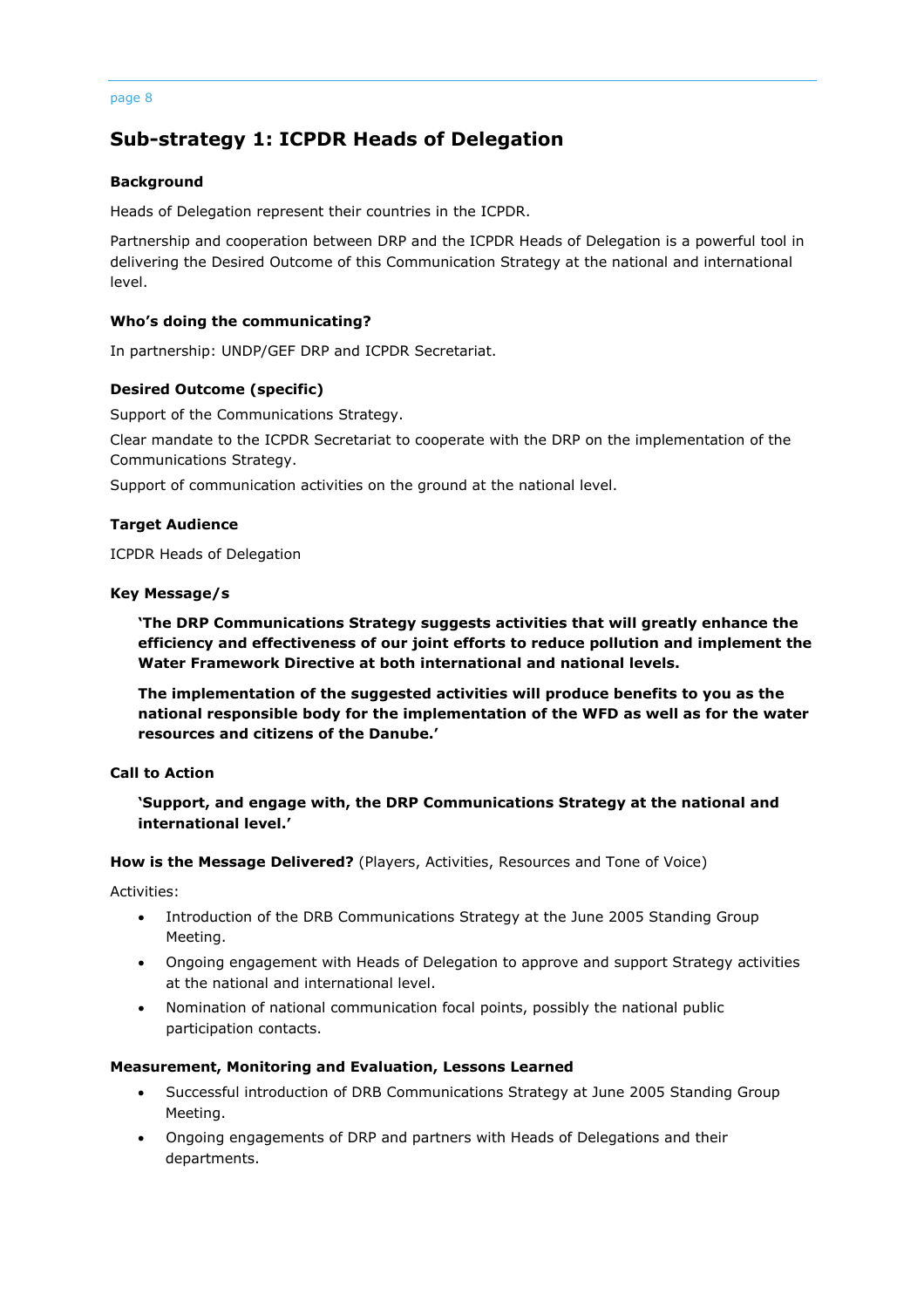## **Sub-strategy 2: GEF**

## **Background**

The UNDP/GEF Danube Regional Project (DRP) is one of three components of the 95 million USD 'GEF Strategic Partnership for Nutrient Reduction in the Danube/Black Sea Basin' – one of GEF's largest and perhaps most ambitious water-related projects in the world. The GEF Strategic Partnership supports the goals of the Commissions for the Danube and Black Sea to reduce nutrient and toxic loads to the levels necessary to allow Black Sea ecosystems to recover to conditions in the 1960s. GEF has been associated with the Danube Basin for over a decade.

UNDP/GEF considers the Danube to have global importance for a number of reasons. This includes the Danube as the test case for implementing the WFD in Europe, and many consider the WFD to be the best water legislation in the world. The Danube is the most international river basin in the world, shared by 18 countries. And the DRP could serve as a global model for reducing nutrient pollution, a common and serious problem in water bodies worldwide.

## **Who's doing the communicating?**

DRP

### **Desired Outcome (specific)**

GEF is confident in, and satisfied with, the work being done by the UNDP/GEF DRP team to successfully implement the entire DRP.

GEF uses the DRP as a model of good practice for GEF projects in other basins.

#### **Target Audience**

GEF

#### **Key Message/s**

**'You are funding the DRP to make possible the partnerships and interventions that improve the environment of the Danube River Basin for the benefit of the people living there. Through our technical, diplomatic and communications interventions, we are succeeding in reaching your goals.'** 

#### **Call to Action**

**'Continue to support us, be aware of the good work we are doing, and use the DRP as a global model for how the GEF succeeds in improving river basin management throughout the world.'** 

**How is the Message Delivered?** (Players, Activities, Resources and Tone of Voice)

Activities:

- Continuous and ongoing liaison with GEF. (ONGOING)
- Production of useful and relevant products. (ONGOING)
- Submissions into existing GEF communications products.
- Proactive communications at June 2005 GEF International Waters Conference in Brazil (presentation, networking, brochures, reports, etc.)
- Proactive communications at 2003 GEF International Waters Conference in China (e.g. brochure). (COMPLETED)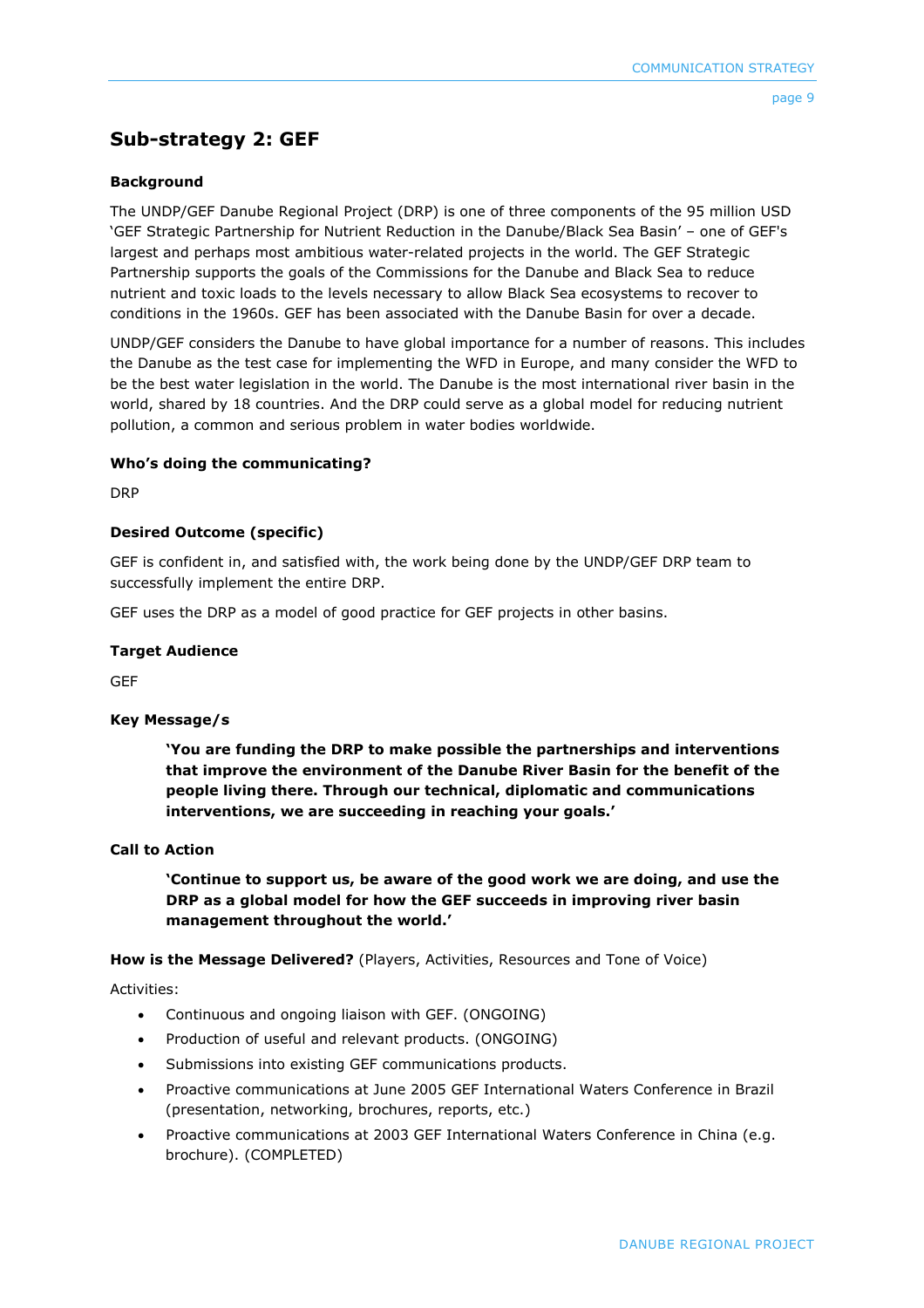## **Sub-strategy 3: Media**

#### **Background**

Currently, the media generally follows environmental issues along the Danube if some event arouses public interest or if issues become topical. For example, media coverage was high during the 2002 floods. In times of drought, reports deal more with the question of whether, or at which levels, the river is navigable. The cyanide spill into the River Tisza in 2000 briefly made the Danube the centre of international attention. News can be generated by the publication of important studies – for example, the WWF study "Waterway Transport on Europe's Lifeline, the Danube" (01/2002), which made front page news on CNN World online. And sometimes, foreign reporters write summary reports on the Danube for environmental magazines.

At the same time, many journalists in the DRB are poorly aware and informed of the 'bigger picture' affecting the Danube environment, such as key overall values, threats and solutions. They are not aware of ongoing projects that, although not sensational, may be highly newsworthy. Many are not certain as to which organization to turn to for newsworthy Danube-related stories. And further, few journalists from non-environmental sectors (e.g. industry, politics) cover Danube environment news.

#### **Who's doing the communicating?**

DRP, DEF, REC, recipients of the DRP Small Grants, ICPDR Secretariat, possibly national communications focal points (to be identified), representatives from other DRP projects

### **Desired Outcome (specific)**

Awareness and news coverage of the 'bigger environmental picture' and ongoing newsworthy projects in the Danube River Basin is increased and broadened among media in the Danube River Basin, in part through linking them with DRB environmental organizations that provide them with a continuous flow of credible and newsworthy information.

#### **Target Audience**

Media in the DRB, including environmental journalists and those covering other sectors, which should integrate environmental concerns.

#### **Key Message/s**

**'We have some excellent newsworthy stories for you, now, about the Danube that will impress your audience and your editors and producers.'** 

## **Call to Action**

**'Come to us for the environmental stories that we have for you and send it to your audience.'** 

**How is the Message Delivered?** (Players, Activities, Resources and Tone of Voice)

Activities:

- Create and compile a media list for international, national and local media in the DRB.
- Present to the media the organizations that are credible sources for newsworthy information about the Danube environment.
- Continuously generate newsworthy stories about the DRP and DRP Small Grants projects and feed to the media. (ONGOING - e.g. 'Green Horizons' feature story)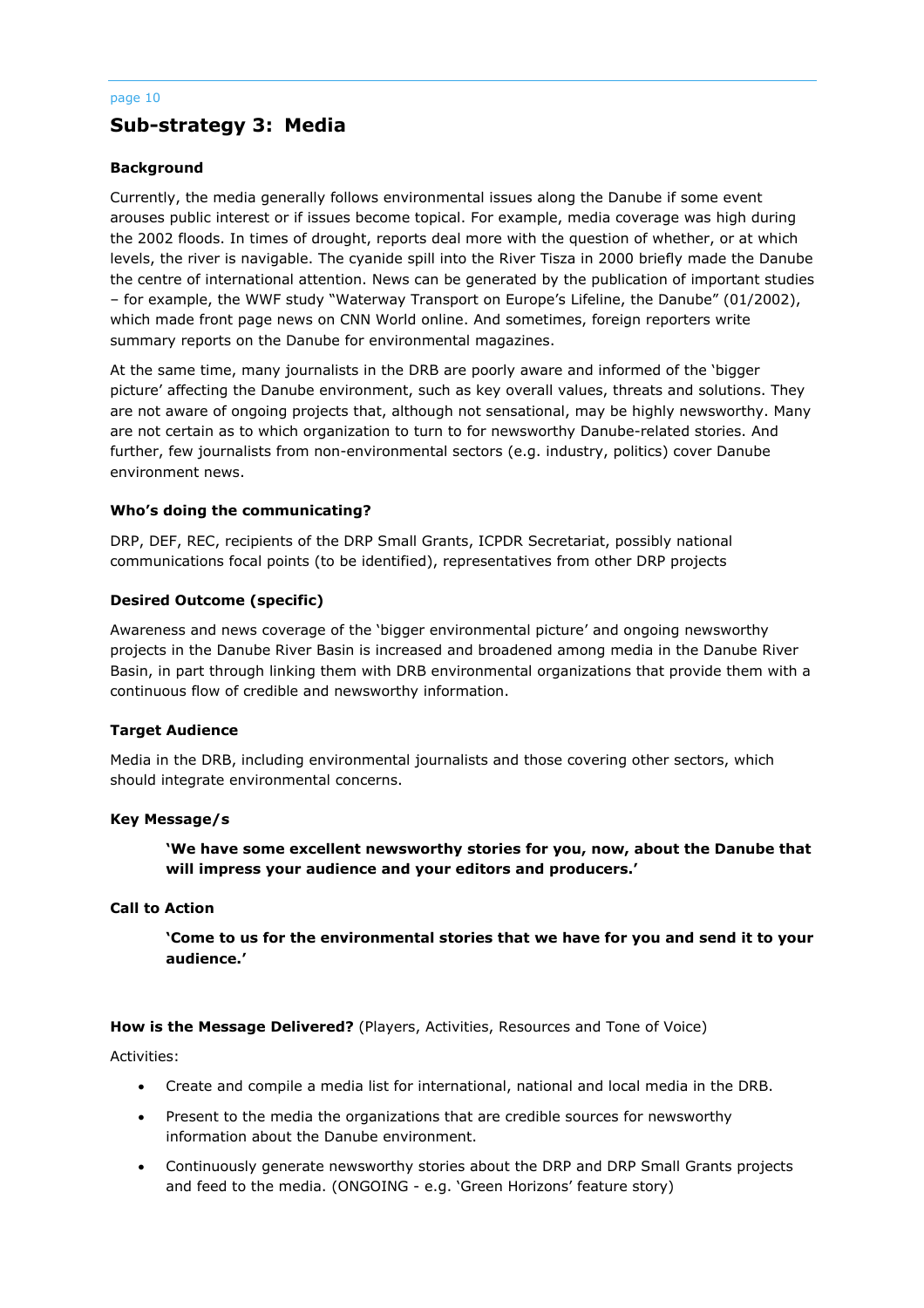- Develop and deliver useful media-related products and activities (e.g. Press Pack, Fact Sheets, photos, VNRs, press releases, press conferences, press trips, press meetings).
- Ongoing liaison with media contacts, possibly including training activities.
- Capacity building for stakeholders and partners in media skills and relations.

#### Resources:

- Human resource time from implementing organizations.
- Identification of national communication focal points in the relevant countries.
- Funds for the development of media-related communications products and activities.

#### Tone of voice:

- Positive
- Enthusiastic
- Professional
- Exciting

#### **Measurement, Monitoring and Evaluation, Lessons Learned**

- Number of published articles.
- Number of positive relationships with media contacts.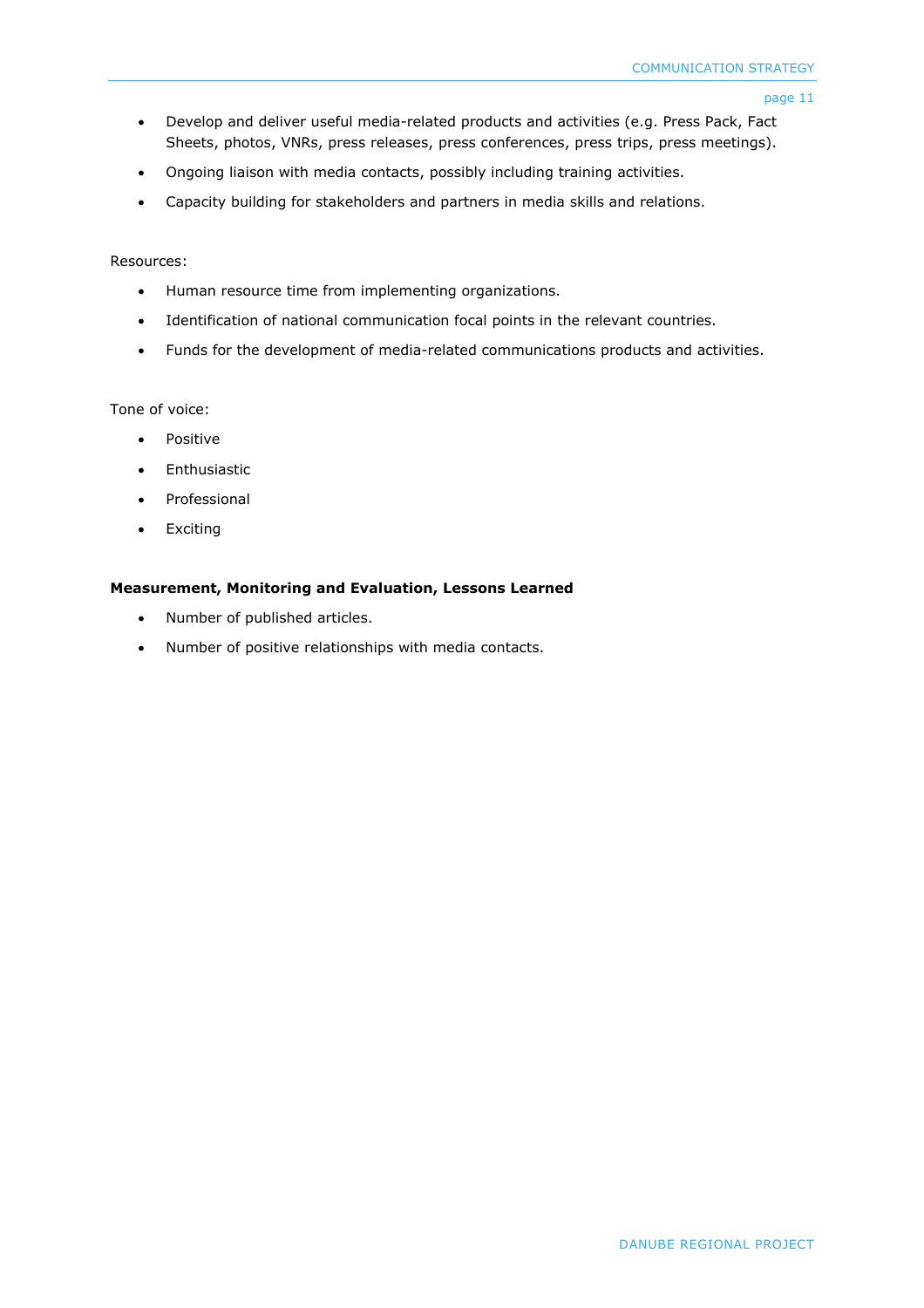## **Sub-strategy 4a: Environmental NGOs: Danube Environment Forum**

### **Background**

The Danube Environmental Forum (DEF) is a network of environmental NGOs active throughout the Danube River Basin. The DEF Secretariat and the National Focal Points in 13 Danube River Basin countries possess in-depth knowledge of the Danube environment. The objectives and functions of the DEF complement the aims of the Danube Regional Project (DRP).

The DEF wants to protect the Danube River and its tributaries, biodiversity and resources through enhancing co-operation among governments, non-governmental organisations, local people and other stakeholders geared toward the sustainable use of natural ecosystems. In addition to structures and activities at the local and national levels, DEF has created an 'International Water Policy Team' which provides expert knowledge and guidance to the DEF network and communicates with expert groups of other organisations.

DEF already provides consultations for other NGOs, organises training programmes and produces publications. But with its existing network of contacts and partners, and its access to expert local knowledge, DEF could do more to communicate messages to other audiences about the Danube Regional Project and the Water Framework Directive.

### **Who's doing the communicating?**

DRP

### **Desired Outcome (specific)**

DRP resources help the DEF in implementing its critical work addressing environmental issues in the DRB, and in improving DEF relations with other key stakeholders in the DRB including governments and the ICPDR.

## **Target Audience**

As the DEF is the general Target Audience for this sub-strategy, it is valuable and necessary to acknowledge this for the purpose of widespread communication initiatives. It may also be useful to 'segment' it into more easily target able groups for other, more targeted communication activities. Possible segmented groups include Speakers, Secretariat, Water Policy Team, National Focal Points, DEF Board, and specific member organisations. This list will be under constant review and evolution.

#### **Key Message/s**

**'The DRP is committed to supporting NGOs and NGO networks in the DRB and can provide resources and inputs to enhance and strengthen their work.'** 

#### **Call to Action**

**'Work in partnership with the DRP to meet our mutual goals of enhancing and improving the environment in the DRB.'**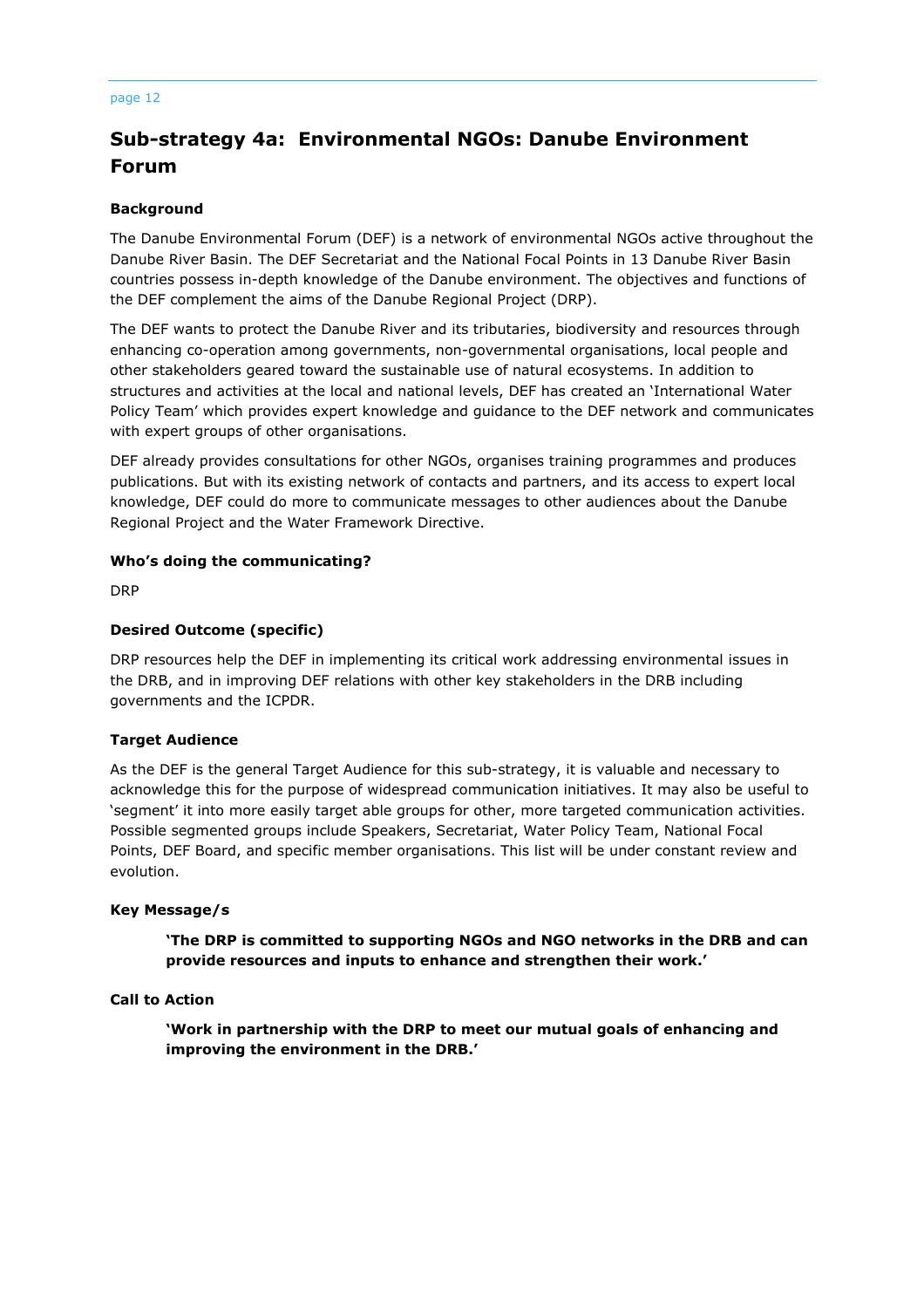**How is the Message Delivered?** (Players, Activities, Resources and Tone of Voice)

Activities:

- Initiate and continue meetings with DEF and the DEF Secretariat to discuss and review implementation of the DRP. (ONGOING)
- Support activities and products that strengthen DEF's capacity and effectiveness in communications (e.g. training, media relations, publications, mechanisms for information exchange, website, , DEF profile).
- Support DEF public awareness raising activities and campaigns with a focus on media relations and information dissemination in cooperation with other partners of the strategy.
- DEF helps monitor national and local media coverage of Danube issues.

Resources:

- Initiate and continue meetings with DEF and the DEF Secretariat to discuss and review implementation of the DRP. (ONGOING)
- Provide help and support for the whole of the DEF community.

#### **Measurement, Monitoring and Evaluation, Lessons Learned**

- Allocation of resources.
- Outputs resulting from the above allocation of resources.
	- o Structures are established for internal and external communication (DEF Secretariat staff and equipment, support/training to National Focal Points).
	- o Communication tools are developed and implemented (email-conference-list, DEF homepage).
	- $\circ$  Internal information exchange is secured and regular updates/information flow within the DEF community is effective.
	- o General strategies are developed (e.g. DEF Communications Strategy).
	- o Communication links with other involved organisations are established.
	- o DEF contributes to ICPDR expert groups and other expert bodies.
	- $\circ$  Successful completion of public awareness activities and special events (e.g. Danube Day, Photo competition, Water Day).
	- o Training programmes delivered (e.g. on Water Framework Directive, Communications)
	- Preparation, printing and distribution of publications (e.g. Water pollution, DEFleaflets, poster, bulletins).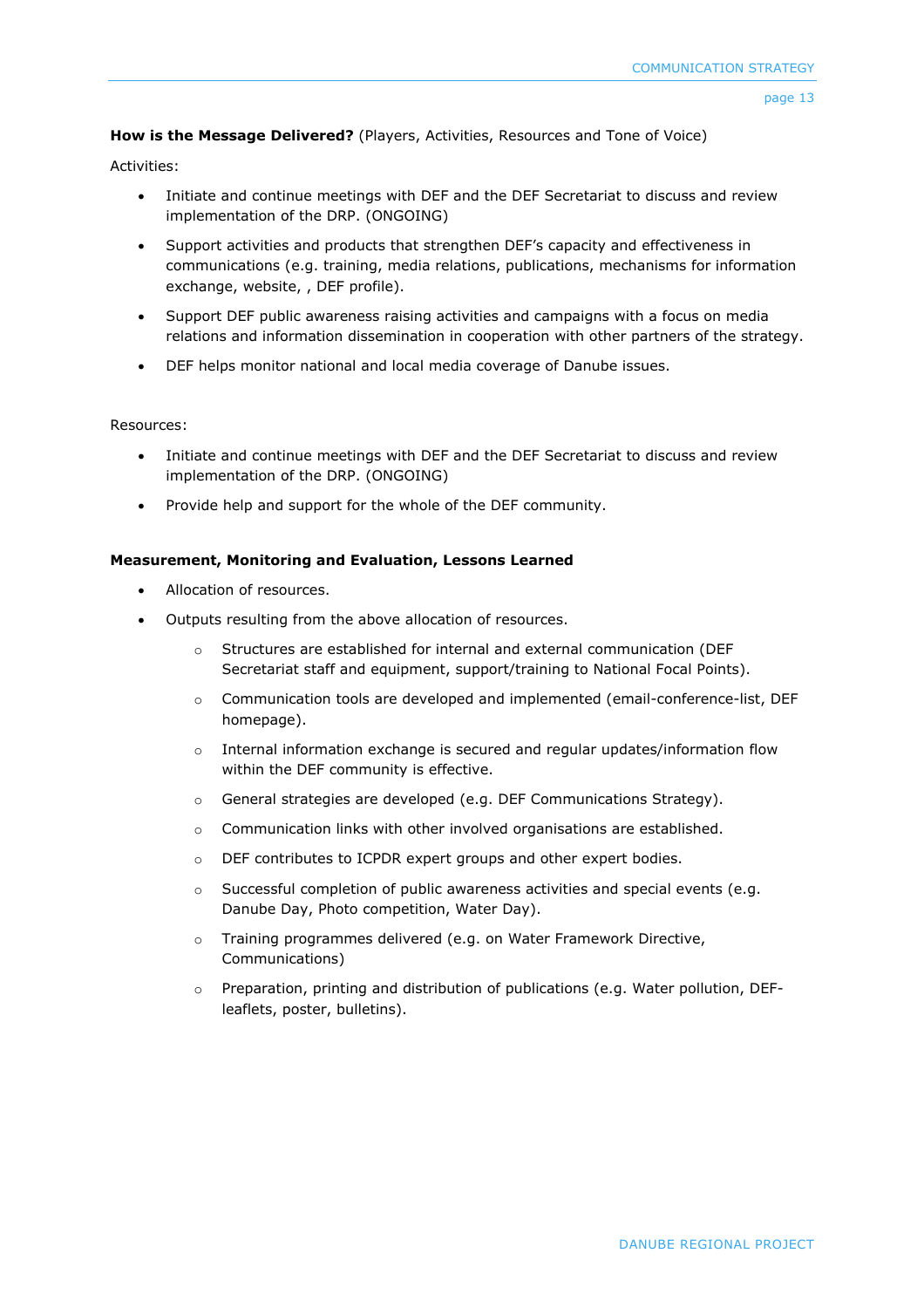## **Sub-strategy 4b: Environmental NGOs: WWF**

#### **Background**

WWF is a global conservation NGO with a regional presence in the Danube River Basin, with a mandate specifically oriented towards protecting and improving the environment throughout the Danube Basin. The WWF 'Danube Carpathian Programme' (DCP) and its sister offices (e.g. WWF Austria, WWF Germany, WWF Hungary) have a long history of undertaking communications activities including website production, development of publications and factsheets, and a photo and video library. WWF has conducted a number of issue-driven campaigns in the region, has observer status with ICPDR working groups, and also contributed significantly to the development of the DRB Communications Strategy. WWF's offices in the Danube Basin work directly with other WWF offices outside the region including the WWF European Policy Office in Brussels and WWF Intl. in Gland, Switzerland, including cooperation with their respective communications teams.

Key priorities of WWF in the basin are to assist with the implementation of the EU's Water Framework Directive in the DRB, wetland restoration, and sustainable Danube waterway transport.

#### **Who's doing the communicating?**

DRP

### **Desired Outcome (specific)**

WWF assists in implementing the DRB Communications Strategy in cooperation with the DRP and other partners.

### **Target Audience**

The WWF community, especially WWF offices located in the DRB.

#### **Key Message/s**

**'DRP and WWF have common goals for improving the environment in the DRB. Assisting with the implementation of the DRB Communications Strategy will help you with implementing your own organizational goals for the basin."** 

#### **Call to Action**

**'Work in partnership with the DRP and its partners, so that we may meet our mutual goals of enhancing and improving the environment, especially in helping to implement the WFD and restoring wetlands, in the DRB.'** 

**How is the Message Delivered?** (Players, Activities, Resources and Tone of Voice)

Activities:

- Initiate and continue meetings with WWF DCP and other WWF offices to discuss and review implementation of the DRP. (ONGOING)
- Work in partnership on communication products and activities.
- Support activities that strengthen WWF's capacity and effectiveness in communications.

#### Resources:

• DRP time.

#### **Measurement, Monitoring and Evaluation, Lessons Learned**

• In how many communications sub-strategies and/or other areas of activity do WWF and UNDP/GEF or ICPDR cooperate?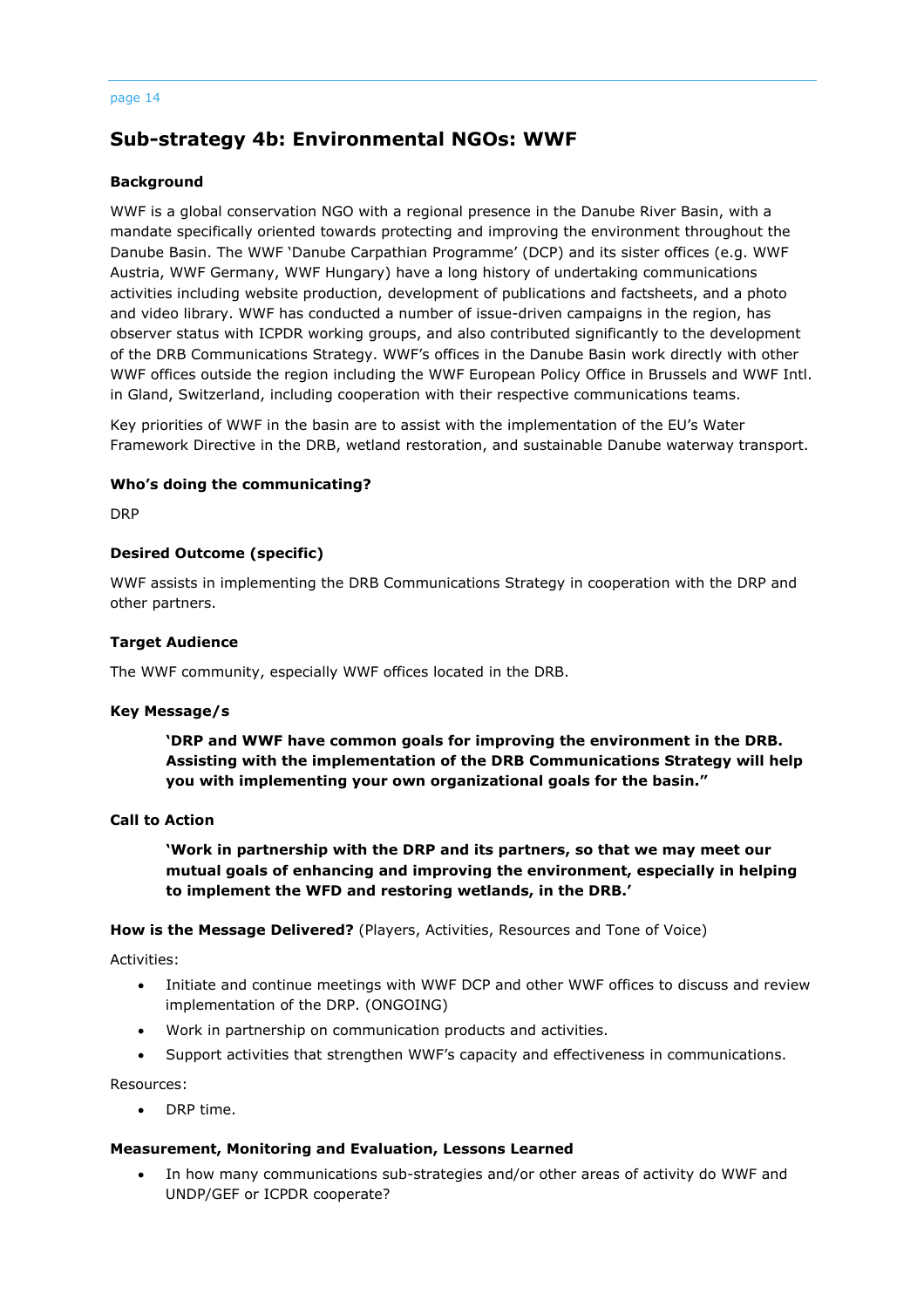## **Sub-strategy 5: Farmers**

Note: this Sub-strategy is under ongoing review: a number of different elements of the Substrategy are listed below, and more will emerge as the work continues.

## **Background**

The ICPDR's Roof Report notes that agricultural activities in the Danube basin are a major source of diffuse pollution, including nitrogen and hazardous substances. The main sources of nitrogen are nitrogen mineral fertilizers and the raising of livestock. Emissions decrease downstream given the less intensive nature of agriculture in the middle and lower Danube.

The biggest impact from nutrient pollution is 'eutrophication' which reduces oxygen in the water, decreases plant and animal species and worsens water quality. Danube nutrient pollution has contributed to a severe ecological imbalance in the Black Sea. Overall, nutrient loads dropped in the last decade and the Black Sea shows signs of recovery, but nutrient pollution could rise again with economic improvements in CEE and agriculture becoming more intensive.

Pesticides also pose a serious risk in the Danube, generally increasing downstream. "Alarming concentrations" can be found in some tributaries and in the lower Danube. Since the 1990s, use declined by 40% but increases are again expected with economic developments and farmers illegally using banned substances such as DDT. The WFD specifies 11 pesticides as hazardous "priority substances" requiring phase-out within 20 years. Many are used in the Danube basin. The biggest threat is from DDT, a pesticide banned in Europe -- in Danube samples taken, 71% exceeded permissible levels. The current low use of hazardous substances shows that big improvements can be made before farmers become dependent on the use of agro-chemical products. Sustainable agriculture with less intensive practices is needed for the entire basin with reductions in the use of fertilizers, pesticides and nutrients.

Numerous efforts have been made to improve the sustainability of agriculture and increase agroenvironmental programmes. However, the links between the agriculture and environment sectors still need significant improvement. This includes those between national agriculture and environment ministries and between the CAP and the WFD. Furthermore, farming associations (or 'advisory services') are limited in their knowledge of agro-environmental issues (e.g. effects of fertilizers on rivers) and rarely perceive them to be a part of their mandate in assisting farmers.

At the same time, farmers in Central and Eastern Europe (CEE) often suffer financial difficulties, especially in recent years. They will only change current practices if they perceive them as beneficial (i.e. if agro- environmental practices are as financially rewarding). Furthermore, while there is little current demand in CEE for relatively more expensive organic products, there is high demand for organic products in Western Europe. Farmers are further often unaware of how to obtain financial support from national or EU sources for the introduction of environmentally sustainable technology. Their experience in preparing proposals is often none to little, and they often do not know where to get information, help, or advice.

Farmers view their Farm Advisory Services as more trustworthy than politicians, environmental groups or other organisations. On the basis of experience collected so far, Farm Advisory Services as well as local governments welcome co-operation and realize that it can promote the development of farming and the prosperity of local people.

In 2002, WWF Hungary, together with other NGOs and local governments, organised several 'Farmer Meetings' or 'Farmer Forums' to inform farmers about the types of agri-environment support they could claim and how EU accession will affect them. These forums met with a remarkable response with one attracting several hundred farmers.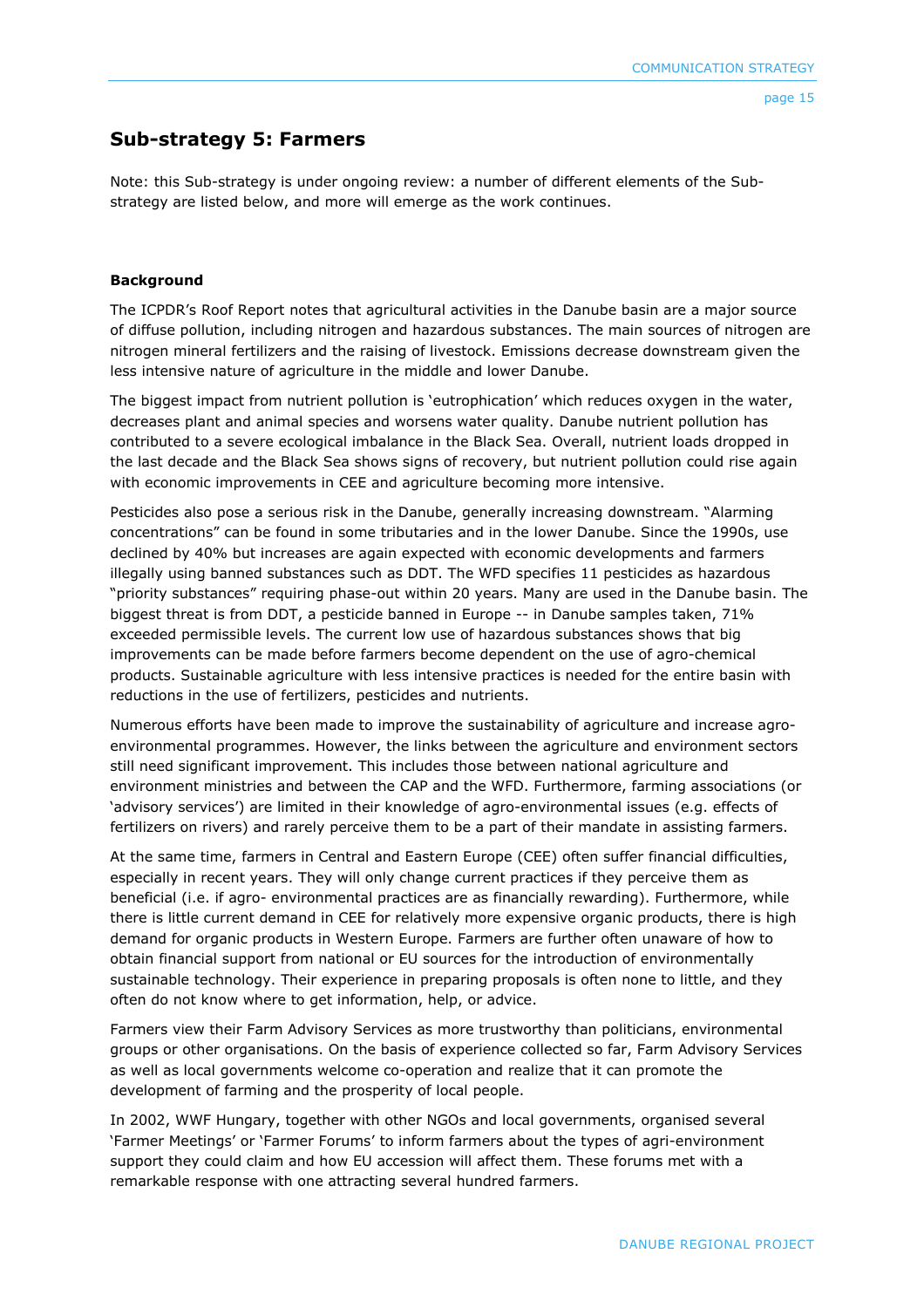#### **Who's doing the communicating?**

DRP and partners

#### **Desired Outcome (specific)**

Farmers (target number to be defined) are aware of and engaged with agro-environment schemes and other possible environmental initiatives, as a means of changing their farm practices and reducing pollution.

#### **Target Audience**

Farmers in DRB countries.

#### **Key Message/s**

**'Using agro-environmental practices and other environmental initiatives will benefit you and your communities by helping to generate healthier environments and cleaner drinking water, and pollution will be reduced. This will also assist in the national goals of meeting the EU's water protection legislation by 2015.'** 

#### **Call to Action**

**'Be aware of and be engaged with agro-environment schemes and other possible environmental initiatives."** 

#### **How is the Message Delivered?** (Players, Activities, Resources and Tone of Voice)

Players:

- Farmer advisory services (or 'farmer associations').
- National/local NGOs with mandates, programmes and/or experiences in assisting farmers and farmer associations with agro-environmental programmes.
- Agro-environment experts within national agriculture ministries.
- Participants of UNDP/GEF DRP components concerned with agricultural best practices and farm advisory services.
- Local government representatives ('environmental expert' in larger settlements, and town clerk or mayor in smaller ones).
- Media.

Activities:

- Research to establish the awareness, perception and attitudes among farmers and others in the agricultural community in targeted areas.
- Establish communication links between project implementers and targeted groups.
- Raising awareness through communications activities and products.
- Disseminate results from DRP components related to agriculture.

Resources:

• Human resource time of implementing organizations.

#### **Measurement, Monitoring and Evaluation, Lessons Learned**

• To be confirmed, but centred around enhanced awareness among Danube Basin farmers.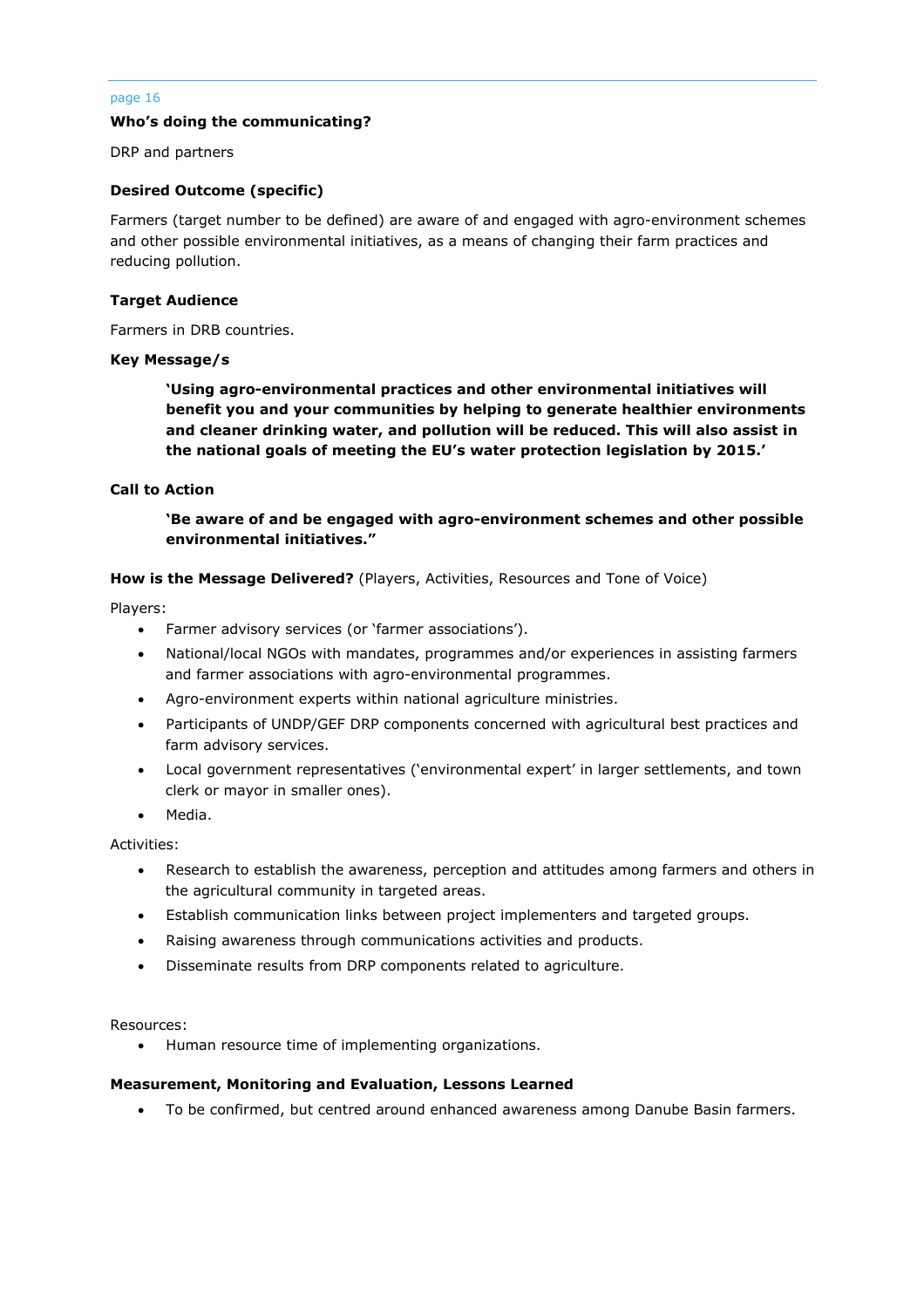## **Sub-strategy 6: Danube Communities - People of the Danube**

Note: this Sub-strategy is under ongoing review: a number of different elements of the Substrategy are listed below, and more will emerge as the work continues.

### **Background**

The people of the Danube River Basin – of whom there are some 81 million – are a critical Target Audience for this work. To achieve the Desired Outcome ("To create strong public awareness … to create strong public support for, and participation in, actions that lead to significant and measurable reductions in this pollution.") it is clearly essential to engage in communication work which is relevant to – and which reaches – the people of the Basin.

### **Who is leading the communication work?**

DRP, ICPDR.

## **Desired Outcome (specific)**

Measurable increases in public awareness at community level.

### **Target Audiences**

In general terms, the Target Audience is 'the public' or 'the people of the Danube Basin'. However, this description, although accurate, is rather general. Effective communication work is about careful definition of Target Audiences and focused work to reach them.

It is therefore valuable and necessary to acknowledge this Target Audience for the purpose of widespread communication initiatives (such as Danube Day – see below) while also 'segmenting' it into more easily target able groups for other, more localised communication activities.

## **Specific Target Audiences**

(This list will be under constant review and evolution)

#### **6a The people of the Danube**

6ai Activity 1 – Danube Day (see below)

6aii, 6aiii etc. to be defined as Basin-wide communication initiatives are carried out

#### **6b Consumers of specific media such as local and national print, radio and TV**

6bi, 6bii etc. consumers of specified media, to be defined as mass media work develops

## **6c Local communities along the Danube**

6ci, 6cii etc – to be defined in terms of specific communities as community-oriented communications are developed, for example, the proposed Public Awareness Campaigns, each of which will focus on a particular community. Campaigns are proposed at present in Austria, Slovenia and Serbia, and more are expected to follow.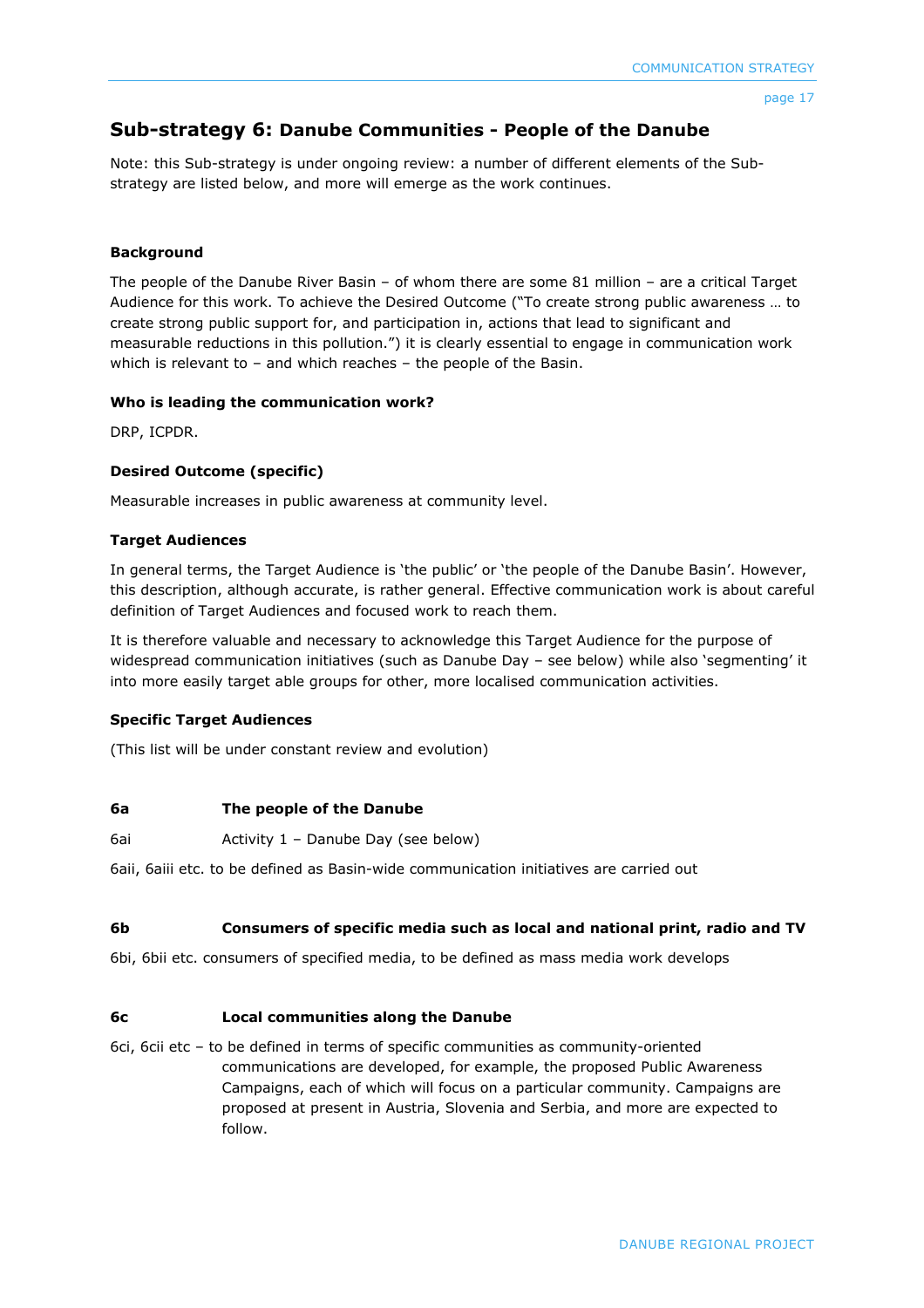#### **Key Message, in general:**

**'The Danube is your river – and it is more than just a river. It is a vital part of our lives, our heritage, our traditions, our culture and our landscapes. It influences and connects the lives of 81 million people. It is one of the most important and international rivers in the world - but it is under threat, especially from pollution. By recognising and celebrating the value and diversity of the river, we can help to protect it from pollution, and make sure that this great heritage is safeguarded now and for the future."** 

(More specific Key Messages to be designed for the more specific Target Audiences – see below).

#### **Call to Action, in general:**

**'Be aware of the importance of the Danube – and of the threats facing it. Engage with our initiatives to celebrate and protect the Danube and the Danube Basin.'** 

(More specific Key Messages to be designed for the more specific Target Audiences – see below).

### **Activity 6ai: The People of the Danube - Danube Day**

#### **Background**

(See above)

#### **Who is leading the communication work?**

ICPDR, with the support of DRP

#### **Desired Outcome (specific)**

Increased awareness of the value and importance of the Danube River.

Engagement and involvement of Danube Communities.

#### **Target Audience**

The people of the Danube

#### **Key Message/s**

Danube Day is a special celebration of our special river!

#### **Call to Action**

Join in!

### **Activities**

Danube Day events and activities throughout the Danube Basin.

#### **Results**

An extremely successful Danube Day 2004, leading to continuation of the initiative in 2005 and onwards.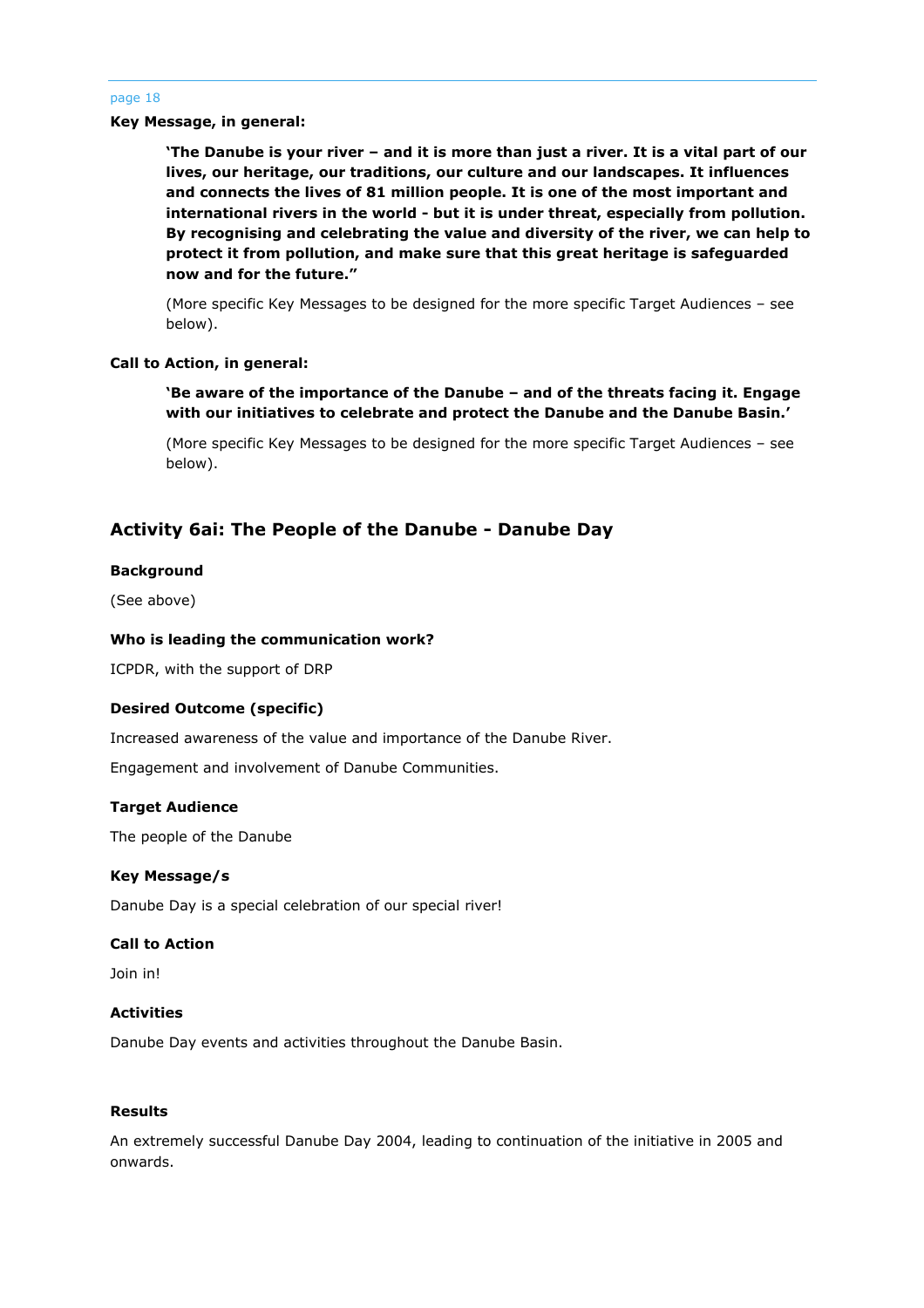## **Sub-strategy 7: Local Authorities**

## **Background**

In the new EU Member States and Candidate Countries, it is generally agreed that local municipalities will have some responsibilities for the implementation of many of the EU's directives related to the environment. Examples include the Water Framework Directive, Nitrates Directive, Urban Wastewater Directive and CAP. Some local financing will also be required.

At the same time, little information exists on the nature of those responsibilities. This often results from a lack of communication between different levels of government within a country. Further, national government officials dealing with EU legislation may not be environmental experts and those who have heard about the directives may not be fully aware of what measures are necessary to help reach them.

Regarding the WFD, for example, it is clear that little related information has been made available to local governments. But this could be changed rapidly. For example, in Hungary the Environment Ministry already has a Communications Strategy. Undertaking some research on the existence of similar plans and strategies prior to implementing this sub-strategy is suggested.

## **Who's doing the communicating?**

DRP, national communications focal points (to be identified), ICPDR Heads of Delegation, DEF, national NGOs (e.g. WWF).

## **Desired Outcome (specific)**

Awareness is increased among municipal mayors and their staff of the importance of: reducing pollution in the Danube; the need for local, national and trans-boundary activities to tackle this pollution; and the value of their efforts in helping to implement the Water Framework Directive and other international water- and environment-related legislation.

## **Target Audience**

Municipal mayors, other elected local representatives and municipal staff.

\*Note that separate sub-strategies may be required for these Target Audiences at a later date, once communications activities are better developed.

## **Key Message/s**

**'You are responsible for the quality of life and the environment in your municipality which is important to everyone living there. By becoming more aware of and engaged with positive environmental initiatives, policies and the existing legislative framework related to the Danube, you will be able to improve the quality of life for the residents of your municipality.** 

## **Call to Action**

**'Be aware of and engaged with positive environmental initiatives, policies and the existing legislative framework related to the Danube."** 

**'Contact the governmental officials in your country that are responsible for implementing the EU's Water Framework Directive and other international waterand environment-related legislation, to find out what you and your municipal staff can do to become more involved and contribute to improving the quality of the Danube near you.'**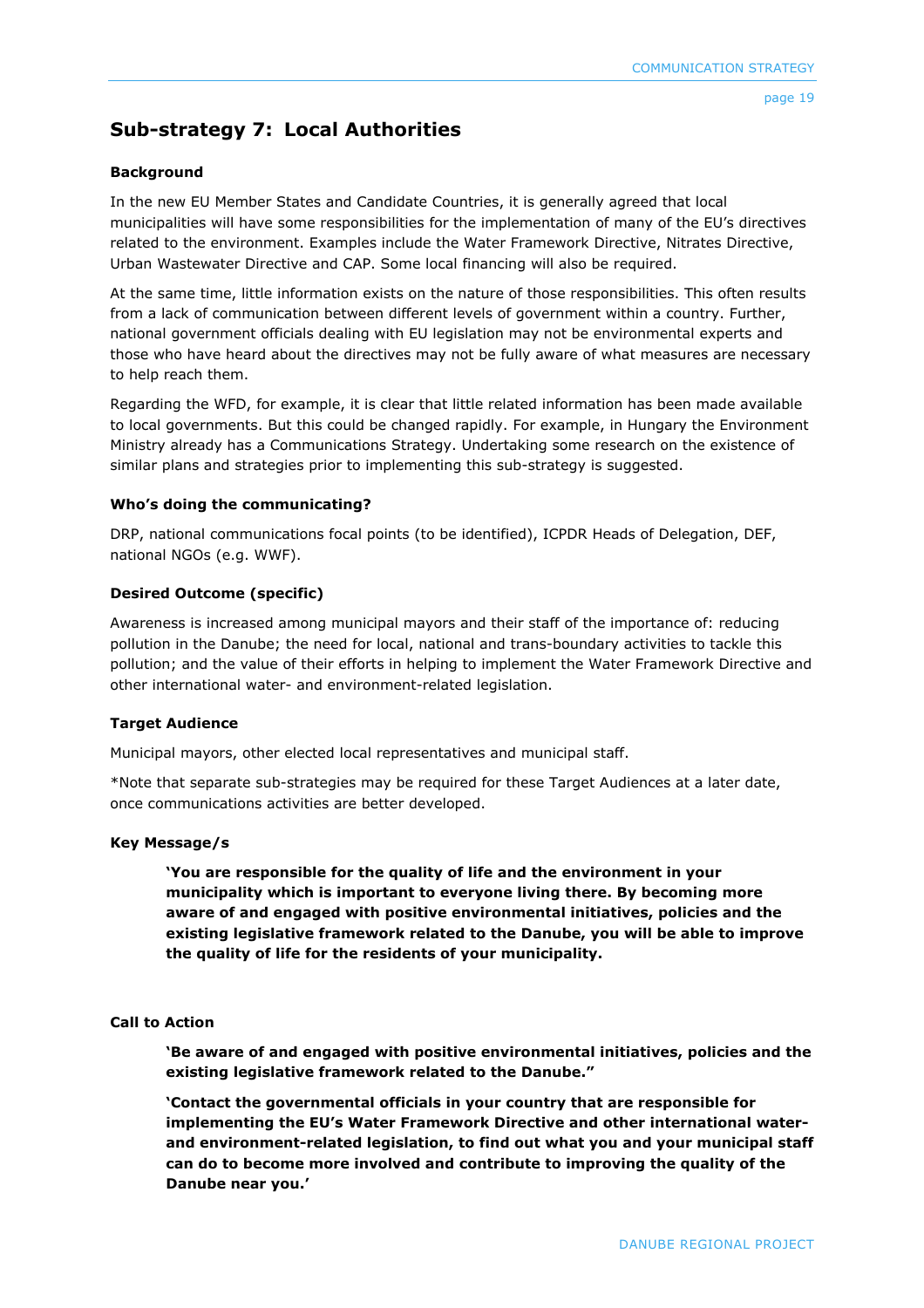## **How is the Message Delivered? (Players, Activities, Resources and Tone of Voice)**

Activities:

- Compile relevant statistics about municipalities in the Danube River Basin.
- Select a few municipalities for potential pilot initiatives.
- Survey the awareness and attitudes of local authorities in selected municipalities.
- Design appropriate projects.

### Resources

- Local authority information resources
- ICPDR Heads of Delegations and other national institutions

### **Measurement, Monitoring and Evaluation, Lessons Learned**

- Successful engagement of local authorities with initiatives related to ICPDR and DRP.
- Successful implementation of communication initiatives.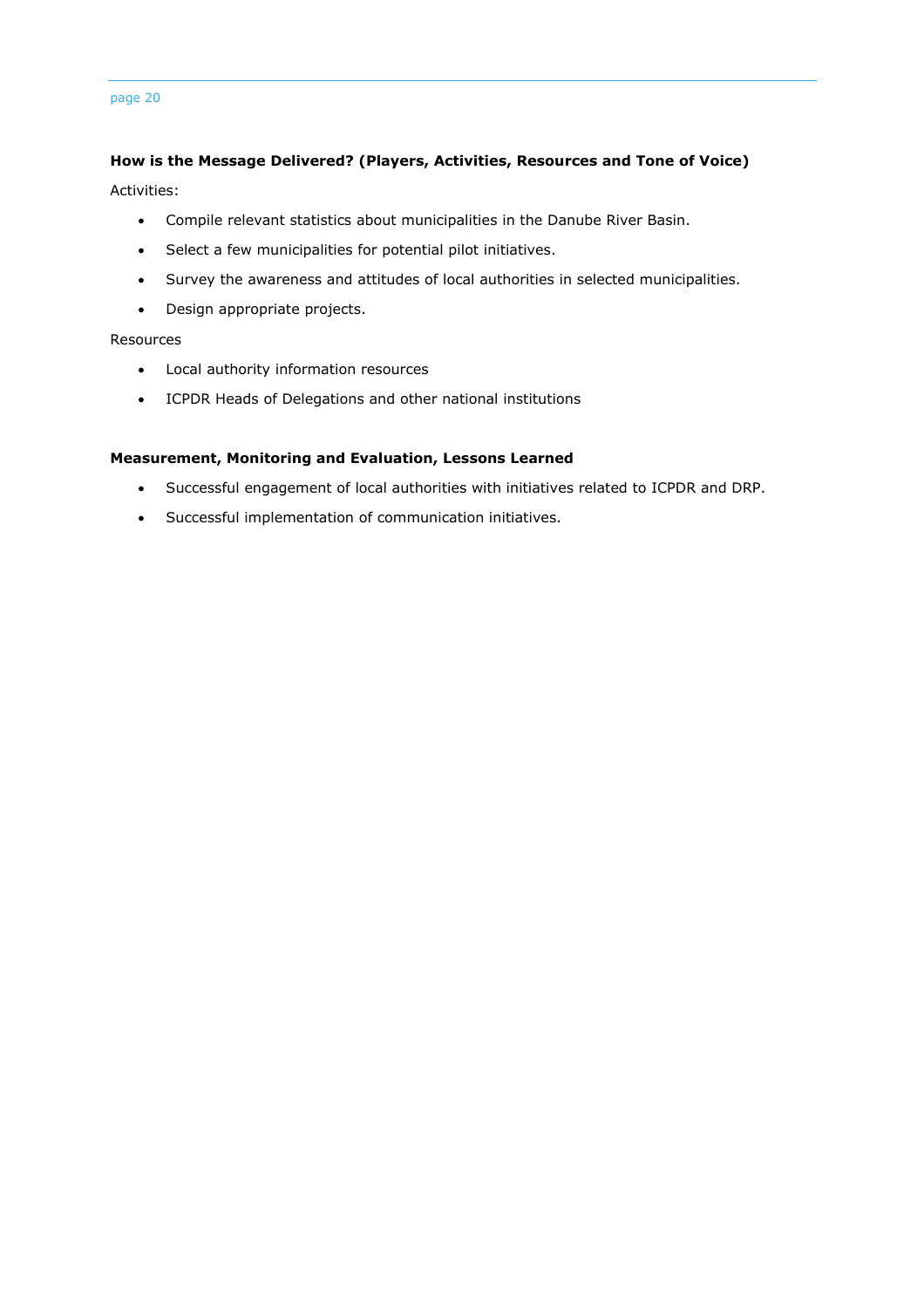## **APPENDIX I: METHODOLOGY**

## **Successful Communication Strategies - a summary**

## **PART 1 - Overview**

There are three simple rules to successful Communication Strategies (and this includes subtypes like Campaign Strategies, Marketing Strategies, Media Strategies, Sales Strategies...)

They MUST BE **outcome–oriented.** They MUST BE **actionable.** And they MUST NOT BE **static.**

PARTS 2 – 4 OF THIS SUMMARY DESCRIBE THE ELEMENTS THAT GO TO MAKE UP AN ACTIONABLE, OUTCOME-ORIENTED COMMUNICATION STRATEGY.

## **PART 2 - Elements**

### **Background**

This is what the communication work is concerned about and what it seeks to change.

For example, if the habitat of a very rare bird - restricted to the coast near one small town and found nowhere else in the world - is threatened by destructive proposed leisure development plans, the communication work may be focused around stopping the development and saving the bird.

 When we are planning communication work, and drawing up a Communication Strategy, we need to gather all the relevant background material: we need to make sure we have all the facts before we begin our work.

Think about a painting: the whole thing is contained within the canvas. The foreground is the subject, but there's plenty of background that completes the canvas and makes the foreground meaningful, giving it context.

For our background we'll need statistics, data, research reports, papers about the legislation, reports on the bird and its habitat, reports on the conservation of the coast and similar stretches in the same or nearby countries, etc, etc.

For example, what is the total area of the bird's habitat? How much (area) has been lost to development already? How much is under threat from the present development? How exactly will this affect the bird? What are the benefits for local people of the development? Which companies are involved? What are their records elsewhere? Do they have environmental policies? What is the position of the local and national Governments? And so on...

We may or may not be able to provide all the relevant background. What is important is that we ask the right questions and make sure that the most useful and relevant materials are sourced and held as background. Some areas of information we may just record as questions that we hope to answer as we take our communication work forward.

By the way, another useful element for the Background is previous experience/lessons learned from other campaigns. Placing this information at our disposal means that we can use ideas or techniques which have been tried and tested before - we can then choose the ones that are best for us.

A useful practical point: when we are planning communication work using this approach, we will eventually end up with a Communication Strategy document. There is no need for all the background material to be included in such a document: reference to it will be sufficient. So in our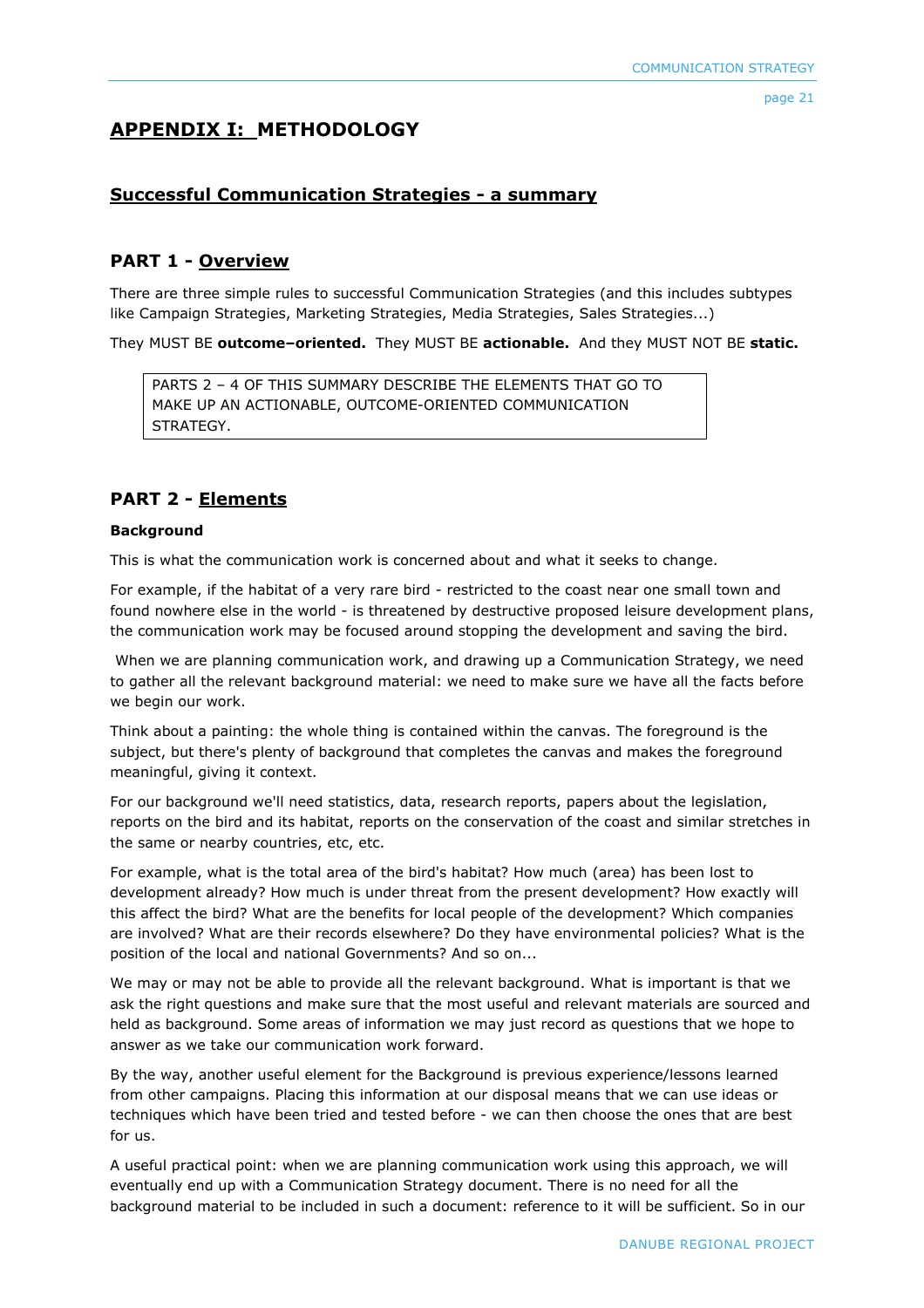rare bird example, there may exist an Environmental Impact Assessment (EIA) carried out by the developers. Rather than including a copy of this in the Communication Strategy document, it is enough to make reference to its existence and to where it can be found. There should ideally be a set of master files (electronic and/or hard copy) containing all the background materials.

Putting this more bluntly, the Background is vital, but don't let too much of it spill over into your communication materials. Far too many leaflets, brochures and websites spend far too long talking background before getting to the point. In this hyper-competitive world, where thousands of messages and thousands of communication approaches are competing for our attention every day and every hour, we cannot afford to lose the Target Audience's attention. So don't bore them or waste their time making them plough through background materials – get to the point!

In short, I say: "Background? Keep it in the...".

#### **Who's doing the communicating?**

This may seem unnecessary at first glance, but in fact it does need to be included.

In business this is "where the buck stops" and always needs to be clear. It might be a particular team within a business, e.g. the sales team, the promotions team or the marketing team.

Another situation where it is important is when a communication work is of a dispersed nature. Consider, for example, a car company launching a new range of vehicles. Overall, in theory, the company itself is doing the (marketing and sales) communication, but the reality is that its different national offices, representatives or franchisees are doing the sales and marketing in each separate country. In different places, different communication approaches may well be necessary.

The most obvious illustration of a dispersed aspect of communication work is in marketing slogans and product names. Often they simply don't translate, and different approaches have to be taken in different countries.

After all, the Vauxhall Nova may have sold OK in the UK, but it wouldn't do much in Spain, would it? "No va" means "it doesn't go".

You should look for the exact description of the 'entity' that is doing the communicating, so it may be you yourself, for example, or it may be your organisation in general, or it may be a team within that organisation

 The reason I say 'entity' is because it can be a collection of people, a single person or an organisation.

In some cases, where your organisation is working very closely in partnership with another, then the entity becomes '[(Your organisation) + (Partner)['.

But be careful here: unless the partner is totally equal it is better to think of your organisation 'owning' the communication work and the partner being a (vital) communication resource.

In our bird example, it would probably be the local office of an organisation like WWF that is doing the communicating.

#### **Desired Outcome**

This is what the communication work seeks to achieve.

It is vital to define the Desired Outcome precisely and in a measurable way, so that we have something against which we can measure the Results (and therefore the success) of the work.

For example, in our rare bird case, our Desired Outcome may include phrases such as: "... 10,000 hectares of forest protected..." and/or "... an increase of 25% in the population of the bird..." etc.).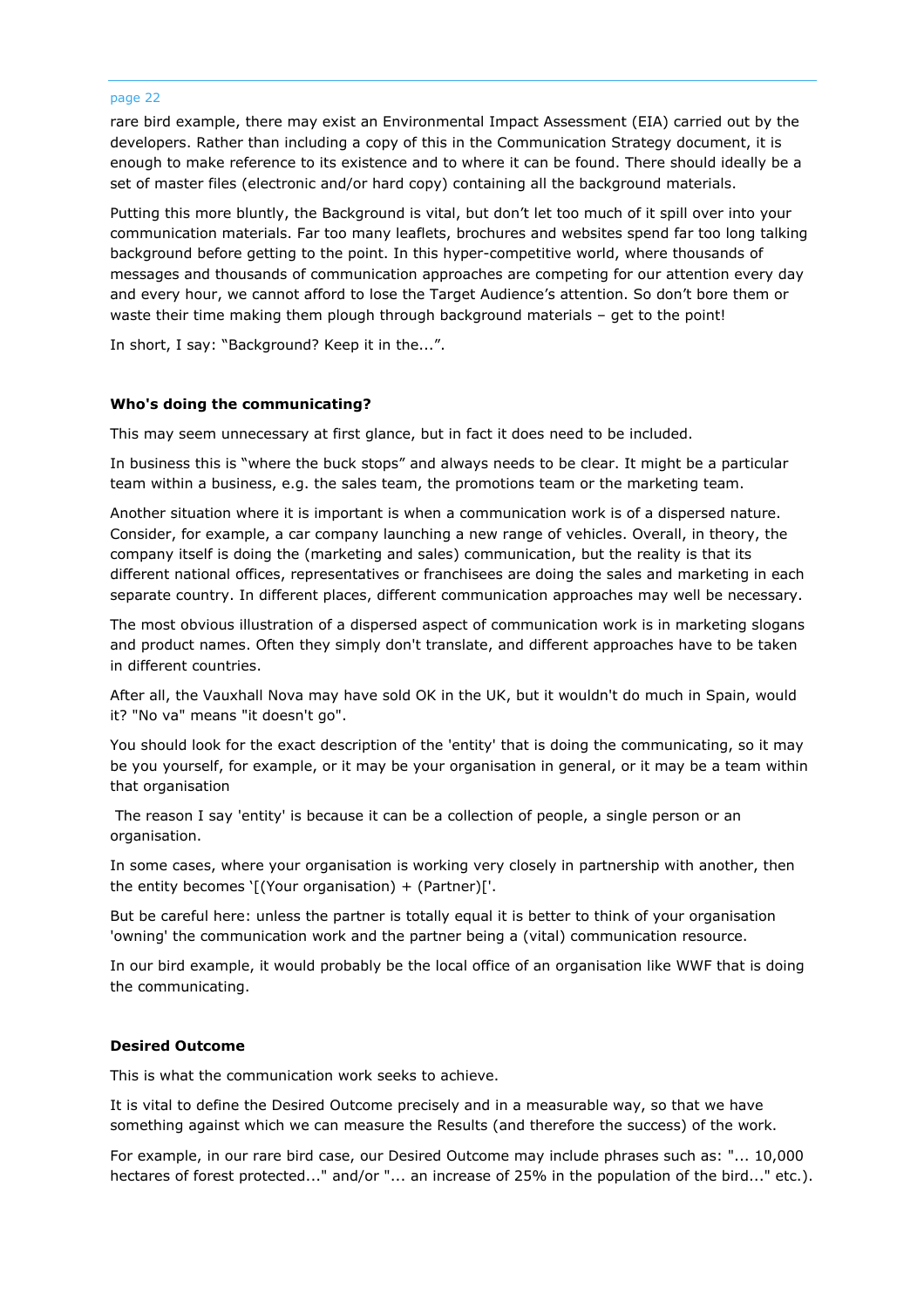So it might be worded thus:

"To save our very rare local bird from habitat destruction by protecting at least 5,000 hectares of its habitat, and by stabilising the population at 100 breeding pairs - and by making sure that local communities benefit from inward investment into the area."

## **Target Audience/s**

These are the people at whom the communication work is aimed.

In a straightforward piece of communication work, there will conveniently be just one Target Audience.

But often, there is more than one - if so, we consider the communication components separately for each Target Audience, thus building a modular Communication Strategy.

In the rare bird example, the Target Audiences may be: local communities; local and national Government; local and national media; developers; overseas stakeholders in the developer company; birdwatchers; and supporters of the campaigning organisation.

There may be different (but not conflicting) Key Messages and/or Calls to Action for different Target Audiences.

### **Key Message**

This is what the communication work is all about.

You should think about it as being what the people doing the communicating would say if the Target Audience was standing right in front of them and saying: "OK, tell us what this is **all** about, in 30 seconds or less." It really does have to sum up the communication work quickly and clearly.

It may be slightly different for different Target Audiences - but all Key Messages must be mutually compatible.

In most cases, the Key Message does not have to be repeated word-for-word every time it is used. It is best seen as a tool that can be adjusted for different Target Audiences. For example, in the rare bird example (if we accept that there may be different Key Messages for different Target Audiences) the Key Message to local authorities might be:

"You are responsible for the well-being of local people, and for the quality of our environment. This bird and its habitat represent our special and thriving local community. By helping us protect it, you will help make sure that wildlife, environment and local people benefit from inward investment."

Notice that the Key Message starts with the word "You" – this is a good way to make sure we are talking to the Target Audience (i.e. looking outwards rather than looking inwards). You don't have to put "You" (or "Your") right at the start, but including it early on is a good idea.

It would be important to write this Key Message down and have it as the official Key Message, but people should feel empowered to put it into their own words. So, if you were sent to talk to the local authority about the issue, you might say:

"Our message to you today is this: the bird is important to the community, and the places where it lives are important too. They have great potential to attract people and investment from outside. Why throw that away? By working to save the bird and its home you'll be helping to make sure that everyone benefits."

This means the same as the official Key Message: it differs only in being put in somebody's own words.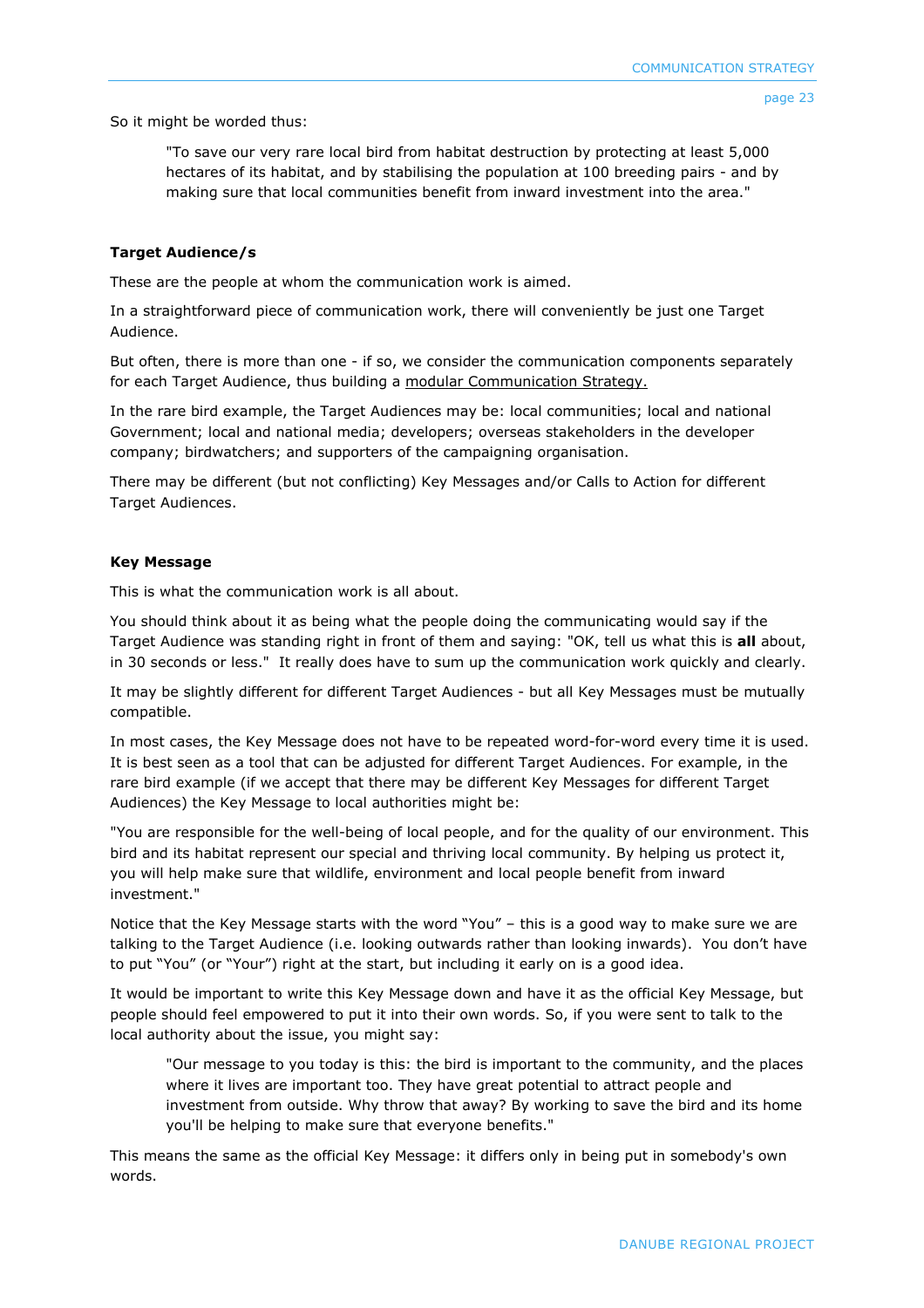Remember: a Key Message should always include a benefit for the Target Audience: in this case the benefit (to the local authority) is that protecting the bird and its habitat will be viewed positively by the community and will also attract business and investment (something local councils always like!).

When the communication work is effectively a campaign (and you could easily have a campaign to save the rare bird), a Key Message may be used as a campaign slogan: a slogan is best seen as a resource (see Communication PARTs, next Paragraph).

#### **Call to Action**

This is what the people doing the communicating want the Target Audience to do.

The Call to Action may be different for different Target Audiences.

You should think about it as being what the people doing the communicating would say if the Target Audience was standing right in front of them and saying: "OK, tell us what you want us to do - in five seconds!"

In the rare bird example, the Call to Action for local people may be:

"Be aware of your unique local bird and the threats that face it."

As the communication work evolves, so may the Call to Action.

So later on, the Call to Action for local people may be:

"Support us in our work (campaign) to save the bird and to bring investment into the area which helps local people and wildlife rather than threatening them".

The Call to Action for supporters of the organisation doing the communicating may be:

"Please support our work (campaign) to save the special bird and the local community please donate to make our work possible and help our work succeed."

As the process evolves, new (and sometimes very specific) Calls to Action may emerge - for example "Sign The Petition", "Support The Legislation" etc.

#### **How the Key Message is delivered - Communication P.A.R.T.s**

(Players, Activities, Resources and Tools)

These are used by the people doing the communicating to achieve the Desired Outcome of the communication work.

There is a special section on them below (Part 3: Elements ii)

#### **Measurement and Monitoring**

Only time will tell how well a Desired Outcome has been achieved. We know that it needs to be measurable, so we obviously have to measure it. In the rare bird example, the measurement is based around the targets we set in the Desired Outcome (number of hectares of forest protected etc.).

Monitoring is about the process of measurement. We can only really tell what has worked and what hasn't by monitoring as well as measuring.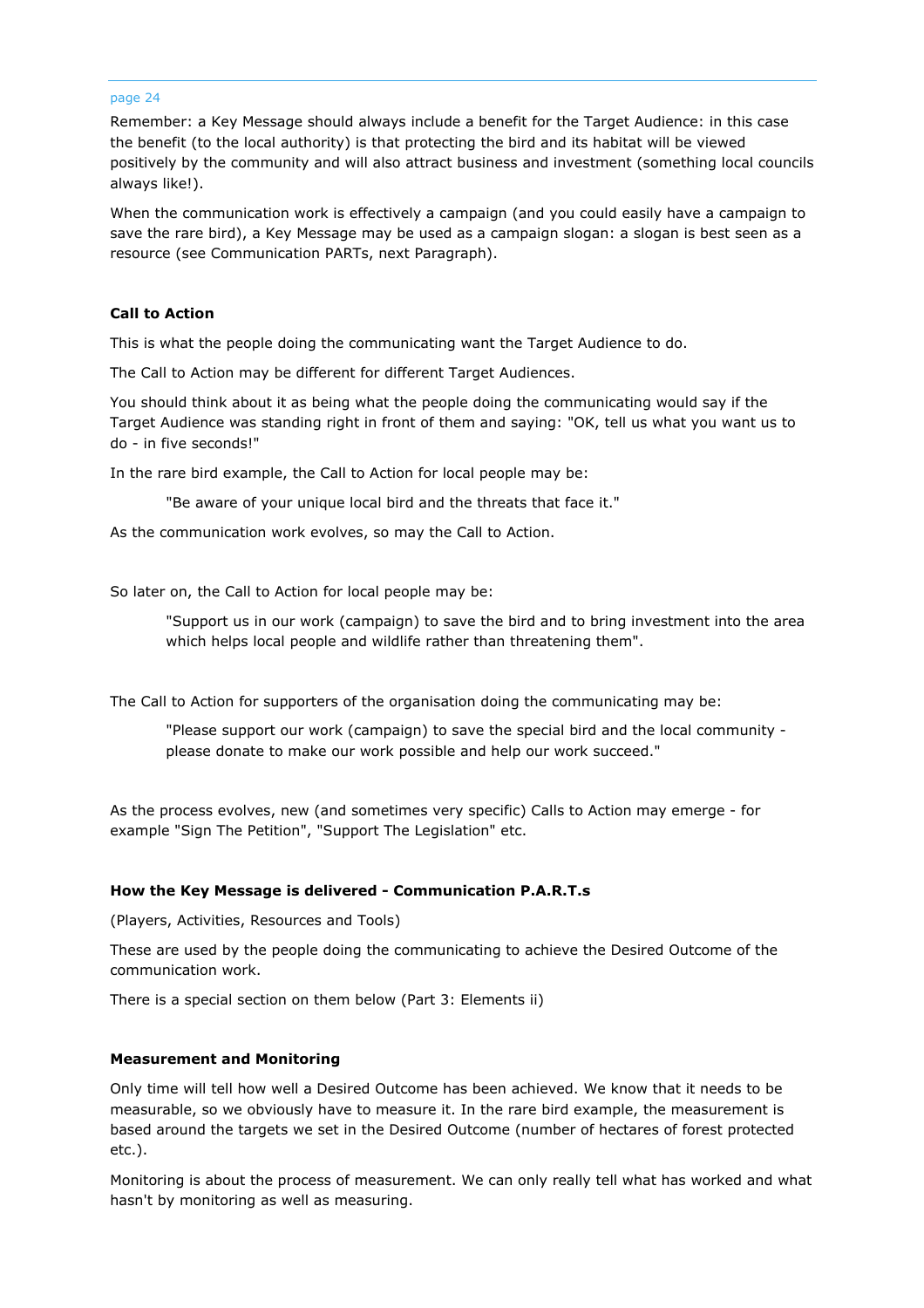A good example of this is when we are fundraising. We may have a total target of 10,000 units to be raised in 3 years. If we monitor how much money we are raising month by month, or week by week – and if we also watch carefully how well different activities are raising money - we will learn a lot more than if we simply count the money at the end of the first year.

In the rare bird example, our measurements may show that the population of the bird has increased by 18% in a year: we want to know whether this is because of captive breeding and release, the control of hunting, the protection of the habitat, awareness-raising locally etc. We can only determine this my monitoring the performance of each of our communication activities/resources.

#### **Evaluation**

When we have measurement and monitoring information in front of us, we have to evaluate it. What is performing well? What's working less well? We may not be able to determine precisely how much each activity has contributed to our level of success, but our measurement and monitoring information gives us a good idea of what is working well, what is working less well - and hence where to focus our resources and activities as the work evolves and progresses.

#### **Evolution**

The importance of this stage of the process cannot be overestimated. It is what makes a strategy dynamic – makes it a living document, responding to the changes that take place as it is executed. With evolution, a strategy is always up-to-date and up-to-speed; the next actions can be calculated with precision. Without evolution a strategy is static and weak.

As we evaluate the ongoing measurement and monitoring information we can feed the lessons we learn back into the Communication Strategy - and by doing this we can adapt and evolve it to meet our needs.

Communication initiatives are like living entities. They are never static, they are always changing and growing until they ultimately succeed or fail.

So our strategies should not be documents which are compiled at the start of the initiative and then left alone until much later on: they should be simple, straightforward (perhaps modular) documents which evolve and change as our campaign progresses.

#### **Results**

Finally, at the end of the work we get the Results. We hope that they equal or exceed the Desired Outcome!

Remember, as with every Red Berry analysis, we don't know the Results in advance: they only become apparent once the communication process begins. In the end, we hope that they will be the same as the Desired Outcome: right at the start we don't actually have any Results yet; as the process continues we have a growing bank of Results.

#### **Lessons Learned**

When the communication work is over, we will be able to look back and see the lessons we have learned. This can be very helpful in the future, when we can employ the lessons learned in future situations where we use the Red Berries

In the next Paragraph we'll take a closer look at the Communication P.A.R.T.s that are available to communicator/s.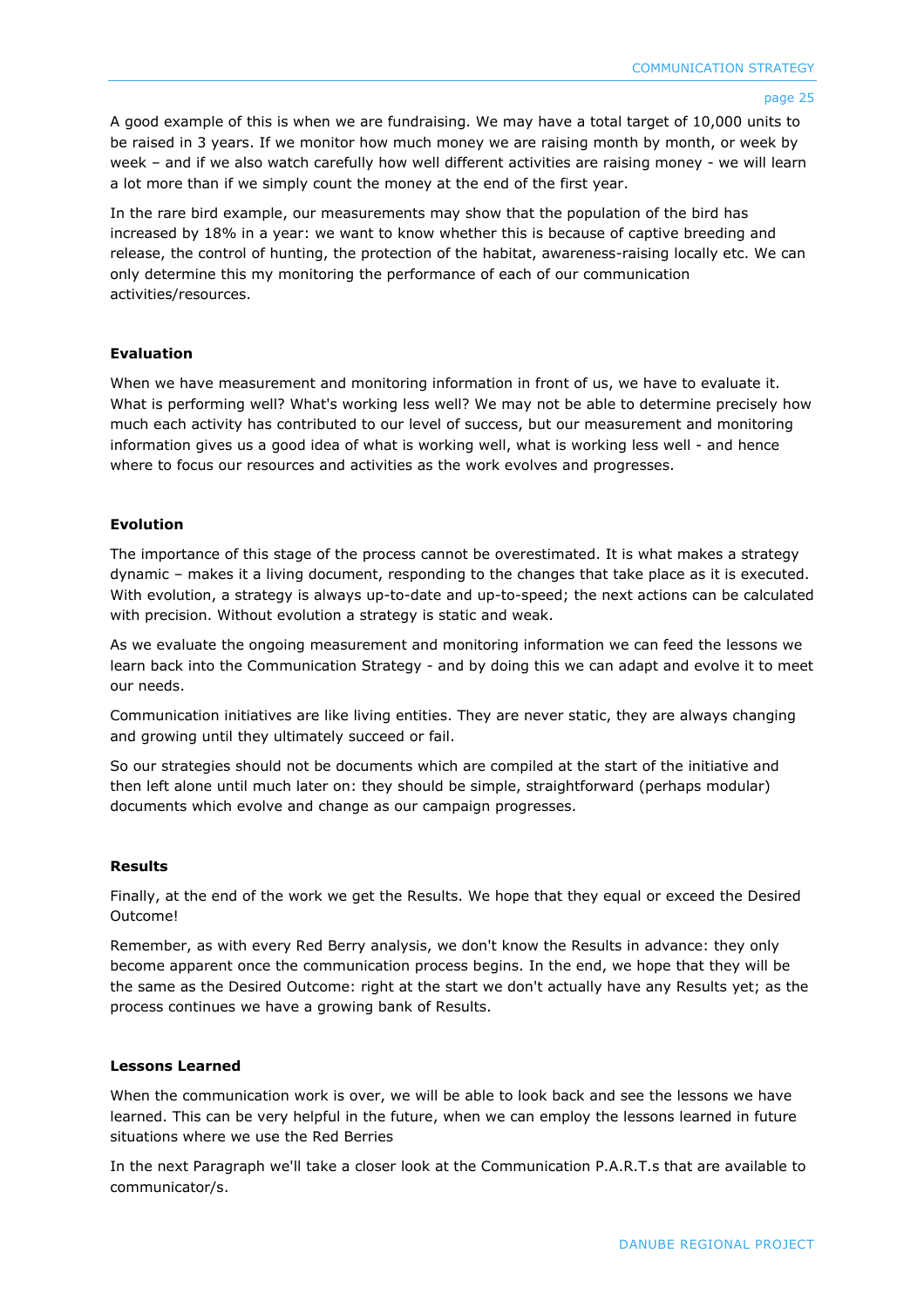## **PART 3 - Elements ii**

When planning and carrying out communication work, we have a wide choice of Players, Activities, Resources and Tones of Voice that can be used.

As with any creative and practical task, choosing the right tools for the job - and in the right order - is of course essential.

If the task was to change legislation, for example, it would be sensible to seek to talk to Government - and to meet with Ministers - before calling campaign supporters out onto the streets to demonstrate!

Let's look at the **Communication P.A.R.T.s**: the Players, Activities, Resources and Tone of Voice.

A *Player* is anyone outside the person/people doing the communicating who has (or attempts to have) a positive material effect on the communication work. Players don't have to support and help the work: they do so voluntarily. They are associated with it because they want to be, not because it's their job!

One of the most interesting types of Player is a 'messenger' - somebody who passes on the Key Messages and Calls to Action of a piece of communication work or a campaign without actually being in the communication/campaigning team themselves. Think of a religious leader talking to his/her people about an issue (human rights, say, or environment): this person is a messenger and a potentially valuable player in a piece of communication work (or a campaign).

#### *Why aren't the people doing the communicating Players too?*

You can count them as Players too if you like – but it's just a repetition of the 'Who's doing the campaigning? Section.

#### *What about people like an organisation's volunteers and members?*

I tend to think of them as a Resource (see below).

#### *What about a campaign's opponents?*

Although we must always recognise that campaigning is a two-way process we don't give 'opponents' or people who are only involved very peripherally the status of 'Players'. If we did, it would soon lead to the analysis (or - more importantly - the planning, when we are looking forward rather than back) becoming confused and impractical.

By the way, there is one more interesting angle to this. If an opponent - a person or organisation we are campaigning against - acts unintentionally in a way, which supports our point of view then they effectively, become Players for us - although they may not want to!

## **An example of this is where politicians behave in a way that makes people distrust them - in this way they may effectively become Players for the point of view or campaign they oppose.**

The *Activities* are the things we do to carry out our communication work. They may include meetings, presentations, email-petitions, advertisements… - you can probably think of many more.

The main *Resources* are time, people and money. It is often useful to include a timeline/ time plan within our Communication Strategy.

Other resources include the Internet, the media, publications (leaflets and posters for example) and - importantly - peoples' ideas, opinions and experience.

Think of the resources as something that actually belongs to the person/people doing the communicating - or something they can use.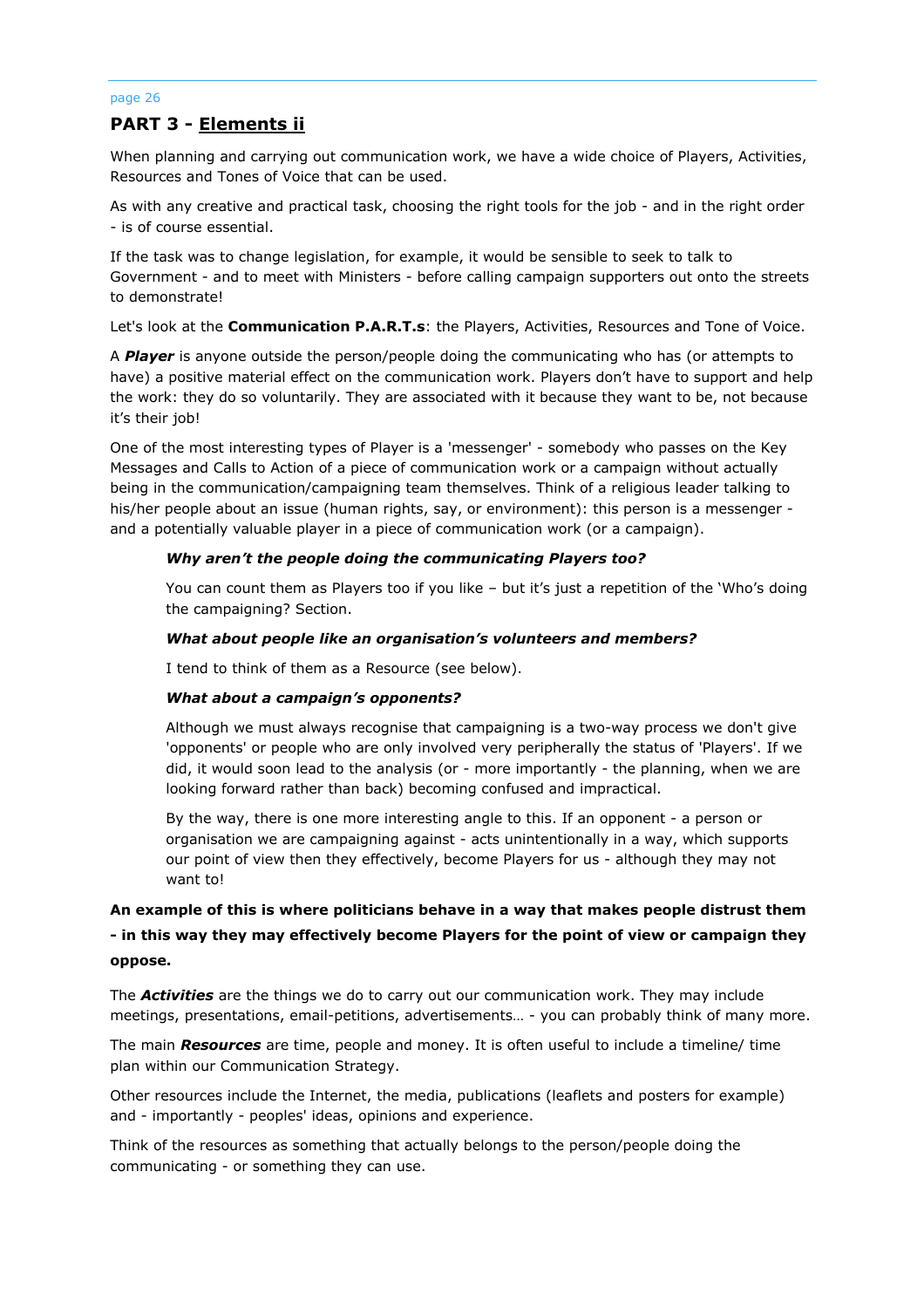Activities and Resources often overlap. When we produce a leaflet and use it in our work, are we using a Resource or carrying out an Activity? Actually it doesn't matter how we think of it: the most important thing is to think about the Activities and Resources: better that something seems to come up twice than getting forgotten.

#### Activities and Resources – some examples:

Here is a list, in random order, of some things that can be Activities and Resources:

- Research (NB: adds to the Background, which like the work as a whole is never static)
- Media
- Websites
- Special events
- Lobbying
- **Fundraising**
- Advocacy
- Members
- Newsletters
- Networking
- Leaflet production and distribution
- Celebrities
- Special benefits for those involved
- Volunteers
- **Donors**
- Training/capacity building
- Stunts
- Protests
- Educational initiatives
- etc., etc

And the *Tone of Voice***?** This is the flavour of the communication work. It is about the way that the Key Message is presented to the world -- and it is important to get it right, and to remain consistent.

Here are some words that reflect Tone of voice: when planning communication work you need to choose from among these words (and other adjectives) to determine the tone of voice of your communication:

- Urgent
- Committed
- Reasonable
- Professional
- Determined
- Concerned
- Visionary
- Etc, etc.

People often put a few words together to describe the Tone of Voice of their communication work, for example: "enthusiastic, practical and time-efficient".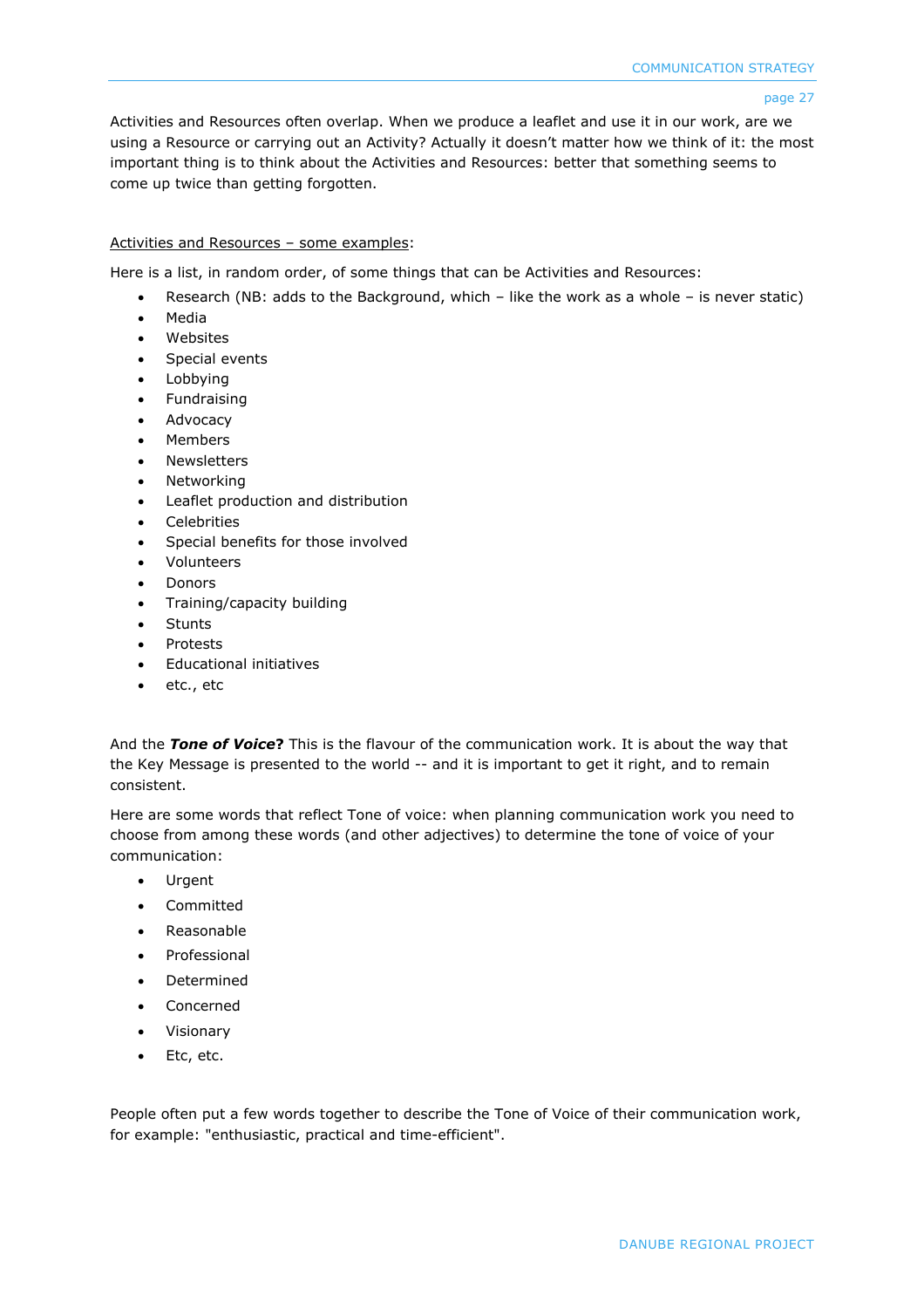## **Communication Strategies – the modular context**

#### (© Tony Hare 2003)

Communication strategies rarely have just one Target Audience. When there is more than one Target Audience, strategic planning becomes more complicated.

The most important factor is that we need to treat each Target Audience separately.

In each case the Key Message, the Call to Action and the way the message is delivered may well be different.

We do this by making the approach modular. We effectively draw up a separate strategy - a substrategy - for each Target Audience.

Let's have a look at this in a particular context - that of a hypothetical campaign (campaigning is one form of communications and is useful in an illustrative way as the Desired Outcomes are often easy to perceive).

#### **Campaign title**

## **"Save our rare bird"**

#### **Background**

This, as we know, covers all the basic background information: the total area of the bird's habitat, the area lost to development so far, the effects of development on the bird, the results of any surveys of the bird etc., etc.

#### **Who's doing the campaigning?**

The local office of WWF.

#### **Desired Outcome**

To save the very rare local bird from habitat destruction by protecting at least 5,000 hectares of its habitat, and by stabilising the population at 100 breeding pairs - and by making sure that local communities benefit from inward investment into the area.

#### **Target Audience/s**

This is where things get interesting. We actually have a number of different Target Audiences: local communities; local and national Government; local and national media; developers; overseas stakeholders in the developer company; birdwatchers; and supporters of the campaigning organisation.

The problem is this: if we just make a list of them, and then start to make a list of Key Message after Key Message and Call to Action after Call to Action and How... after How... we are going to end up with a very unwieldy, hard-to-use and unfocused strategy.

So what we do is this. Firstly we list the Target Audiences:

- Local Government
- Local communities
- National Government
- Local and national media
- Developers
- Overseas stakeholders in the developer company
- **Birdwatchers**
- Supporters of the campaigning organisation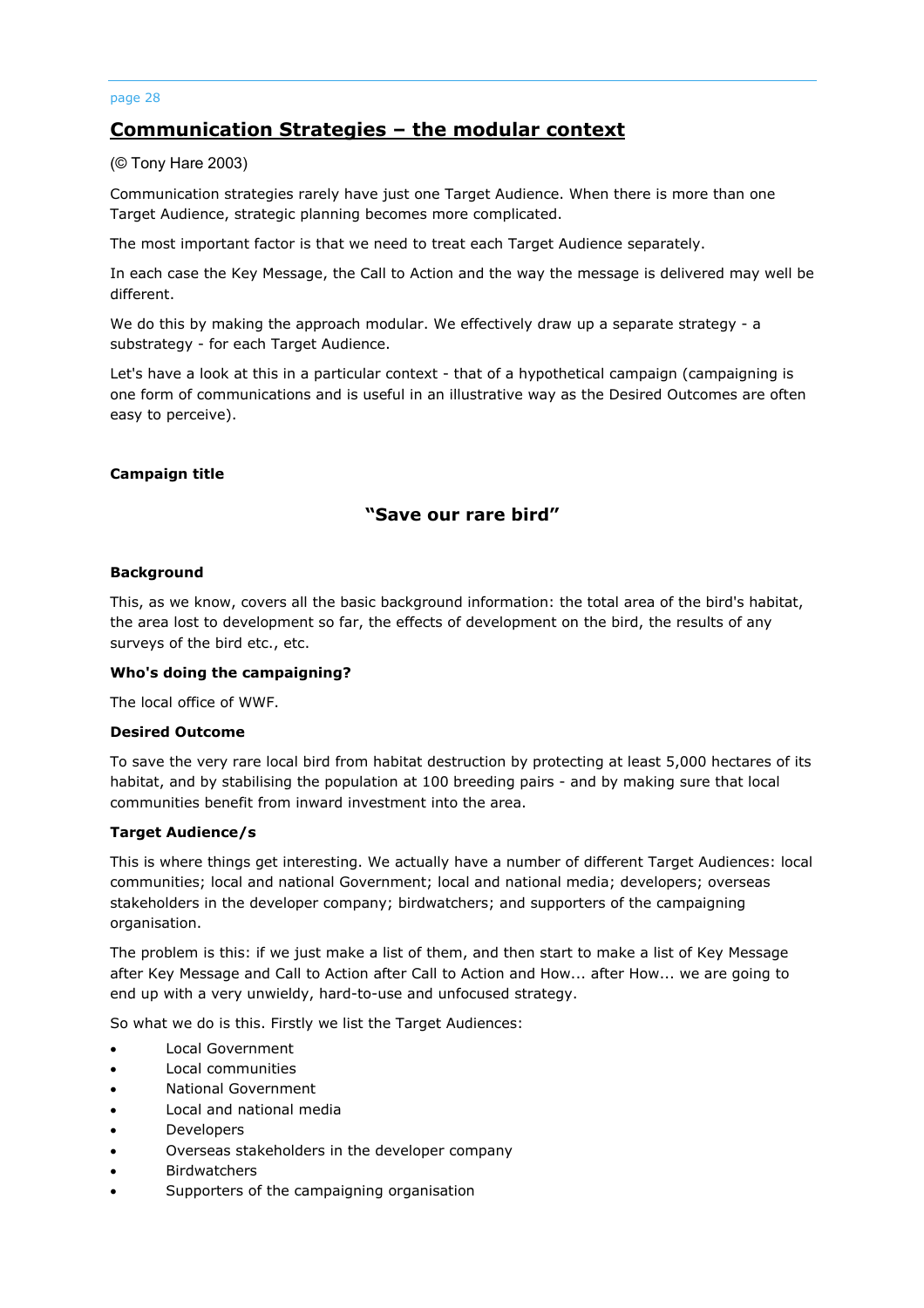(No doubt you can think of more).

Then we number them:

| Local Government |  |
|------------------|--|
|                  |  |

- 2. Local communities
- 3. National Government
- 4. Local and national media
- 5. Developers
- 6. Overseas stakeholders in the developer company
- 7. Birdwatchers
- 8. Supporters of the campaigning organisation

Then we restructure the Strategy, doing the following:

Naming the first page "Page 1", then:

Developing a substrategy for each Target Audience (this is why the whole thing is called a modular strategy: each substrategy forms a module of the whole, integrated strategy).

Each substrategy is titled according to its Target Audience.

Thus:

**(Page 1)**

**Campaign title**

## **"Save our rare bird"**

#### **Background**

This, as we know, covers all the basic background information: the total area of the bird's habitat, the area lost to development so far, the effects of development on the bird, the results of any surveys of the bird etc., etc.

## **Who's doing the campaigning?**

The local office of WWF.

#### **Desired Outcome**

To save the very rare local bird from habitat destruction by protecting at least 5,000 hectares of its habitat, and by stabilising the population at 100 breeding pairs - and by making sure that local communities benefit from inward investment into the area.

## **Target Audiences**

- 1. Local Government see substrategy 1
- 2. Local communities see substrategy (the number after the last page of the substrategy for Target Audience 1)
- 3. National Government see substrategy n' (the number after the last page of the substrategy for Target Audience 2)
- 4. Local and national media see substrategy n'' (etc.)
- 5. Developers see substrategy n''' (etc.)
- 6. Overseas stakeholders in the developer company see substrategy n'''' (etc.)
- 7. Birdwatchers see substrategy n''''' (etc.)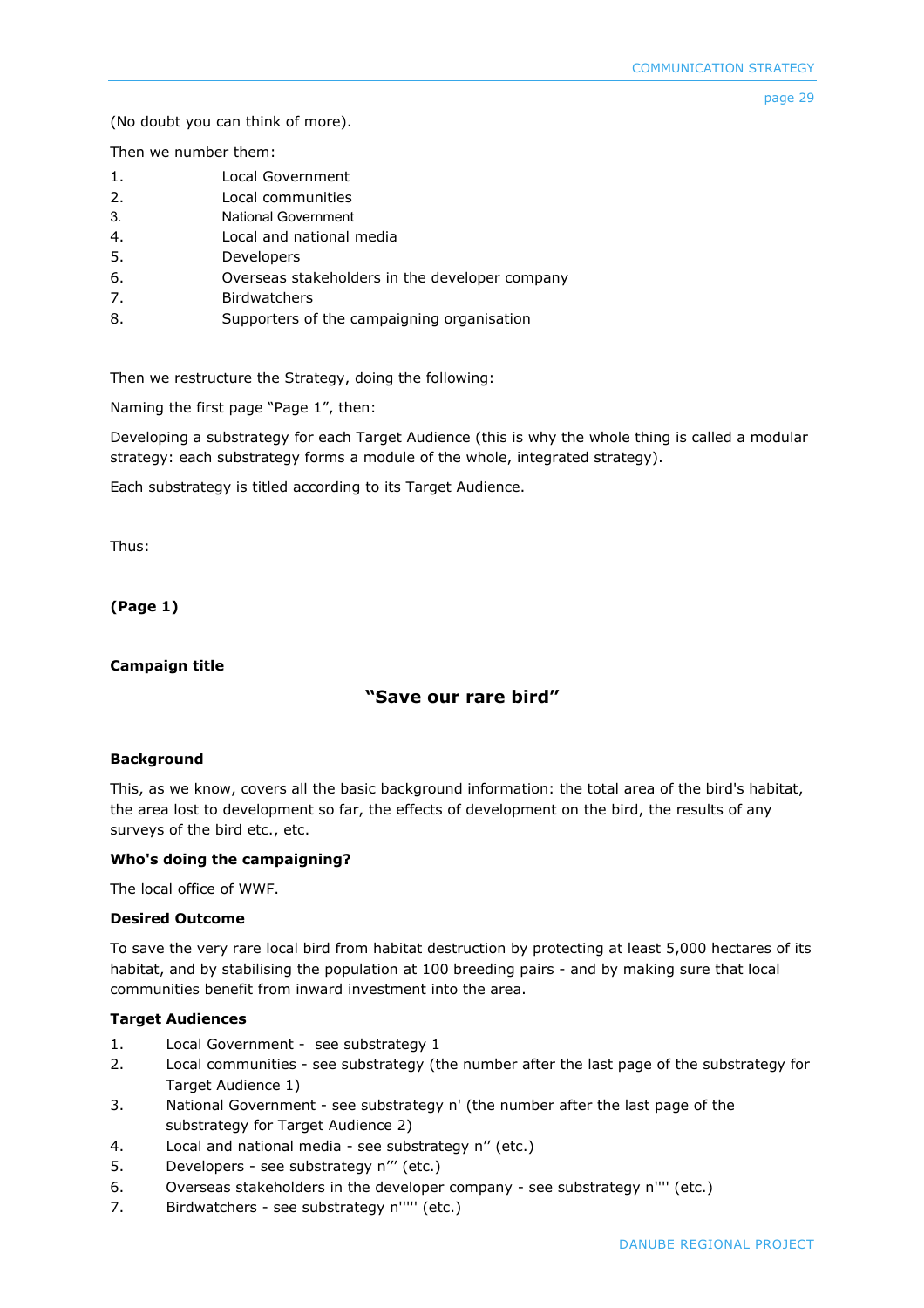8. Supporters of the campaigning organisation - see substrategy n'''''' (etc.)

Then ...

#### **Sub-strategy 1: LOCAL GOVERNMENT**

**Campaign title (or separate Substrategy title if there is one)** 

**"Save our rare bird"** 

#### **Background**

(See Page 1).

#### **Who's doing the campaigning?**

The local office of WWF.

#### **Desired Outcome**

Overall: To save the very rare local bird from habitat destruction by protecting at least 5,000 hectares of its habitat, and by stabilising the population at 100 breeding pairs - and by making sure that local communities benefit from inward investment into the area.

Specifically: for the Local Authority to introduce a policy safeguarding the bird's habitat and to refuse permission for the destructive development to take place.

> Note: we can see here that the Desired Outcome can in fact be considered to work at more than one level. At the highest level, there is the overall Desired Outcome for the whole campaign. Then there is the specific, practical DO for this particular module of the strategy (relating to this particular Target Audience).

#### **Target Audience**

Local Government (i.e. the Local Authority). Specifically, the Planning Officers responsible for environment, conservation and planning policies and decisions, and the Council members local to the area - and other Councilors who might support our position.

Note  $1$  – although this may appear to be an unnecessary repetition, this heading gives us scope to expand upon the characteristics of the Target Audience in terms of their Involvement, awareness, attitude, demographics, psychographics and lifestyle. The better e can describe and know them, the better equipped we are to reach them.

Note 2: there is actually more than one Target Audience within Local Government (elected members and appointed officers; ruling party and opposition, etc., etc.). To accommodate this, we can simply subdivide the strategy further. It would be fair to say that the Key Messages to the Councillors and the Officers might be different: after all, the Councillors are perhaps more concerned about votes than anything else, whilst this has a much less significant bearing on the Officers.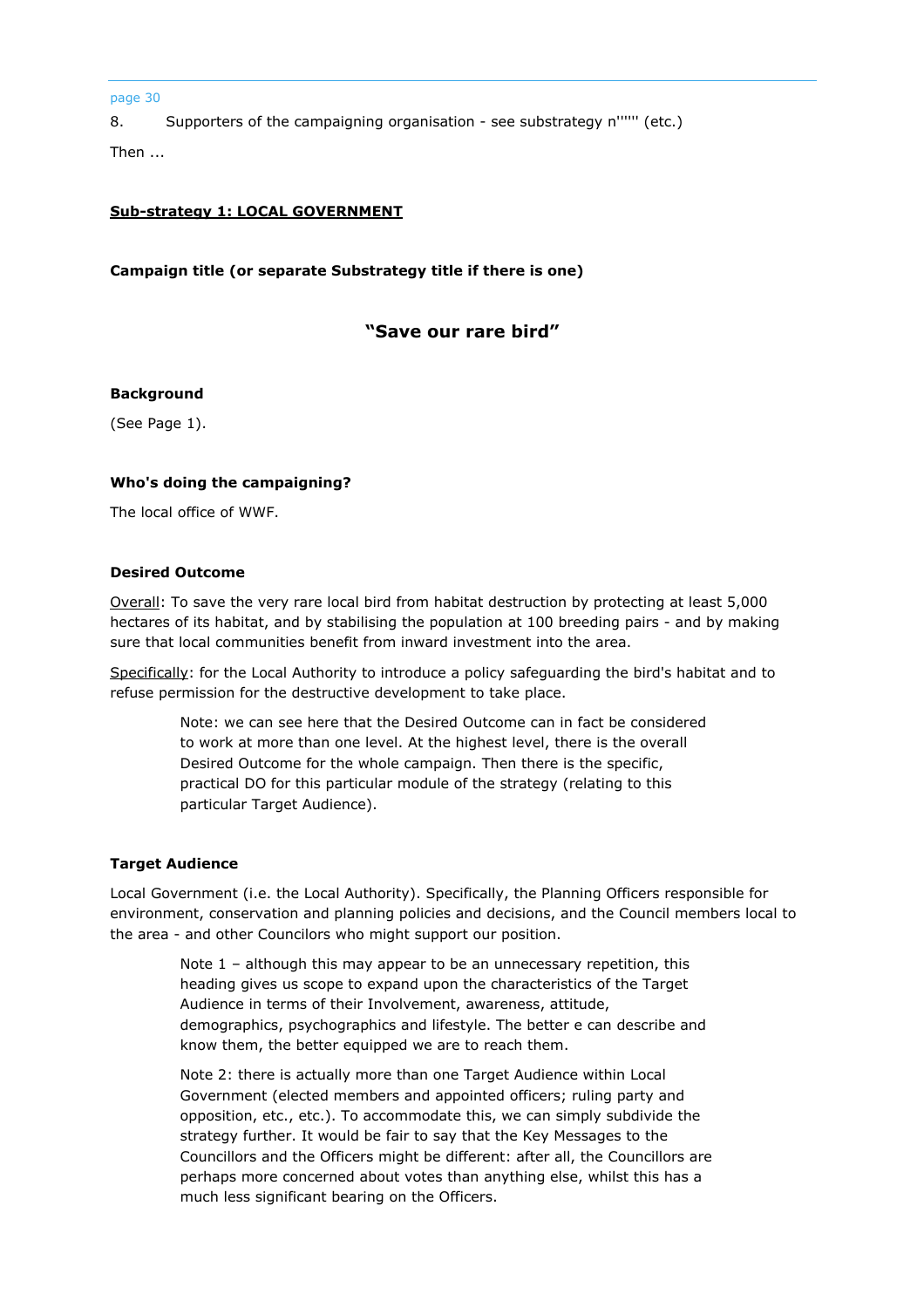### **Key Message**

"Our special bird and its habitat represent our special and thriving local community. By helping us protect it, you will help make sure that wildlife, environment and local people benefit from inward investment."

### **Call to Action**

"Enact a policy protecting the bird's habitat - and refuse permission for the damaging development to take place. "

### **How is the message delivered?**

Face-to-face meetings with Councillors and Officers; public meetings; production of promotional materials (e.g. leaflets, posters); media campaign.

The tone of Voice is concerned, urgent, practical and democratic.

### **Measurement and Monitoring, Evaluation, Evolution**

These will become apparent as progress is made.

### **Results**

Likewise the Results will eventually become apparent.

### **Lessons Learned**

Likewise the Lessons Learned will become apparent later.

**It is clear that as each of the substrategies is developed, an integrated campaign strategy emerges (note, for example, that media activity is part of the substrategy for the Local Authority: at the same time we know that the media is a Target Audience itself, thus the strategy starts to integrate and work as a whole).** 

**It is often hard work developing a modular strategy: but that hard work is rewarded later, when we have a clear, focused and evolvable strategy to guide our work.**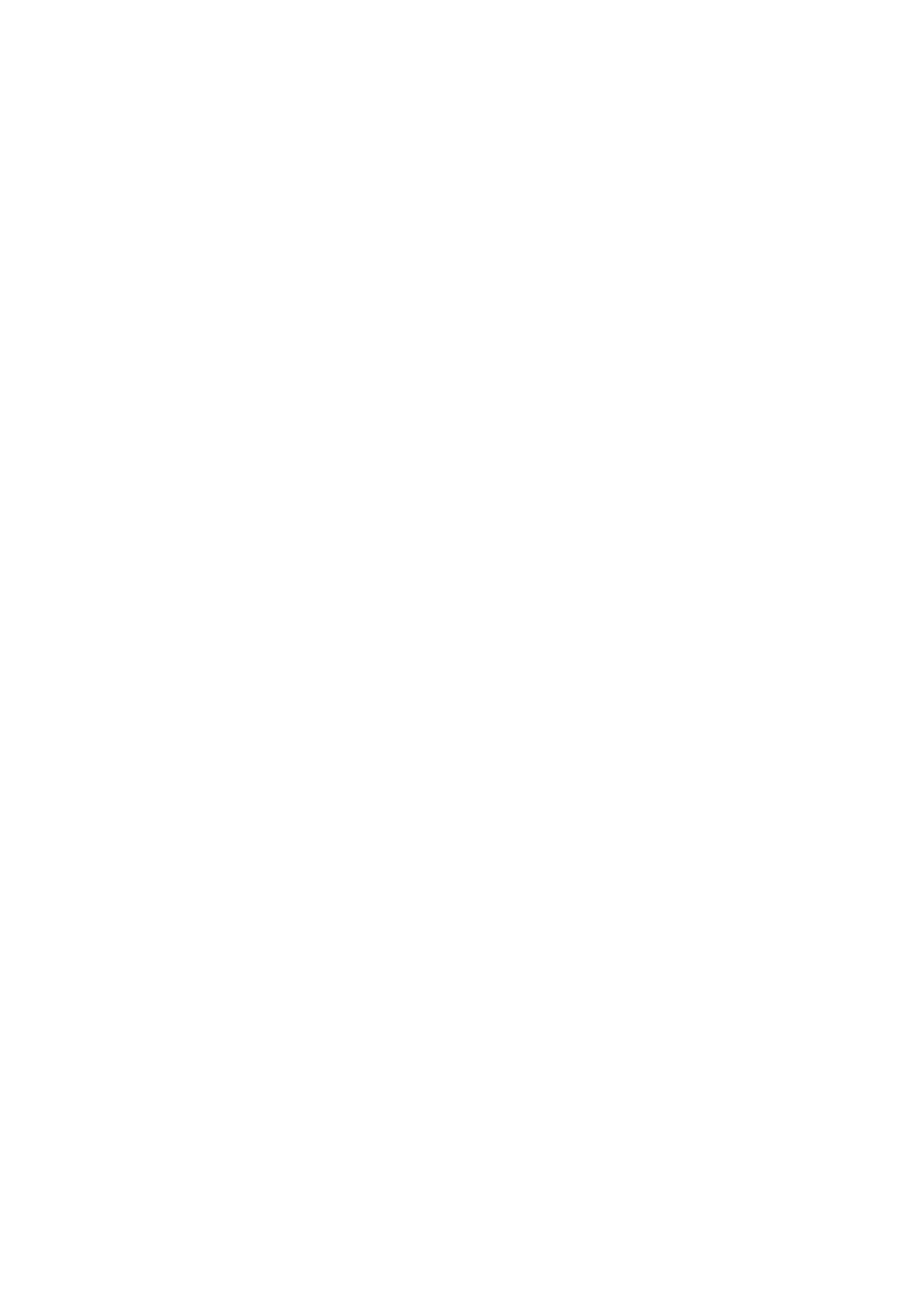# **APPENDIX II:**

# **BACKGROUND**

# **DRAFT DANUBE RIVER BASIN COMMUNICATIONS STRATEGY**

# **WORK IN PROGRESS REPORT**

# **MAY 2003**

# **TABLE OF CONTENTS**

### **Overall Introduction**

# **1. Key Issues/Problems**

- 1.1 Introduction
- 1.2 Key Options

Option 1: Supporting DRP - Its Overall Objectives

Option 2: General Public Awareness of DRB Environment, Institutions and Processes

Option 3: Supporting DRP – Its Project Activities

# **2. Desired Outcomes/Responses**

Outcome 1: Raised stakeholder awareness of six key issues

Outcome 2: Reducing nutrient pollution from agriculture

Outcome 3: Increased general public awareness about DRB

Outcome 4: Raised Awareness about DRP

Outcome 5: Communications Support for DRP Activities

# **3. Target Audiences**

Outcome 1: Raised stakeholder awareness of six key issues

Outcome 2: Reducing nutrient pollution from agriculture

Outcome 3: Increased general public awareness about DRB

Outcome 4: Raised Awareness about DRP

Outcome 5: Communications Support for DRP Activities

# **4. Key Messages**

Outcome 1: Raised stakeholder awareness of six key issues

Outcome 2: Reducing nutrient pollution from agriculture

Outcome 3: Increased general public awareness about DRB

Outcome 4: Raised Awareness about DRP

Outcome 5: Communications Support for DRP Activities

# **5. Vehicles for Delivering the Messages**

### Introduction

5.1 DRB Information Clearinghouse

5.1.1 What is a Clearinghouse?

- 5.1.2 User Needs and Capabilities
- 5.1.3 Financial concerns
- 5.1.4 Products and Activities

Introduction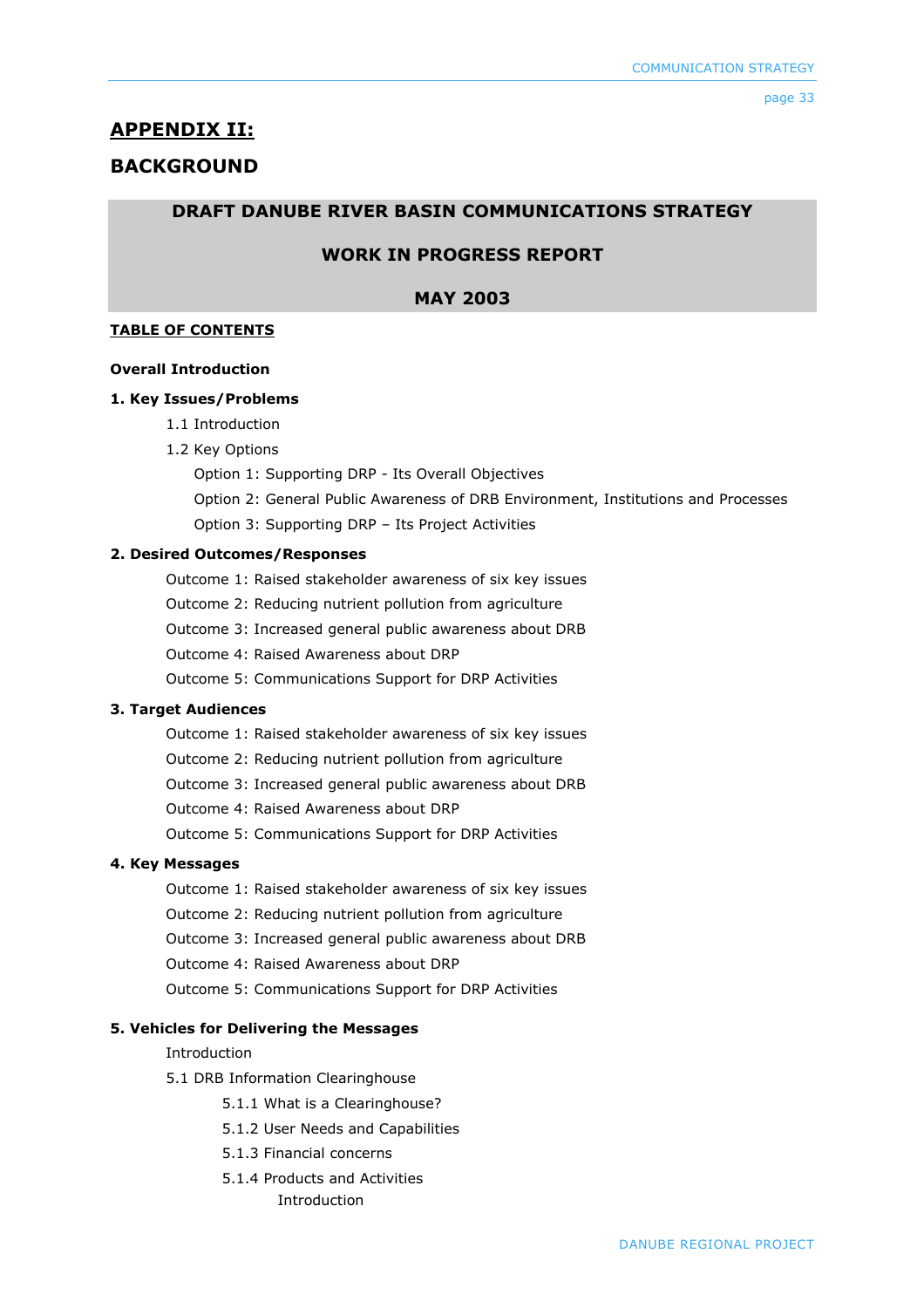- 5.1.4.1 Library
- 5.1.4.2 Publications
- 5.1.4.3 Directories and Databases
- 5.1.4.4 Website and other electronic products
- 5.1.4.5 Question & Answer Helpdesk
- 5.1.4.6 Visits, training and public awareness events
- 5.1.4.7 Media Relations
- 5.1.4.8 Promotional Items
- 5.1.4.9 Videos and Films
- 5.1.5 Marketing the DRB Clearinghouse
- 5.2 General Awareness Raising Campaign

### Introduction

- 5.2.1 Gauging Current Awareness
- 5.2.2 International Art Competition
	- 5.2.2.1 Introduction
	- 5.2.2.2 Theme
	- 5.2.2.3 Medium
	- 5.2.2.4 Competition
	- 5.2.2.5 Launch and Awards Ceremony
	- 5.2.2.6 Urban Exhibitions
	- 5.2.2.7 Budget
- 5.3 Issue-Driven Campaign
	- 5.3.1 Introduction
- 5.4 Raising awareness about DRP
	- Introduction
	- 5.4.1 DRP Brochure
	- 5.4.2 Other Vehicles
	- 5.4.3 Launching This DRP Strategy
- 5.5 Support Service for DRP Project Activities
- 5.6 Implementers Who Manages and Implements the Delivery Vehicles?
	- 5.6.1 Overall Coordination
	- 5.6.2 Links with DRP Outputs 3.1 and 3.2 National DRB NGOs
	- 5.6.3 Potential International Implementers

### **6. Testing**

6.1 Pre-testing

6.2 Post-testing

# **7. Evaluation**

**ANNEX: Gap Analysis**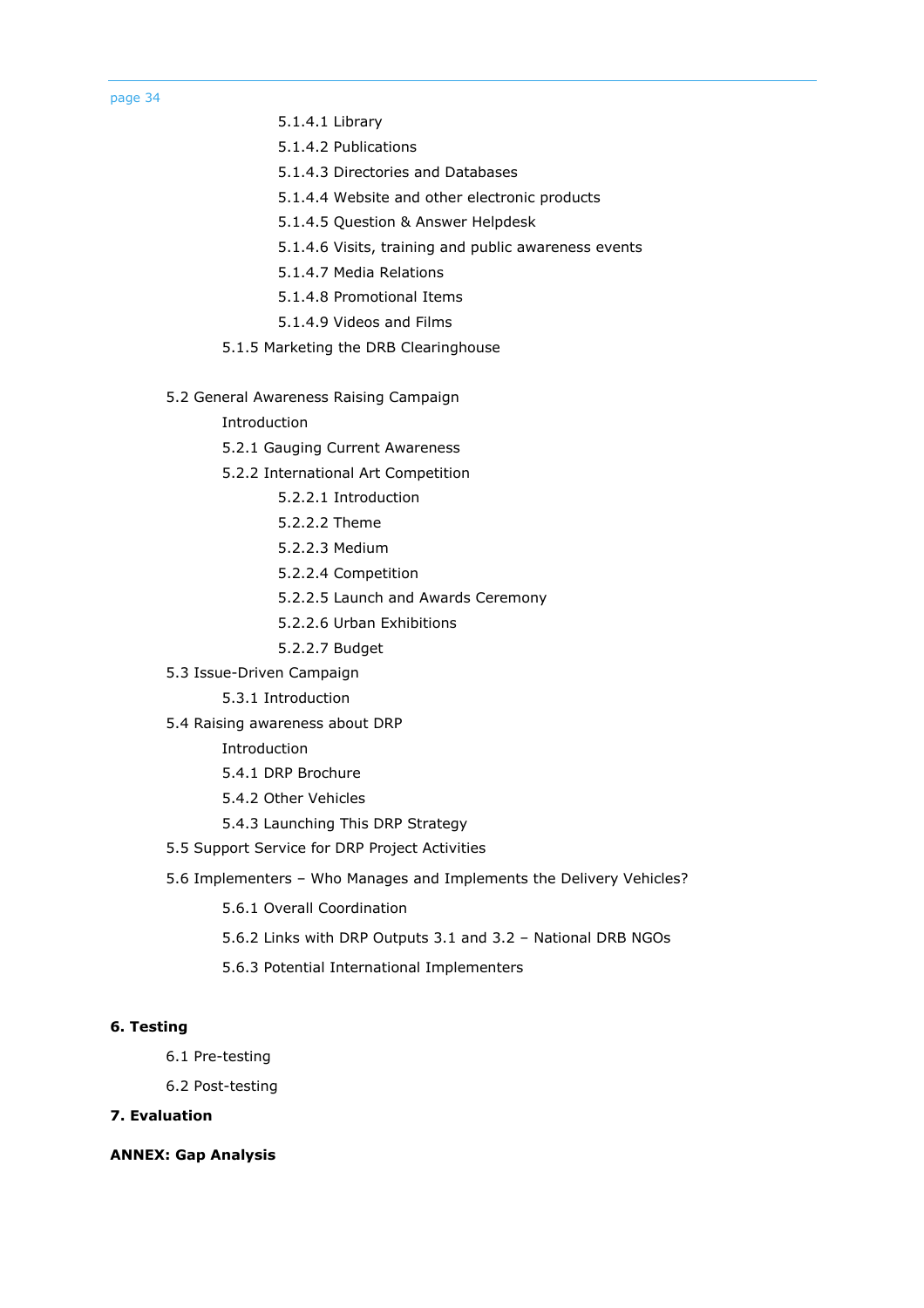# **OVERALL INTRODUCTION**

The UNDP/GEF *Danube Regional Project (DRP)* identified the necessity for using communications as a key tool towards achieving its project objectives. In response, UNDP/GEF created Project Component 3.3, the main output of which became the development of a *Communications Strategy for the Danube River Basin* (herewith to be known as the 'Strategy').

The main output of the Strategy is the identification of specific communications vehicles that are effective in delivering key messages and information to specified target audiences in order to achieve specific desired outcomes for the project.

This draft strategy has been developed following seven key steps through the application of the *WWF approach to drafting a communications strategy*:

- **1. Key issues/problems**
- **2. Desired outcomes/responses**
- **3. Target audiences**
- **4. Key messages and Call to action**
- **5. Vehicles for delivering the messages**
- **6. Testing**
- **7. Evaluation**

*This document is currently a draft partial strategy and represents the compilation of the inputs given by members of the Drafting Group thus far. A "Gap Analysis" has been added as an Annex to this report and represents the Project Manager's assessment of what might still be added to this strategy, either for its draft phase or its final phase.*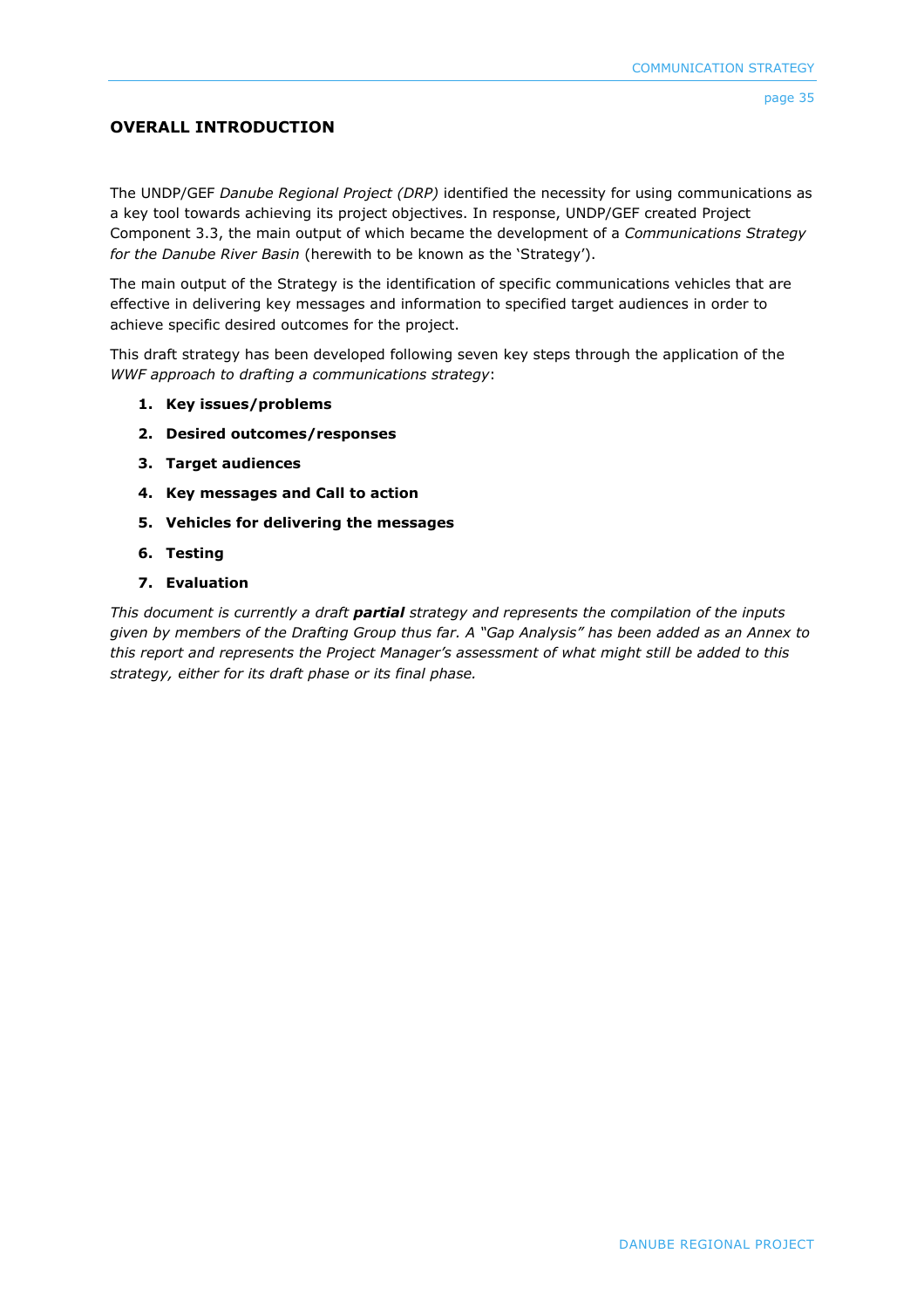# **1. Key Issues/Problems**

# **1.1 Introduction**

A considerable amount of discussion, over a period of many months, was devoted to identifying the key issues and problems to be addressed by this Strategy. This was crucial - a communications strategy requires a concrete issue or set of issues from the outset. Communications is one among other possible tools that can be used to solve specific issues.

During discussions, over this period of time, a number of options arose including:

- 1. Supporting DRP Its Overall Objectives
- 2. General Public Awareness of DRB Environment, Institutions and Processes
- 3. Supporting DRP Its Project Activities

At the same time, it was recognized at an early stage that Component 3.3 had limited resources in terms of financing, human support and time. Therefore, the strategy would need to prioritise and limit its suggestions from the outset.

# **1.2 Key Options**

# **Option 1: Supporting DRP - Its Overall Objectives**

At the beginning of the discussions, it was initially believed that the purpose of the Strategy was to provide communications support to the original identified key objectives of the overall DRP which were stated as:

*Strengthening the implementation capacities for nutrient reduction and transboundary cooperation in the Danube River Basin.* 

Communications was seen as one of many tools that could be used to achieve this objective. Other potential tools included policy and model projects, for example.

A significant amount of early discussion during Component 3.3 was geared to helping UNDP/GEF clearly identify what its overall objectives were for the DRP, as well as what the overall issues were that they were trying to resolve through the project. For example, it was recognized early on that the original DRP objective - *Strengthening the implementation capacities for nutrient reduction and transboundary cooperation in the Danube River Basin –* needed to be assessed in terms of what it really meant and what specific issues it related to.

Similarly, while recognized as very useful for project planning purposes, the *DRP Organizational Chart* was not seen as very effective as communicating externally the goals or issues of the project. It *was* known, however, that an over-arching goal of the DRP was to stop the ongoing destruction of the Black Sea environment – and that communications could be used as a tool towards that end.

Later on, the answers to these questions were best presented in the *DRP brochure* developed by WWF for UNDP/GEF as part of its ToR for Project Component 3.3. In the brochure, a clear link was made between the original project objective and six specific objectives for the DRB. It is important to note that UNDP/GEF realized that the DRP itself could not address everything in the DRB, and therefore that key priorities had to be set for the DRP as well – in terms of external communications.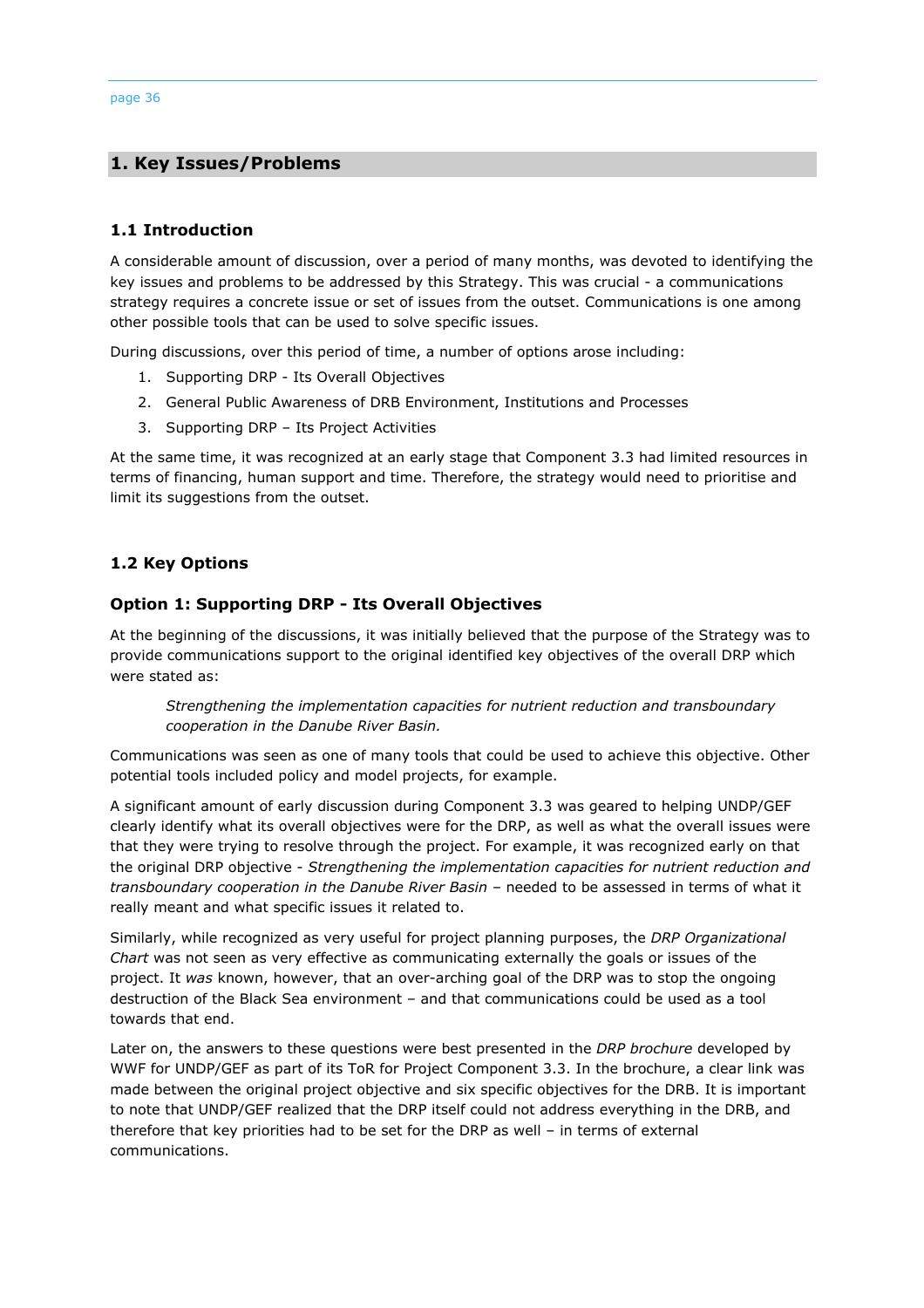Accordingly, the brochure highlighted these six key objectives (herewith to be know as the 'Six Key Issues'):

- 1. Reducing nutrient pollution;
- 2. Reducing toxic pollution;
- 3. Improving water supply and other water services;
- 4. Strengthening agricultural policy;
- 5. Providing river basin management tools; and
- 6. Protecting wetlands and biodiversity.

### **The following represents brief descriptions of the Six Key Issues:**

### **1. Reducing nutrient pollution**

- The volume of nutrients mainly from household products, urban sewage and agricultural fertilizers – is too high and is the key reason for the Black Sea environment being seriously at risk through the process of eutrophication.
- The biggest source is agriculture (e.g. manure, artificial fertilizers).
- Danube NGOs have a high degree of interest in the subject and have many existing related activities.
- It is of major concern to the EU and its DABLAS (Danube-Black Sea) Task Force.
- It is an increasing environmental problem globally. There are simply far too many nutrients exceeding the carrying capacity of the earth. The World-Watch Institute has released two reports which give excellent background to the global nutrient pollution crisis: *Toxic Fertility*, by Danielle Nierenberg, World-Watch March/April 2001; and *Psoup*, by Elena Bennett and Steve R. Carpenter, World-Watch, March/April 2002.
- There is minimal public awareness about what nutrients and nutrient pollution are, what solutions exist, and what people can do to support solutions. `Nutrients` just are not part of the everyday vocabulary of people. If they are, they often sound ´nutritious´, not polluting. This perception needs to be modified.

# **2. Reducing toxic pollution**

• \*\*\*This section needs to be filled with a brief description of this issue!!!

### **3. Improving water supply and other water services**

- Household waste includes other sources of nutrients, especially human waste, which enters sewage systems.
- Sewage is the main vehicle through which household and industrial detergents, that include large concentrations of phosphates (a key nutrient), flow into watercourses.
- In many locations in the Danube Basin, this sewage is poorly treated before flowing into natural watercourses. Part of the reason behind poor treatment is the lack of treatment infrastructure and the large costs for implementing investment projects.
- A related problem is the lack of awareness among users of water supply and other water services that they should pay the real costs for being serviced – this lack of awareness is especially true in urban centres, especially in Central and Eastern Europe (CEE).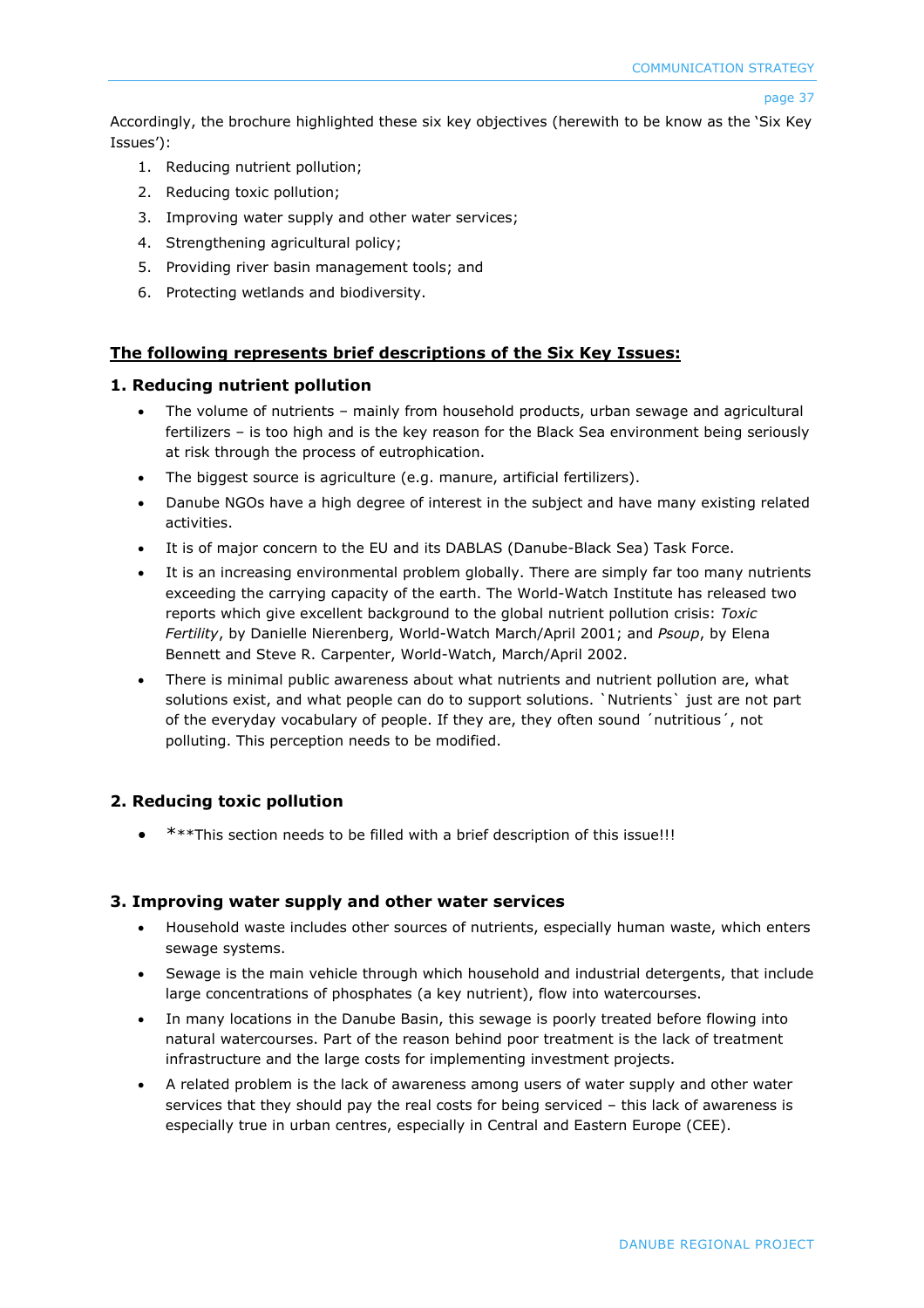- EU Accession governments are already under pressure to meet the EU´s *Urban Wastewater Directive*. For the candidate countries hoping to join the EU, fulfilling this Directive has often proven to be the most difficult and expensive part of the accession process. Many countries have been given time extensions, some more than a decade after accession happens, to meet this directive.
- Many remote communities have no sanitation infrastructure.
- Big cities are a major source.

# **4. Strengthening agricultural policy**

- The release of excess manure and fertilizers through agriculture now represents the largest nutrient pollution input.
- Fertilizer use in the DRB is expected to increase as recent sectoral trends indicate that intensive agriculture is expected to increase, especially in CEE with the adoption of the EU´s *Common Agricultural Policy* as part of the EU accession process.
- Some agriculture destroys and displaces wetlands.
- DRP Output 1.4 will encourage best land-use practices related to agriculture and wetlands and can add to the understanding of this issue.

### **5. Providing river basin management tools**

- Member States to the Danube Convention are required to fulfil the EU´s Water Framework Directive which calls for the implementation of integrated river basin management tools within all catchment areas in the DRB.
- The implementing agencies of Member States need help in identifying what these tools are and how they can be used consistently throughout the DRB.

### **6. Protecting wetlands and biodiversity**

- A large body of evidence suggest that wetland vegetation significantly serves to remove nutrients from water bodies. DRP Output 4.3 is assessing the capacity of wetlands to removes nutrients.
- Some 80% of the Danube's wetlands have been destroyed since the end of the 19th century, threatening the habitat of numerous species. The number of endangered species continues to rise throughout the basin.
- Conserving wetlands has the added benefits of conserving floodplains, habitat and species and purifying water.
- Danube NGOs have a high degree of interest in the subject and have many existing related activities.
- DRP Output 1.4 will encourage land-use policy favouring the conservation of wetlands.

Following the identification of these issues, with the earlier decision to name Component 3.3 the "Danube *River Basin* Communications Strategy" rather than the "Danube *Regional Project*  Communications Strategy", it was observed that the name could be perceived as needing to address any or all environmental issues within the DRB - a long and very comprehensive task regardless of whether they were one of the DRP's Six Key Issues listed above or not.

It was soon recognized that comprehensively addressing all Six Key Issues in Option 1 would be outside the limitations of Component 3.3, and that priorities would need to be set. This led to agreement that at least one specific environmental issue would be selected for focused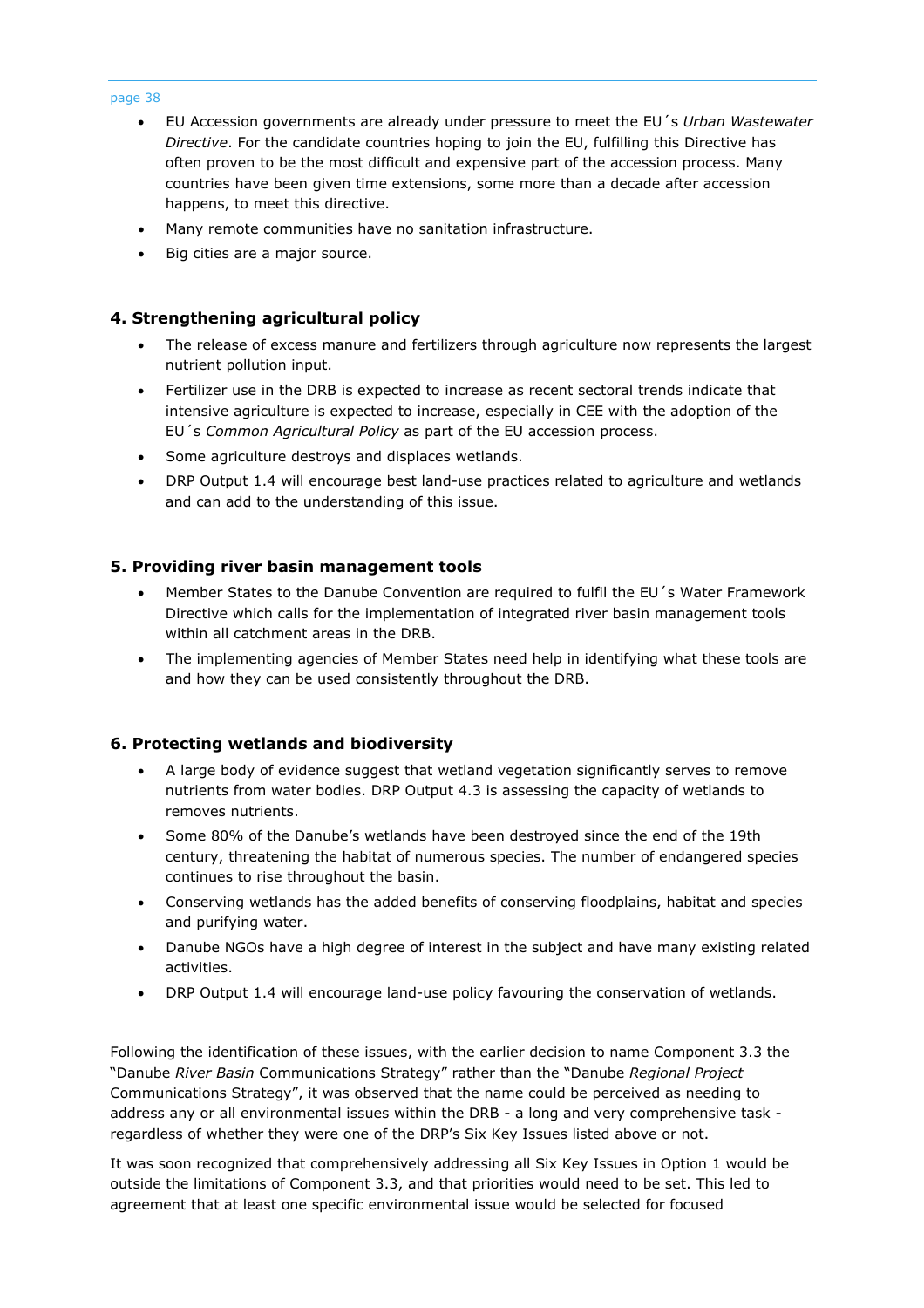communications activities, within the larger and broader framework of the overall Strategy. To be selected, the issue needed to meet the following criteria:

- 1. Critical environmental issue in the DRB.
- 2. Related to the reduction of pollution in the DRB.
- 3. Interesting enough to catch the attention of target audiences (i.e. brings benefits; can be "hooked").

To assist with selecting one issue, it was noted that the World-Watch Institute's article on *Toxic Fertility* suggests three major reforms to solve the global nutrient crisis:

- 1. Shift from intensive agriculture to organic farming.
- 2. Shift from fossil-fuel economies to renewable energy.
- 3. Reverse destruction of planet's last remaining natural areas.

Comparing the issues highlighted by above with those of World-Watch, agriculture and wetlands (natural areas) are common to both.

In the end, most members of the Drafting Group believed the key select issue to be selected for targeted communications should be the need to:

*Reduce nutrient pollution from agriculture* in the DRB.

# **Option 2: General Public Awareness of DRB Environment, Institutions and Processes**

From an early stage of the project, it was agreed that one of the key issues in the DRB was a lack of general public awareness about the basin itself, institutions working there, and processes being implemented. More specifically, there is not enough awareness among people living in the DRB about the following information:

- What a basin, and *ecoregion*), are.
- That they live in the Danube Basin.
- What the main environmental issues/problems are, including the Six Key Issues highlighted by the DRP.
- What the solutions to those problems are.
- What institutions and other political mechanisms, laws, processes and tools have existed and continue to exist to implement the solutions.
- How people can be involved in solutions.

There is even less awareness about the following specific facts:

- There is a *Danube River Protection Convention (DRPC)* signed by numerous Danube states and the EU dedicated to protecting the Danube Basin.
- There has been a Commission (*ICPDR*) based in Vienna since 1998 with a mandate to implement this Convention and which already has a number of achievements.
- The ICPDR and the signatory Member States of the Convention are legally obliged to implement the Convention as well as the EU´s *Water Framework Directive (WFD)*.
- The WFD is a landmark act (one of the best in the world) that holistically enhances water resource management and pollution control by valuing the ecological integrity of the river as a living and dynamic entity.
- The WFD requires an *Integrated River Basin Management (IRBM)* approach to planning.
- All eyes in Europe will be on the Danube Basin as it is a test case for implementing the WFD in Europe.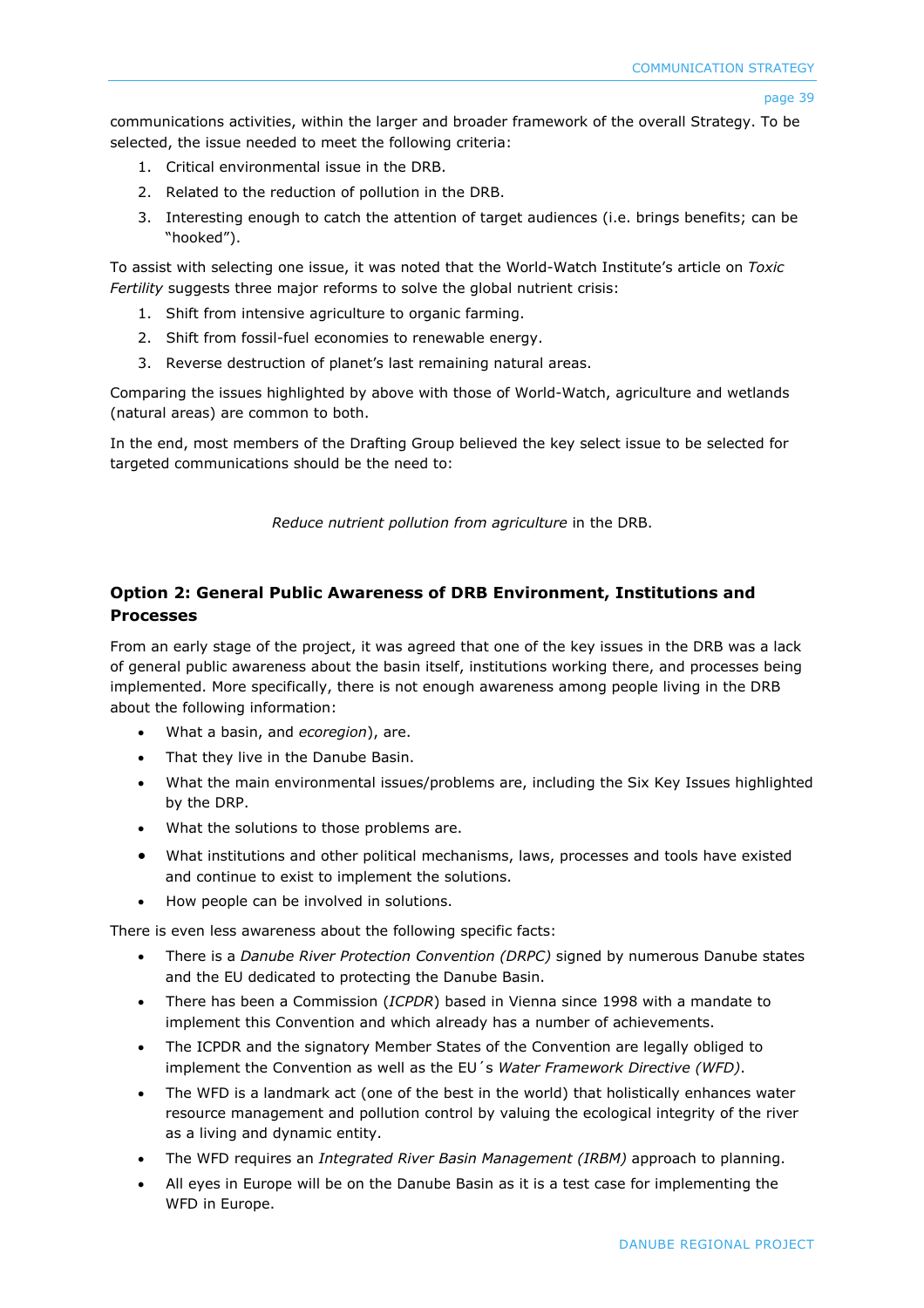Given this general lack of awareness, the result is a number of related problems and issues in terms of attempts to improve the environment in the DRB. These include:

- The ability of the institutions mandated to implement solutions in the DRB are less effective if people in the DRB are not aware of, and do not support and participate in (1) the implementation of those solutions and (2) the institutions mandated to implement solutions.
- The implementing organizations are not well known by the general public and do not have a recognized brand or image.
- Implementing institutions, especially the ICPDR, are now being encouraged to develop a strategy to include public participation into the development of the DRB Management Plan for implementing the WFD. This will also help fulfil obligations under the *Aarhus Directive*. Without an adequate level of public awareness, however, implementation of a public participation strategy and implementation of the WFD will be hampered.
- People have a right to know and to become democratically involved in the process. And people should understand their local environment and how it fits into the larger *ecoregion*, thereby promoting environmental stewardship and accountability.
- Officials and Opinion Leaders in particular will be more motivated to support the process if they are aware that there is an existing political process and framework, and that international action is already happening.

# *It is important to recognize that there have been in the past improvements in raising general awareness of, and promoting public participation in, the DRB. However, this has usually been through organizations working on their own rather than through a coordinated set of activities.*

# **Option 3: Supporting DRP – Its Project Activities**

Following further discussion, the question was raised as to whether the communications Strategy was meant to provide communications support solely for the activities within the DRP. There are about 80 activities within the DRP and the main activities were presented in the *DRP Organizational Chart* by UNDP/GEF early on.

All of these activities were geared to some extent towards helping achieve the original DRP objectives noted in Option 1. Each activity could also potentially have its own communications strategy (e.g. suggesting certain publications etc.) linked to one overall Strategy for the DRP.

Given project limitations, it was agreed that Component 3.3 would not be able to provide communications support to each and every DRP activity on a one-to-one basis. However, it was agreed that it would be possible to provide communications support to each activity at a generic level.

It was also agreed that the communications Strategy could provide "overall project-wide" support to the DRP, meaning support for communicating externally the DRP's main objective and activities, for example, as through the DRP brochure and website (see later).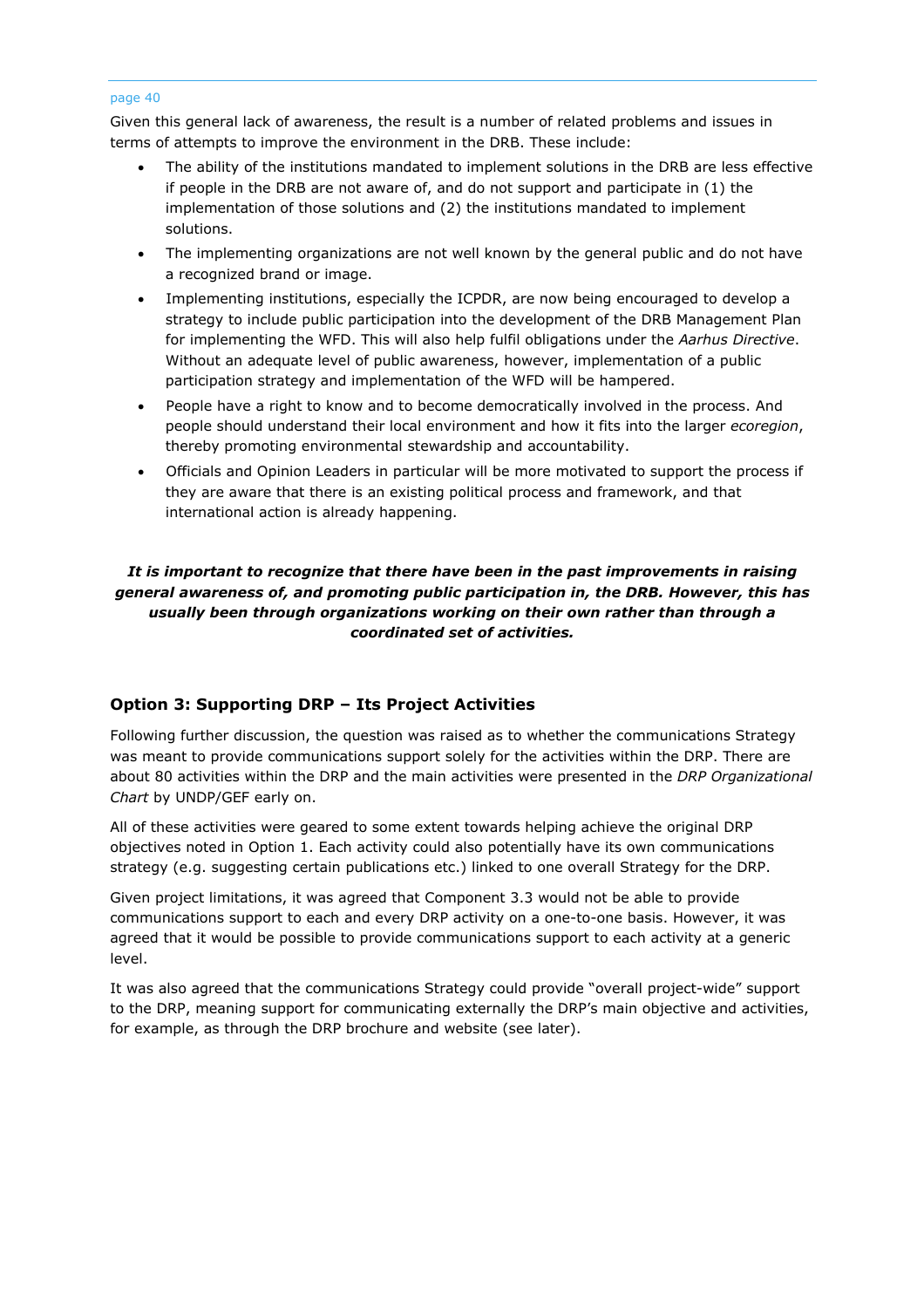# **2. Desired Outcomes/Responses**

After careful analysis of the options in Step 1, the following key overall desired outcome of the strategy was agreed:

*Create strong public awareness of, support for, and participation in reducing pollution input, especially of nutrients and toxins, into the Danube River Basin.* 

This would be achieved through a strategy geared towards five main outcomes:

**Outcome 1:** Increased stakeholder awareness of the Six Key Issues identified in Option 1 above*.*

**Outcome 2:** Increased stakeholder awareness of, and stakeholder participation in solving, the one priority issue selected from the six above - *reducing nutrient pollution from agriculture* in the DRB

**Outcome 3:** Increased general public awareness about the DRB itself, the Six Key Issues, institutions working there, and processes being implemented, through a coordinated set of activities.

**Outcome 4:** Raised awareness about the project-wide goals and activities of the DRP.

**Outcome 5:** Communications support for the 80 activities within the DRP.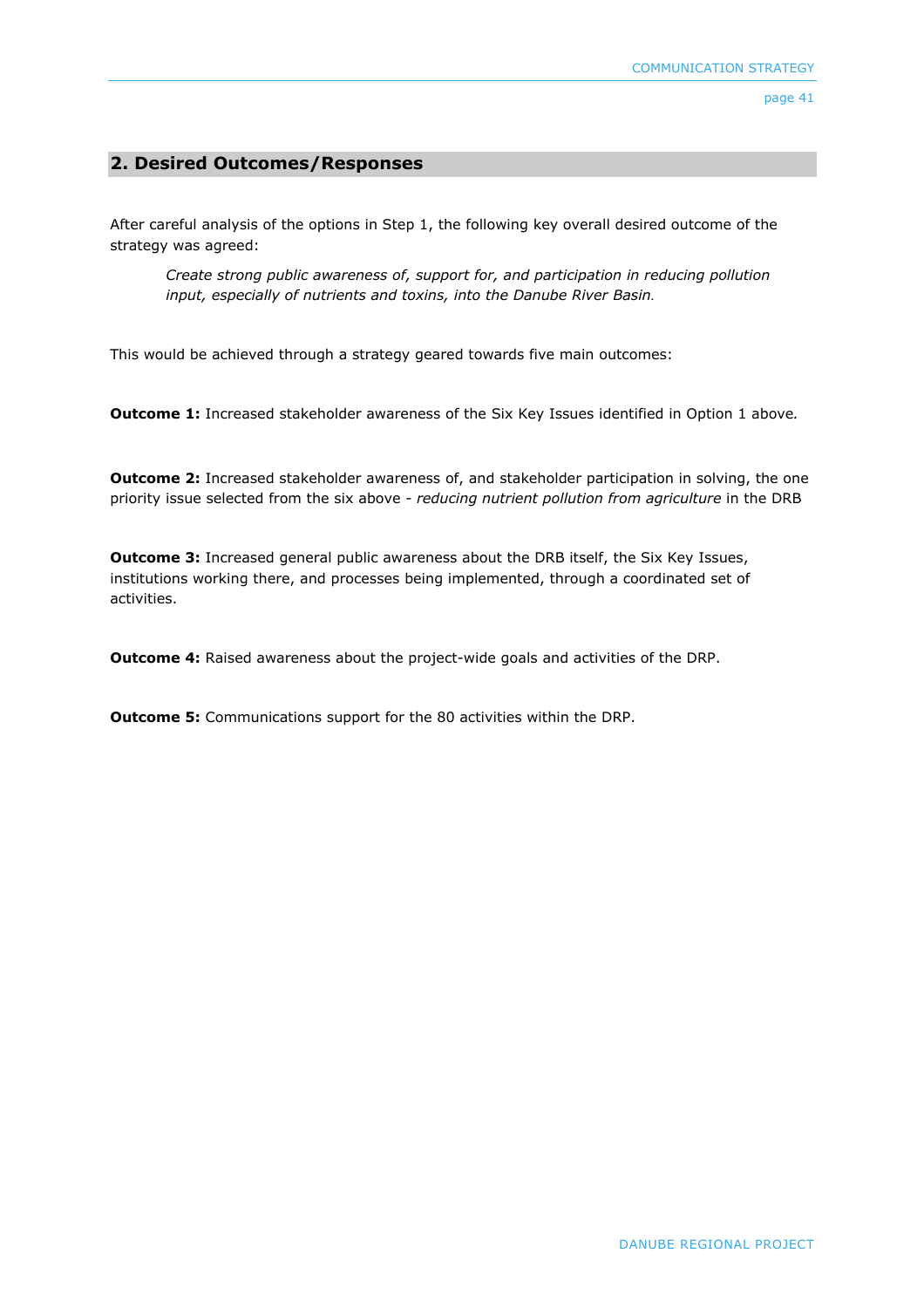# **3. Target Audiences**

# **Outcome 1: Raised stakeholder awareness of six key issues**

Targets here are the main environmental stakeholders within and outside of the DRB – those people and groups with a significant stake in being affected by and potentially influencing the Six Key Issues highlighted in this Strategy. This includes:

- Governmental officials;
- Civil servants at various governmental levels, especially implementing agents of the WFD;
- Non-governmental organizations (NGOs);
- Business or industry representatives;
- Academics and scientists; and
- International organizations.

# **Outcome 2: Reducing nutrient pollution from agriculture**

For the specific outcome of reducing nutrient pollution from agriculture, the main audience will be farming networks working in the DRB. These include:

- Cooperatives
- Extension services; and
- Local communities.

# **Outcome 3: Increased general public awareness about DRB**

This outcome relates to a broad set of target audiences. It is geared primarily to raising the awareness of potentially all residents living within the DRB, given that they have a stake in the environment where they live and can influence the DRB environment to a limited extent. These include:

- DRB citizens and residents;
- Teachers and trainers;
- Media representatives and journalists; and
- All of the target audiences listed for Outcome 1 above.

### **Outcome 4: Raised Awareness about DRP**

The main audiences here are environmental stakeholders who are significantly affected by, or could contribute to implementing, the activities of the DRP. They are generally the same as those target audiences identified above for Outcome 1. They especially include:

- Member State delegations to ICPDR;
- NGOs to be affected by DRP; and
- Parties contracted by the DRP.

# **Outcome 5: Communications Support for DRP Activities**

The target audience here is members of working groups for specific DRP activities. Members will for the most part be scientists and experts with technical knowledge in specific environmentally related fields.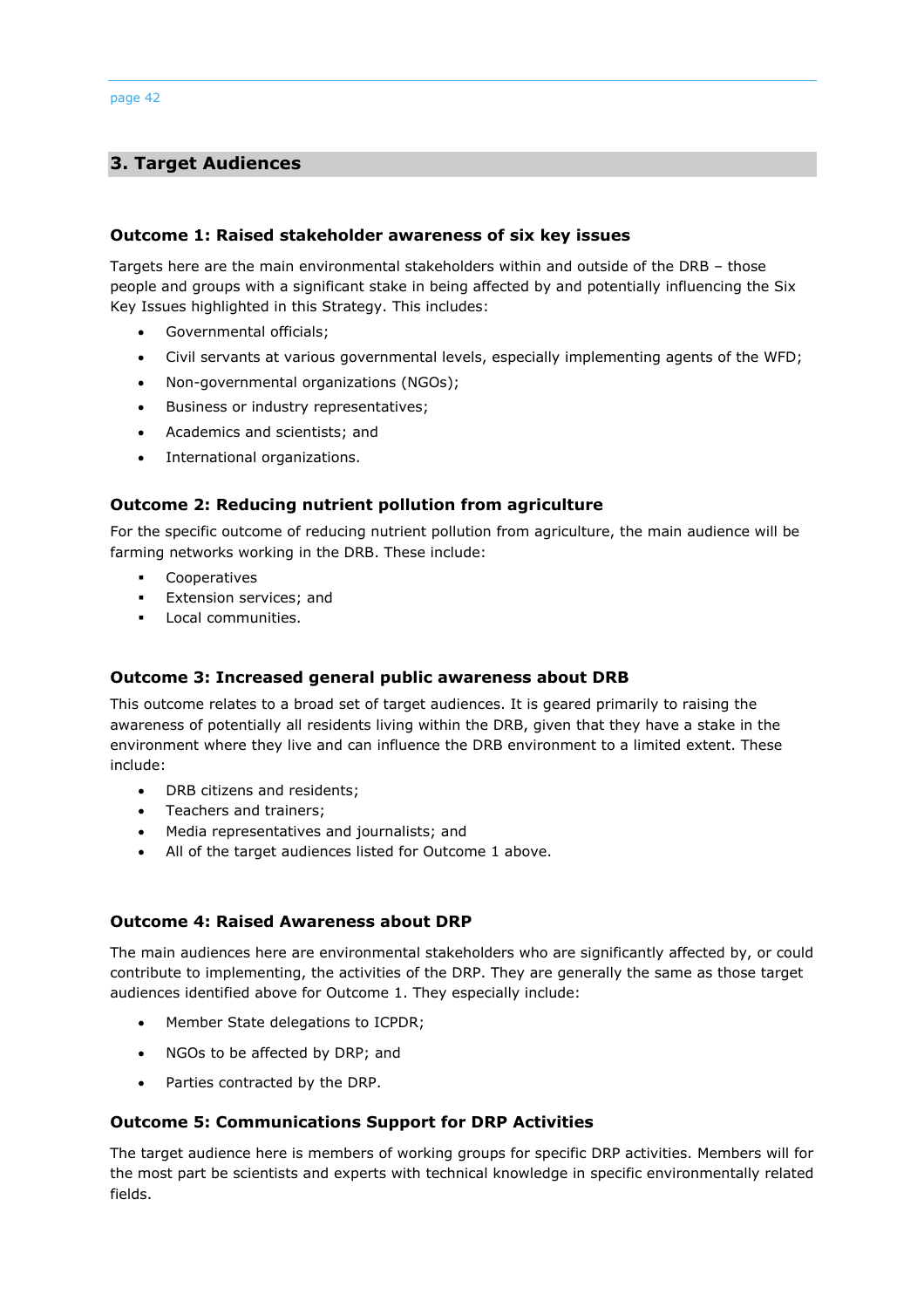# **4. Key Messages**

### **Outcome 1: Raised stakeholder awareness of six key issues**

"The following are considered to be the six key environmental issues, by the DRP, in the DRB:

- 1. Reducing nutrient pollution;
- 2. Reducing toxic pollution;
- 3. Improving water supply and other water services;
- 4. Strengthening agricultural policy;
- 5. Providing river basin management (RBM) tools; and
- 6. Protecting wetlands and biodiversity.

It is important that, as stakeholders in the DRB, you increase your understanding of these key issues to effectively apply your responsibility in supporting their resolution. New information services now exist to help you increase your understanding and the work that you do, and we encourage you to use them."

*"Regarding the increased awareness and use of RBM Tools in the DRB, the DRP is making available to Member States to the Danube Convention a number of RBM tools that can be used to assist with the implementation of the Water Framework Directive in your country. UNDP/GEF encourages you to understand and use these tools and the DRP can assist you with this process."* 

# **Outcome 2: Reducing nutrient pollution from agriculture**

Messages first need to be communicated to raise basic awareness of nutrient pollution. These include:

- "The volume of nutrients mainly from household products, urban sewage and agricultural fertilizers – is too high and is the key reason for the Black Sea environment being seriously at risk through the process of eutrophication.
- Far from being ´nutritious´, excess nutrients are pollutants.
- Globally, this is an increasing important environmental problem. There are simply far too many nutrients exceeding the carrying capacity of the earth.
- Solutions exist and people and organizations like you can take action to support solutions."

In observing a past lesson learned, it was not so long ago that people globally were unaware of how excess carbon in the atmosphere contributes to global warming and climate change. In many parts of the world, these terms are now understood, have become part of everyday vocabulary and regularly enter daily discussions at home, on the street and in popular media. The same is true for the relationship between the release of man-made ozone-depleting substances and the depletion of the ozone layer.

There is therefore now an opportunity for the DRP to ultimately become a progressive model for expanding public awareness of the threats from nutrients worldwide, and place nutrients and nutrient pollution into everyday vocabulary, starting in the Danube Basin.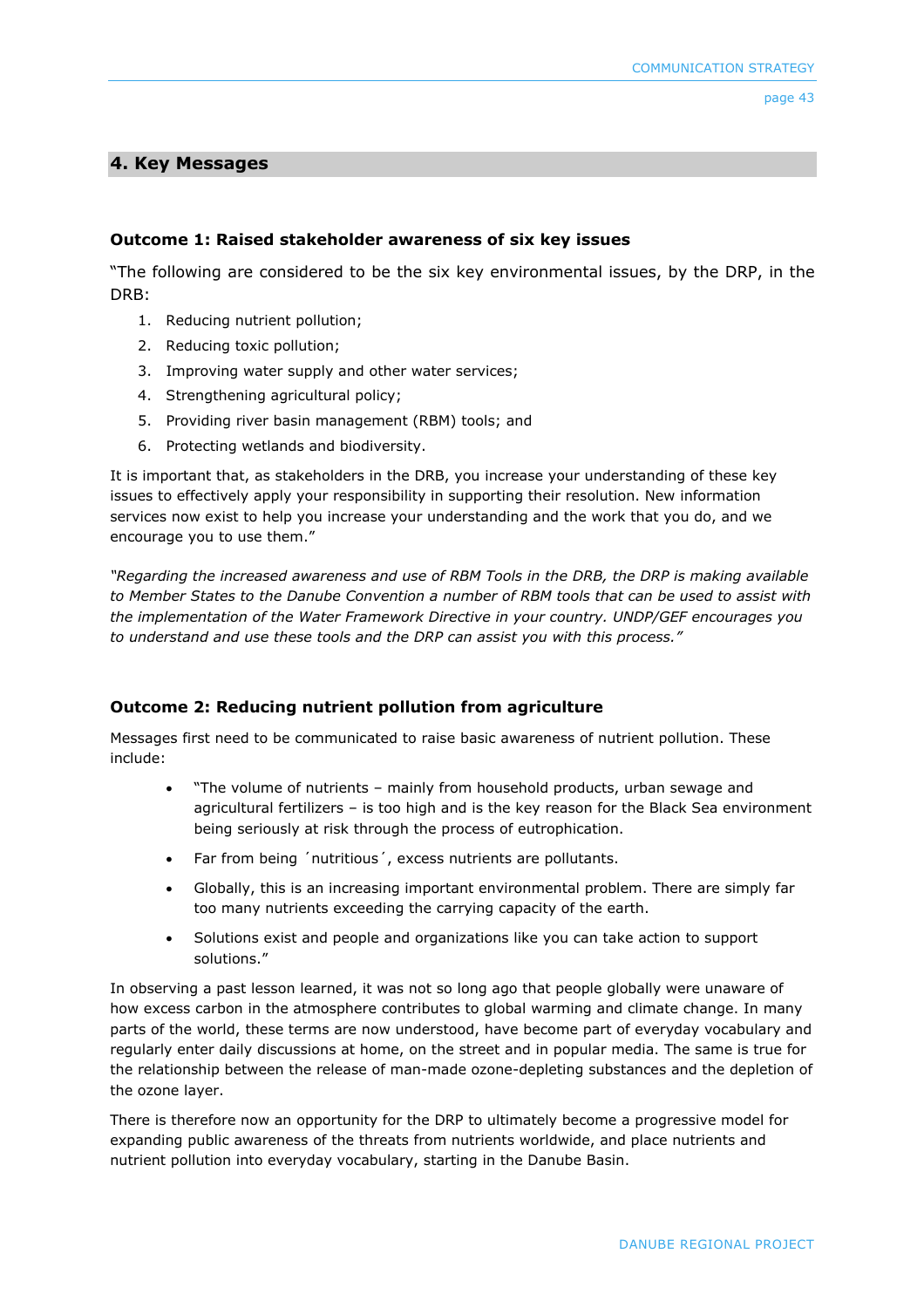With this basic awareness, messages targeted to reducing nutrients from agriculture in the DRB can follow, including:

- "The release of excess manure and fertilizers through agriculture now represents the largest nutrient pollution input in the DRB.
- Fertilizer use in the DRB is expected to increase as recent sector trends indicate that intensive agriculture is expected to increase, especially in Central and Eastern Europe with the adoption of the EU´s *Common Agricultural Policy* as part of the EU accession process.
- Alternatives, such as organic agriculture, exist and you can use them." *(\*\*\* more research needs to be conducted here in the future in terms of alternatives)*
- Outputs from DRP Component 1.4 of the DRP can be used to provide solutions. For example, "do not convert existing wetlands into farming operations. Also, allow some existing identified farming areas to be restored into former wetlands."

### **Outcome 3: Increased general public awareness about DRB**

"You live and work in a river basin. You should know more about it because what happens to it affects you, and so you can participate in its improvement.

Protecting the environment in the DRB means protecting water, air, soil and living things for you, your children and their children's use and enjoyment."

There are a number of key environmental issues and problems in the DRB including:

- 1. Reducing nutrient pollution;
- 2. Reducing toxic pollution;
- 3. Improving water supply and other water services;
- 4. Strengthening agricultural policy;
- 5. Providing river basin management (RBM) tools; and
- 6. Protecting wetlands and biodiversity.

Institutions and other political mechanisms, laws, processes and tools have existed and continue to exist to implement the solutions.

There is a *Danube River Protection Convention (DRPC)* signed by numerous Danube states and the EU dedicated to protecting the Danube Basin. There has been a Commission (*ICPDR*) based in Vienna since 1998 with a mandate to implement this Convention and which already has a number of achievements. The ICPDR and the signatory Member States of the Convention are legally obliged to implement the Convention as well as the EU´s *Water Framework Directive (WFD)*.

The WFD is a landmark act (one of the best in the world) that holistically enhances water resource management and pollution control by valuing the ecological integrity of the river as a living and dynamic entity. The WFD requires an *Integrated River Basin Management (IRBM)* approach to planning. All eyes in Europe will be on the Danube Basin as it is a test case for implementing the WFD in Europe.

There are ways to get involved and we can help you get started.

### **Outcome 4: Raise awareness about DRP**

"UNDP/GEF has been working to address priority environmental problems in the Danube Basin since 1992, and has had numerous achievements.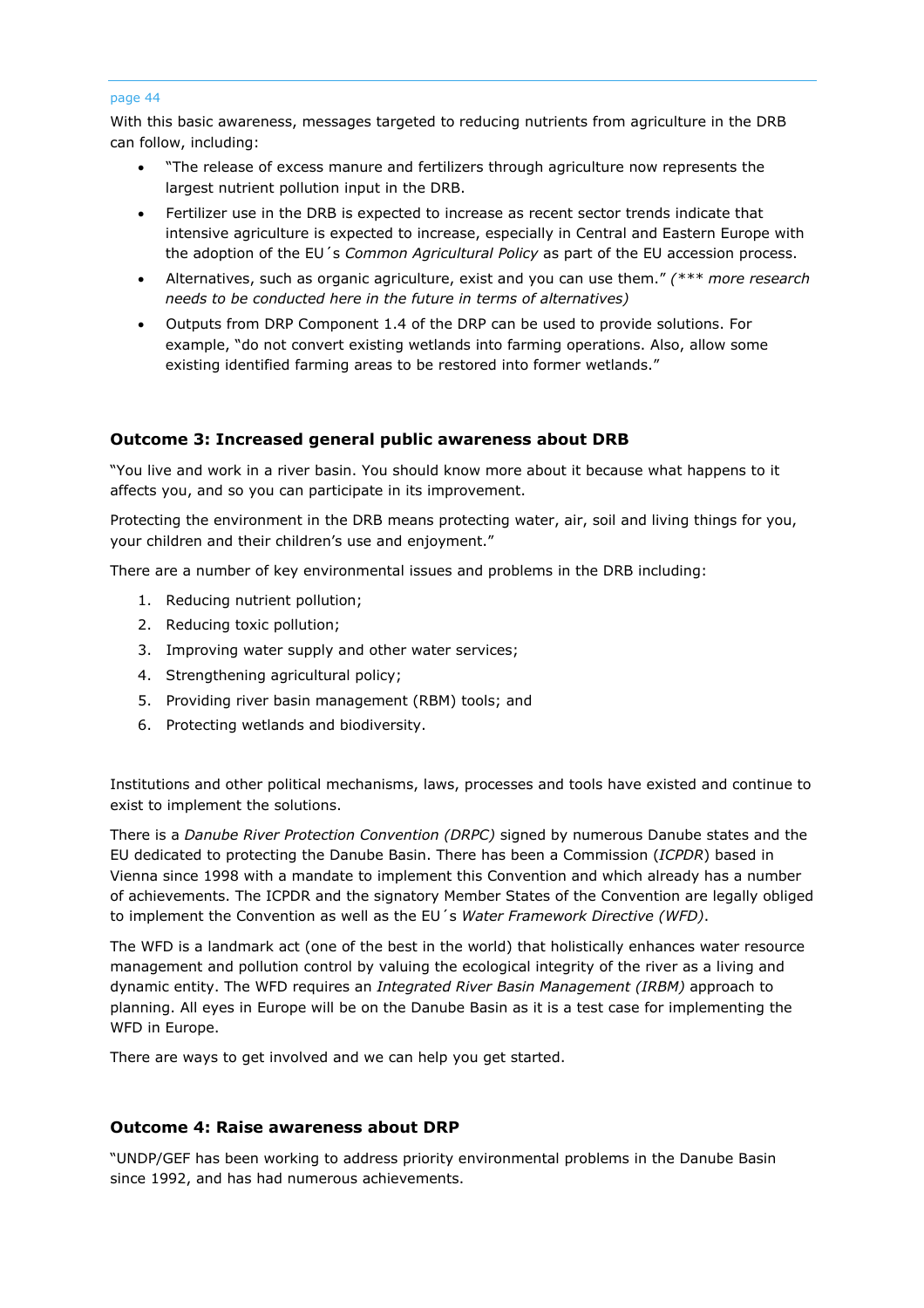The DRP is UNDP/GEF's third and probably final project in the Danube Basin, geared to strengthening the implementation capacities for nutrient reduction and transboundary cooperation in the DRB.

The DRP is part of the larger 95 million USD *GEF Strategic Partnership for Nutrient Reduction in the Danube/Black Sea Basin* – GEF´s largest and perhaps most ambitious water-related project in the world.

The six key issues addressed by the DRP are:

- 1. Reducing nutrient pollution;
- 2. Reducing toxic pollution;
- 3. Improving water supply and other water services;
- 4. Strengthening agricultural policy;
- 5. Providing river basin management tools; and
- 6. Protecting wetlands and biodiversity."

### **Outcome 5: Communications support for DRP activities**

"For your specific DRP activity, you are encouraged to use communications as one tool among many to achieve your objectives. The DRP can assist you with communications support."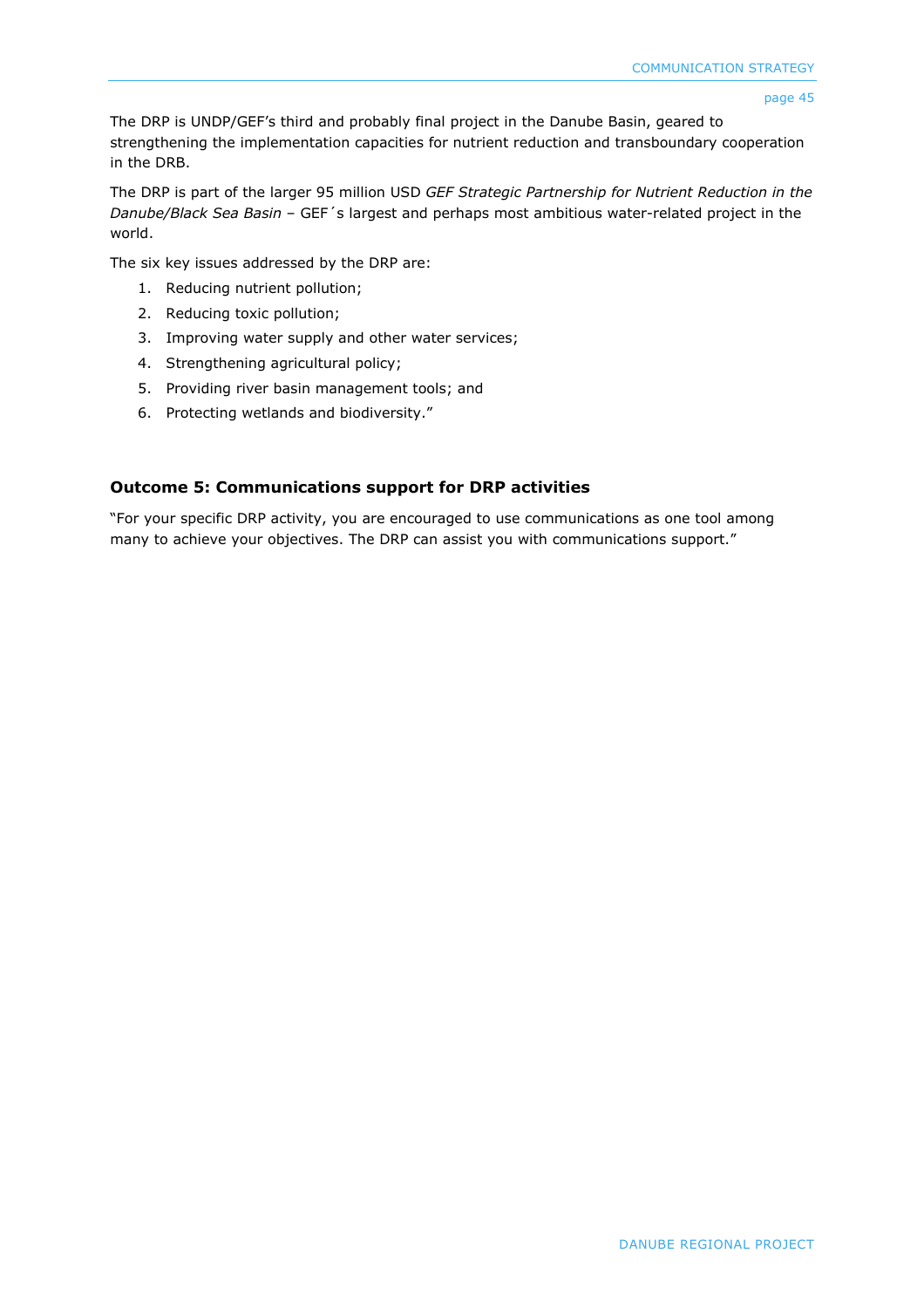# **5. Vehicles for Delivering the Messages**

### **Introduction**

As noted earlier, there has already been a number of awareness raising *products* and *activities*  implemented in the DRB. Key implementing agencies of these activities have been the ICPDR, WWF, REC and DEF, among many others. It would be most efficient to build on what is already there. There is no need to completely *re-invent the paddle*.

At the same time, it has been noted that communications would be more effective if existing products and activities were *coordinated*. Furthermore, existing communications products and activities should be assessed or tested as to whether they meet the needs identified through this Strategy. If they do not, then they will need improvement or new products and activities will need to be developed.

The five vehicles (herewith known as the Five Key Vehicles) that follow have been chosen because of their ability to effectively deliver the key messages identified above. It is important to note that, in some cases, the vehicles also deliver a broad collection of information related to, backing up and strengthening the key messages. In some cases, the vehicles described here will include existing products and activities and these will be discussed.

The Five Key Vehicles are:

- 1. DRB Information Clearinghouse
- 2. General Awareness Raising Campaign (Arts Competition)
- 3. Issue-Driven Campaign (Reducing Nutrients from Agriculture)
- 4. DRP Awareness Raising
- 5. DRP Project Activities Support Service

The following table links each Key Vehicle with the Target Audiences and Outcomes identified earlier in this Strategy. It can be seen that Key Vehicles 1 and 2 are geared towards reaching more than one Outcome.

| <b>KEY VEHICLES</b>                                 | <b>TARGET AUDIENCES</b>                                                  | <b>OUTCOMES</b> |
|-----------------------------------------------------|--------------------------------------------------------------------------|-----------------|
| 1) DRB Information<br>Clearinghouse                 | Local, national, and international environmental<br>stakeholders in DRB. | 1,2,3,4         |
| 2) General Awareness<br>Raising Campaign            | Local urban residents in DRB countries.                                  | 1,3,4           |
| 3) Issue-Driven Campaign                            | Rural farmers who input nutrients into DRB<br>catchment area.            | 2               |
| 4) DRP Awareness Raising                            | Local, national, and international stakeholders<br>of DRP.               | 4               |
| 5) DRP Project Activities<br><b>Support Service</b> | DRP Working Group members.                                               | 5               |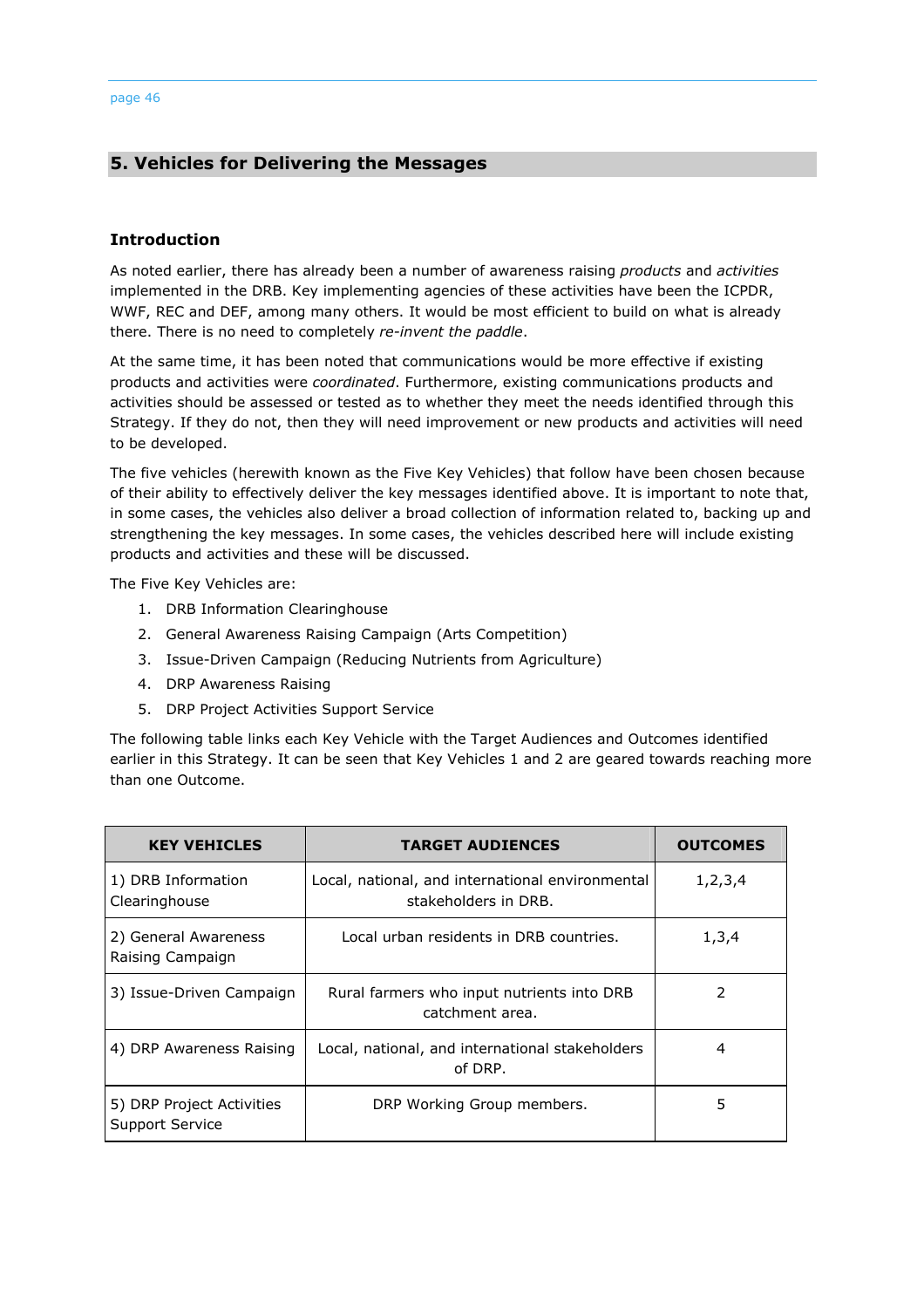# **5.1 DRB Information Clearinghouse**

From the outset, the DRB Information Clearinghouse should focus on delivering the key messages and related information identified in this Strategy for all five key Outcomes:

- Outcome 1: Raised stakeholder awareness of Six Key Issues
- Outcome 2: Reduced nutrient pollution from agriculture
- Outcome 3: Increased general public awareness about DRB
- Outcome 4: Raised awareness about DRP
- Outcome 5: Communications support for DRP activities

While the above should be its focus, at the same time, it should be recognized that the Clearinghouse could potentially deliver a broader range of information related to other important issues in the DRB. Furthermore, the Clearinghouse can change its focus over time if necessary, modified to current and new issue priorities.

# **5.1.1 What is a Clearinghouse?**

This is a *one-stop-shop* for all and any relevant information related to the environment in the DRB. There is currently no such facility existing in the DRB. Such a vehicle would add value to existing communications products by uniting them under one roof - what now exists is too spread out geographically and among different organizations thereby making it difficult for potential users to access. It would also add new products and activities where necessary. Basically, it can be seen as one large message or information delivery vehicle under which there are a number of sub-vehicles (specific products and activities).

An information clearinghouse is usually a basic function for any environmental organization representing a specific geographical area or convention – for example, the clearinghouse function of the *Regional Environmental Center for Central and Eastern Europe (REC)* or that of the *OzonAction Programme* for the *Montreal Protocol for Substances that Deplete the Ozone Layer*. Its three main functions are usually:

- Collecting information;
- Re-packaging information; and
- Distributing re-packaged information to target users.

Each of these elements is equally essential. More specifically, it will further serve as an:

- Information collector centralizing information from all possible sources;
- Information "re-packager" reformatting, restructuring, translating or modifying information;
- Information producer developing new information that does not exist elsewhere;
- Source for obtaining precise information; and
- Expert referral service that refers or "points" users to sources of information and assistance.

As a result of its activities, a clearinghouse helps build the skills of stakeholders, enabling them to become more informed and involved in making appropriate decisions. Stakeholders can also learn to create their own clearinghouses tailored toward their own specific goals and target users.

For the DRB, there could be one clearinghouse for the entire DRB, as well as national clearinghouses focused on the DRB and country-specific issues.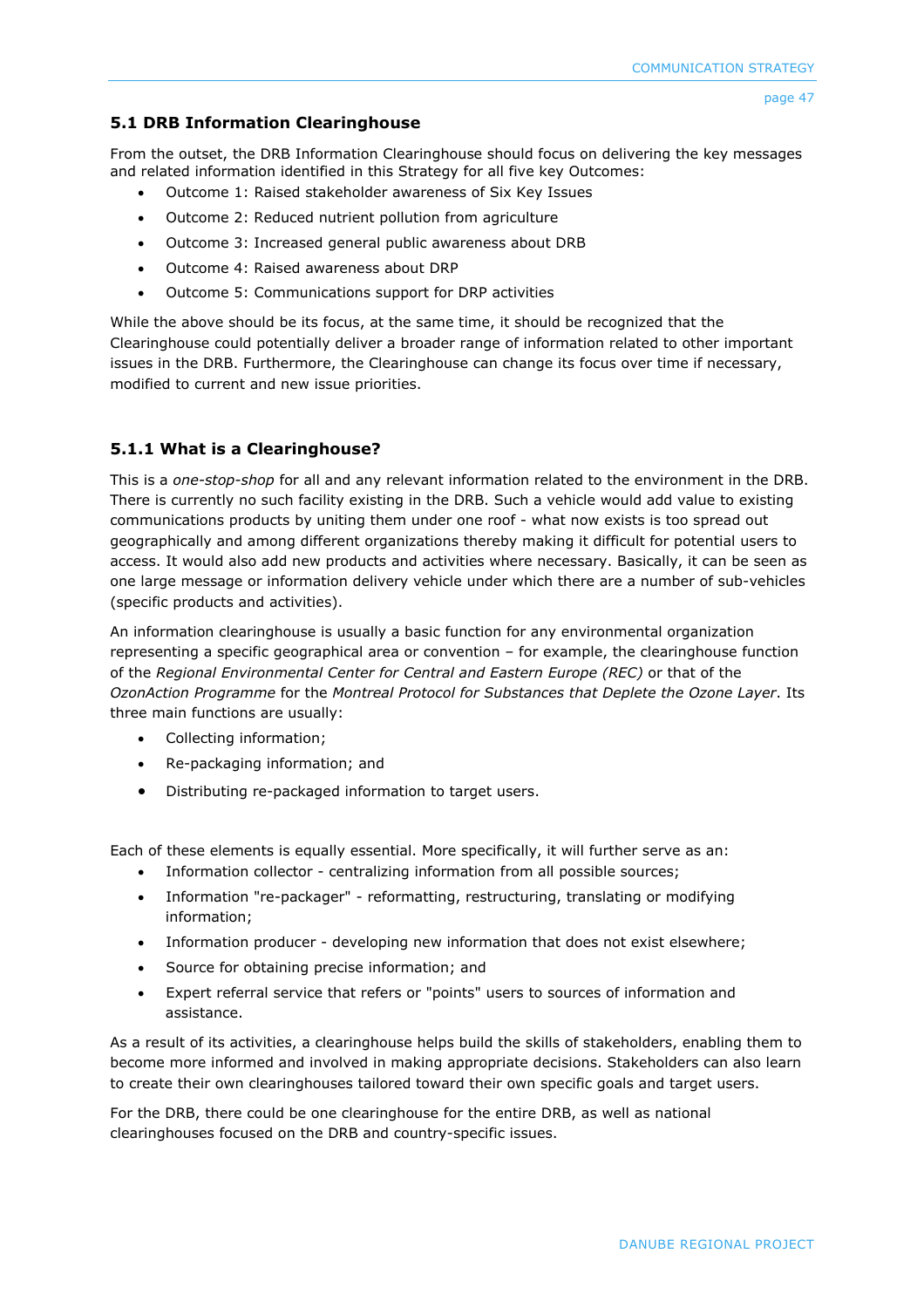### **5.1.2 User Needs and Capabilities**

The vehicles will be delivering the key messages and related information identified above. The next step is to carry out an assessment of what already exists in terms of delivery vehicles in the DRB and whether this meets the needs of potential users (target audiences identified in Step 3). There are some existing communications products and activities in the DRB. For example, these include the ICPDR's newsletter *Danube Watch* as well as the ICPDR's website.

User *capabilities* must also be assessed - certain users may be limited by personal or external circumstances in their abilities in receiving information – for example, they may not be able to access the Internet easily.

Language is a key concern. Users get dissuaded and even offended in some cases if they receive important information that is not in their primary language. The DRB includes the lands of 17 countries and numerous languages – many people do not speak or read English. The assessment would be strengthened with an understanding of language capability in the DRB.

The assessment of user needs and capabilities should be structured according to a number of typical clearinghouse products and services from which to choose including:

- 1. Library
- 2. Publications
- 3. Databases and directories
- 4. Website and other electronic products
- 5. Question & Answer service
- 6. Visits, training and public awareness events
- 7. Media Relations
- 8. Promotional Items
- 9. Videos and Films

Each of the above products and services represent a mini-clearinghouse unto themselves, with each performing the three main functions of a generic clearinghouse – collecting, re-packaging and distributing information. However, the synergy of these multiple products and services with one another is what gives the clearinghouse its strength and value.

If possible, a professional market survey company should be hired to carry out this assessment. More work is needed to identify the information required through the assessment and implementation. Ideally, sample populations of target audiences in representative DRB countries would be assessed. *It is suggested that the professional market research Drafting Group Member for this project add information here.* 

# **5.1.3 Financial concerns**

*Budget:* A clear understanding of future funding for the clearinghouse is absolutely crucial, presented through a budget ideally for at least five years. It may not be worth the effort to create a clearinghouse if, say, funding has only been secured for one year by an external donor and possibilities for funding after that appear minimal or impossible. Staff will probably be the most expensive, yet important, component. Aside from human resources, other main budget categories include in-house operations (i.e. telecommunications), production costs (i.e. paper, printing) and distribution costs (i.e. postage, Internet line).

*Pricing:* Most probably, products and services will be free to users. However, many clearinghouses end up charging for some products, or some users, without having planned for it suitably. While collecting fees can supplement a clearinghouse budget, it can also be time-consuming and complex. It can also turn potential users away. It should be recognized that residents and NGOs in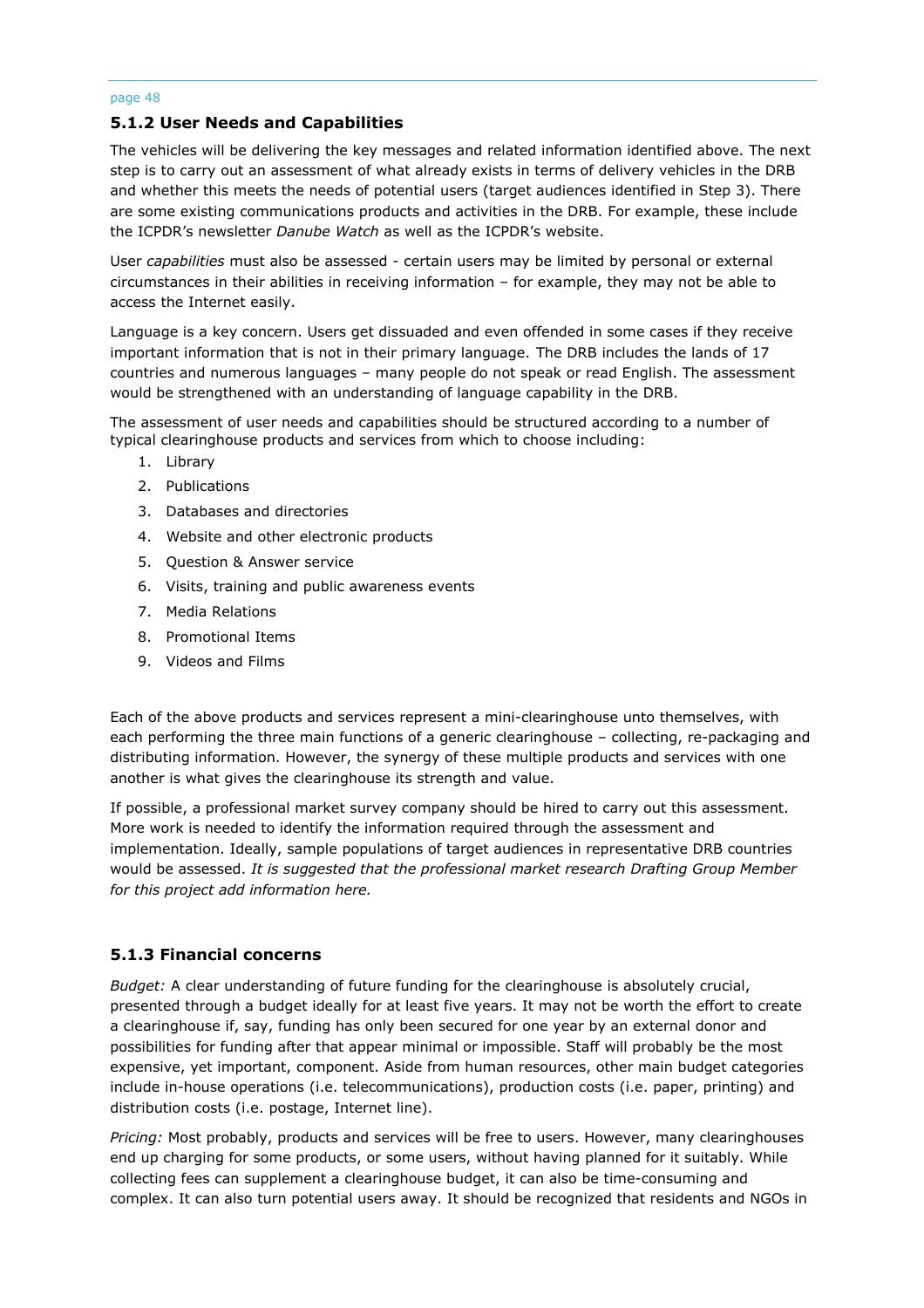Central and Eastern Europe and the Newly Independent States tend to have far lesser incomes than their counterparts in the West – priced communications products would therefore make them much more accessible in Western countries.

# **5.1.4 Products and Activities**

### **Introduction**

All of the products and activities noted below should focus on delivering messages and information related to the Six Key Objectives identified above. Each product/activity should be seen as having separate and interlinked component sections or areas for each Objective.

# **5.1.4.1 Library**

A library is one of the oldest and most well known sources of information – mainly containing books and periodicals (e.g. journals and magazines). However, two major recent factors have influenced the current usefulness of libraries to clearinghouses.

First, clearinghouse users tend to be geographically distant – often preventing them from being able to visit a library physically. This is very true for the geographically large DRB. For example, it is hard to envision stakeholders in Moldova travelling to, for example, Vienna to take out books on nutrient reduction.

Second, the increase in electronically disseminated information has changed user demand for written publications.

Nonetheless, there will always be some library visitors. Furthermore, written publications are still demanded by many, and if users cannot physically visit a library themselves, they are still greatly served if a library maintains a *bibliographic directory* of its stock and makes it available to users either in print or electronic form (i.e. via a website). The library's value as a bibliographic reference centre is further increased if information directories are *searchable* on the Internet.

Library staff will undoubtedly be a key interface with users in clarifying questions and locating appropriate information. Librarians should also manage ongoing and new acquisitions – a library loses value if it discontinues periodicals or new additions.

The information needed to fill a library comes from various sources. This, of course, often comes at a cost. On the other hand, it is suggested to try to get new products for free by noting the clearinghouse's public function and non-profit status. Industry, for example, is usually quite willing to give detailed information about their products and services once they understand the goals of a clearinghouse.

Other tips include:

- Network with other libraries to avoid duplicating existing work;
- Create an electronic, automated library search system if possible;
- Create new topic collections on hot and timely issues and announce them periodically to users; and
- Have the librarian regularly communicate with target users to ensure that the right information is collected and that the information classification/retrieval system is appropriate to their needs.

Information in a library need not be restricted to publications. Other product examples include videos, films, posters, photos and CDs.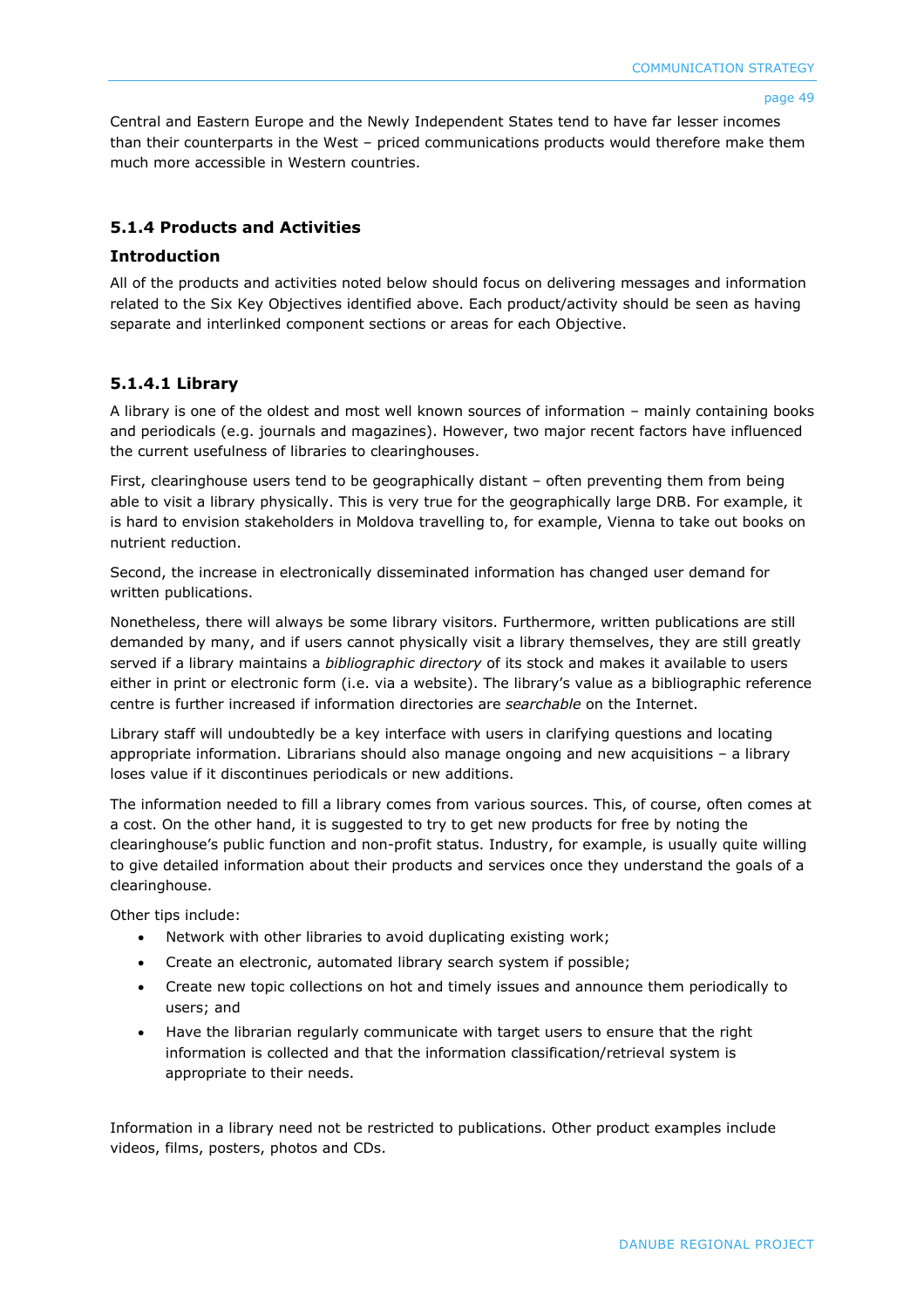A library for DRB information focused on the Six Key Objectives would be highly useful given the lack of one now. A strategy should be created to determine the mix of library resources to be made available for information related to each of the Six Objectives.

# **5.1.4.2 Publications**

Despite the plethora of electronic information available today, printed publications are still in significant demand from users in both developed and developing countries. Interestingly, observers now note that the two media have different key uses. Publications tend to be read more comprehensively and at length for deeper insight into issues. In contrast, information posted through electronic media (i.e. the Internet) is used more for quick and specific searches (i.e. facts and statistics). As an example, regarding the issue of RBM tools, a website could provide a quick list of recommended tools from the ICPDR while a publication could go into detailed explanation on how to effectively use each tool.

Publications produced in-house can be very valuable for users, whether they are short and snappy one-page pamphlets or 200-page in-depth analyses of timely subjects. Usually, clearinghouses only produce longer publications if they are supported in their research and writing by other divisions in their organization. In fact, a clearinghouse often becomes the producer and distributor of publications for the organizations to which they belong – like an in-house publishing and communications department.

In-house publications, however, are difficult to produce, time-consuming, require a diverse collection of human resource skills and are relatively costly. They require research, writing, editing, layout and design, copy editing and printing (usually done externally). Physical production costs can be quite high including paper, film and printing, as can distribution costs including transport, postage and storage. If in-house publications are to be made, then a highly skilled in-house editor and designer are strongly advised. An alternative is for the clearinghouse to contract out the development of publications to consultants.

If publications are to be produced by the clearinghouse, they should have a consistent design so that they are easily recognizable to users, as practiced for example by the REC.

Currently in the DBR, the ICPDR has been involved for some time in creating printed publications about DRB issues. These include, among others:

- Technical reports from scientific and expert groups;
- Collections of maps;
- "Joint Action Programme for the DRB January 2001 to December 2005";
- Annual Reports; and
- "Danube Watch" newsletter

Broadly speaking, the ICPDR's publications now appeal mainly to a technical and scientific audience, with its focus on long technical reports. Only the "Danube Watch" newsletter and website appear to be attempts to reach a larger audience.

ICPDR publications should be assessed in terms of their ability to deliver the key messages and information related to the Six Key Objectives identified in this Strategy and their ability to get to and be used effectively by target audiences.

It is suggested that the ICPDR launch a consistent design strategy for all of its future publications.

There is currently a lack of basic and brief information about the basin in general and the Six Key Objectives. A sub-strategy should be developed to create brochures and a set of 2-page Fact Sheets to fill this gap (e.g. one Fact Sheet for each Objective), which can be placed together in an attractive folder.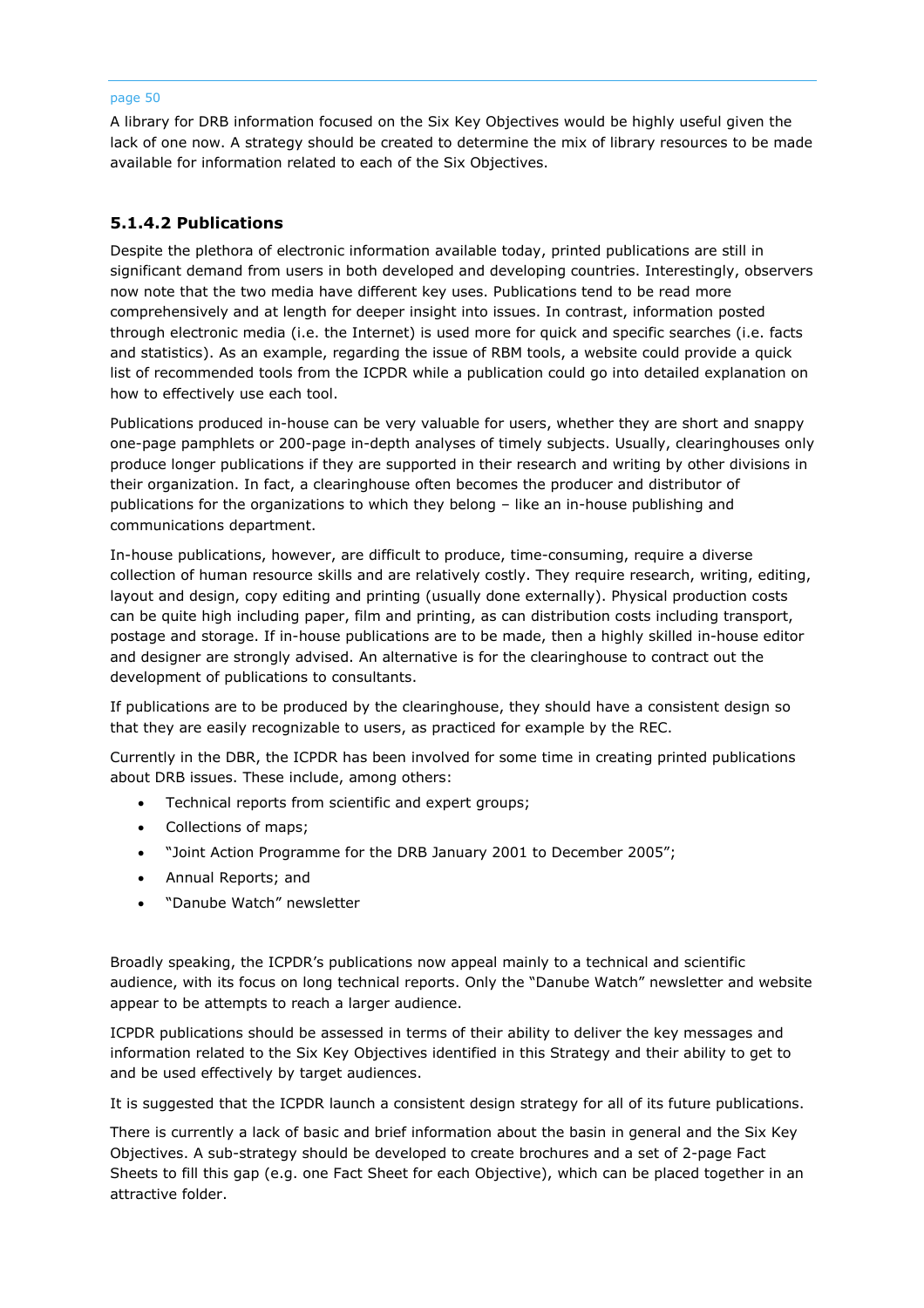It is further important that a number of new publications:

- Appeal to a broader audience than just technical and scientific experts;
- Be developed with a suitable length, design and language that is appealing to potential users;
- Focus on graphical representations of the region including maps and photos; and
- Include brochures that market the services of the clearinghouse.

A sub-strategy needs to be created to develop the best mix of future publications for the Clearinghouse.

# *Danube Watch*

Regarding the ICPDR "Danube Watch" newsletter, the advantage of having such a newsletter is that it can potentially:

- Regularly keep users and stakeholders updated about the latest news and issues this looks very good in the eyes of users who would otherwise have to spend enormous amounts of time themselves in keeping track;
- Connect users with each other (networking and partnerships);
- Promote the clearinghouse and the organization to which it belongs; and
- Provide a forum where objective reporting can be mixed with subjective opinions on key issues.

It is suggested that "Danube Watch" be assessed for its effectiveness, as well as for its ability to focus on delivering the key messages and information on the Six Key Objectives identified in this Strategy.

# **5.1.4.3 Directories and Databases**

Printed *directories* are very valuable sources for locating quick and specific information, especially related to organizations (i.e. ministries, NGOs, importers, donors) and other sources of information (i.e. bibliographic references). They also go out of date very fast (i.e. contacts change address) so they need constant updating which can be quite costly and time-consuming - but very worthwhile for users.

A *database* is an organized store of hard copy documents or computerized data. It is particularly useful when the information for a database is in the same format (i.e. addresses, numbers) so that users can search information more easily. Most databases include an internal *search engine* for just such searches. And directories should, if possible, be converted into searchable databases accessible via the clearinghouse's website *(see next section)*.

Furthermore, a good database officer with technical skills and experience is needed – especially because many databases end up going beyond their original objectives, becoming too complex for users and thereby defeating their original purpose.

There are numerous opportunities for DRB information to be incorporated into directories and databases, linked to the overall messages identified in this Strategy. A sub-strategy should be created for this purpose. One example is directories of printed publications related to the Six Key Objectives (e.g. reducing toxic pollution), which can later be input into searchable database format and included in the library and website. Another is a searchable photo database with photos from the DRB.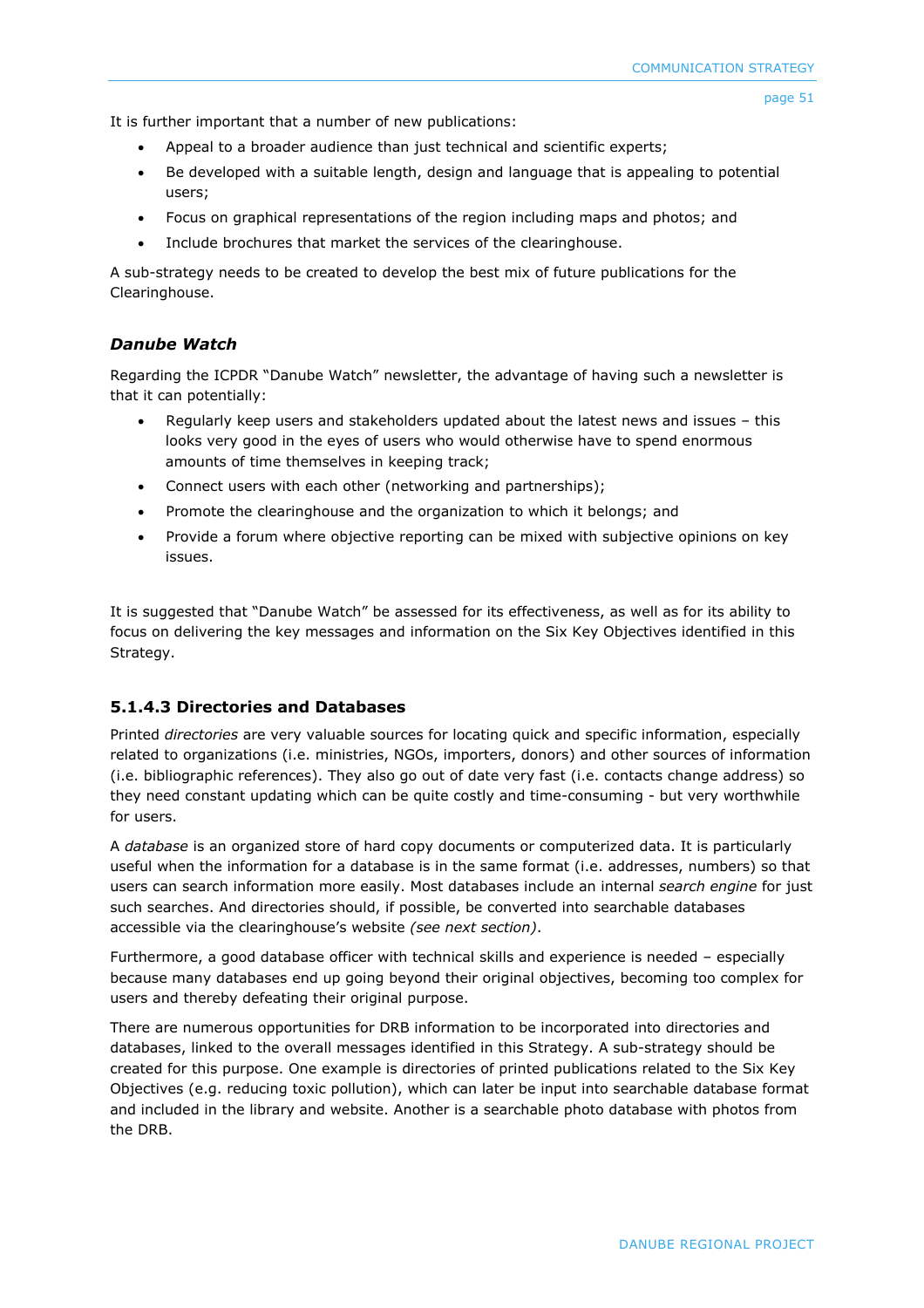### **5.1.4.4 Website and other electronic products**

The Internet and other electronic media are having a profound effect on the availability and flow of information, providing an extensive network of information sources at low cost. The growth in Internet use, including in CEE and the NIS, over the last few years has been exponential and this is expected to continue. It is therefore an essential product for most clearinghouses.

### *Website*

A website is by far the most important product. The website's *Home Page* should clearly explain to users (or direct them to an explanation) exactly what the purpose of the website is and what they can use it for. Ideally, there will be a skilled *webmaster* with in-depth knowledge in design and website planning and mapping.

Websites are great for housing wide varieties of information. They can contain written information, photographs and other images - even movies and sound. It's a good idea to have news and new issues posted in brief on the Home Page – but these should not be crammed with text. There should also be plenty of attractive graphics which lead users to explore the website and its more in-depth information. Possible components of a website include information on:

- Timely news and issues;
- Organization and mandate;
- Upcoming events;
- Maps;
- Publications and related lists;
- Searchable databases;
- Immediate links to other organizations;
- Other clearinghouse services;
- User feedback section:
- Contact information … and the list goes on.

The website can electronically store and make available to target audiences almost all of the products and activities of the Clearinghouse.

Some clearinghouses post the full text of their long publications onto their websites. Very thoughtful, but time-consuming and costly for both webmaster and user. One suggestion is to give users the option of *downloading* from your website the publication file in more accessible formats (i.e. Word or with Adobe Acrobat).

It is easy to keep an ongoing record of how many visits (or "hits") a website gets. But one should not be misled by big numbers because they are not necessarily meaningful. Many are mistakes or hits by external search engines doing their regular checks. The webmaster should know how to properly interpret the numbers.

Websites with information about the DRB already exist including:

- ICPDR (includes a site for the DRP);
- WWF International Danube-Carpathian Programme;
- Others?

Existing websites should be assessed and, if possible, aligned with this Strategy. Some suggestions have already been made to the UNDP/GEF webmaster for aligning their website to the Strategy and to simplify user browsing of information.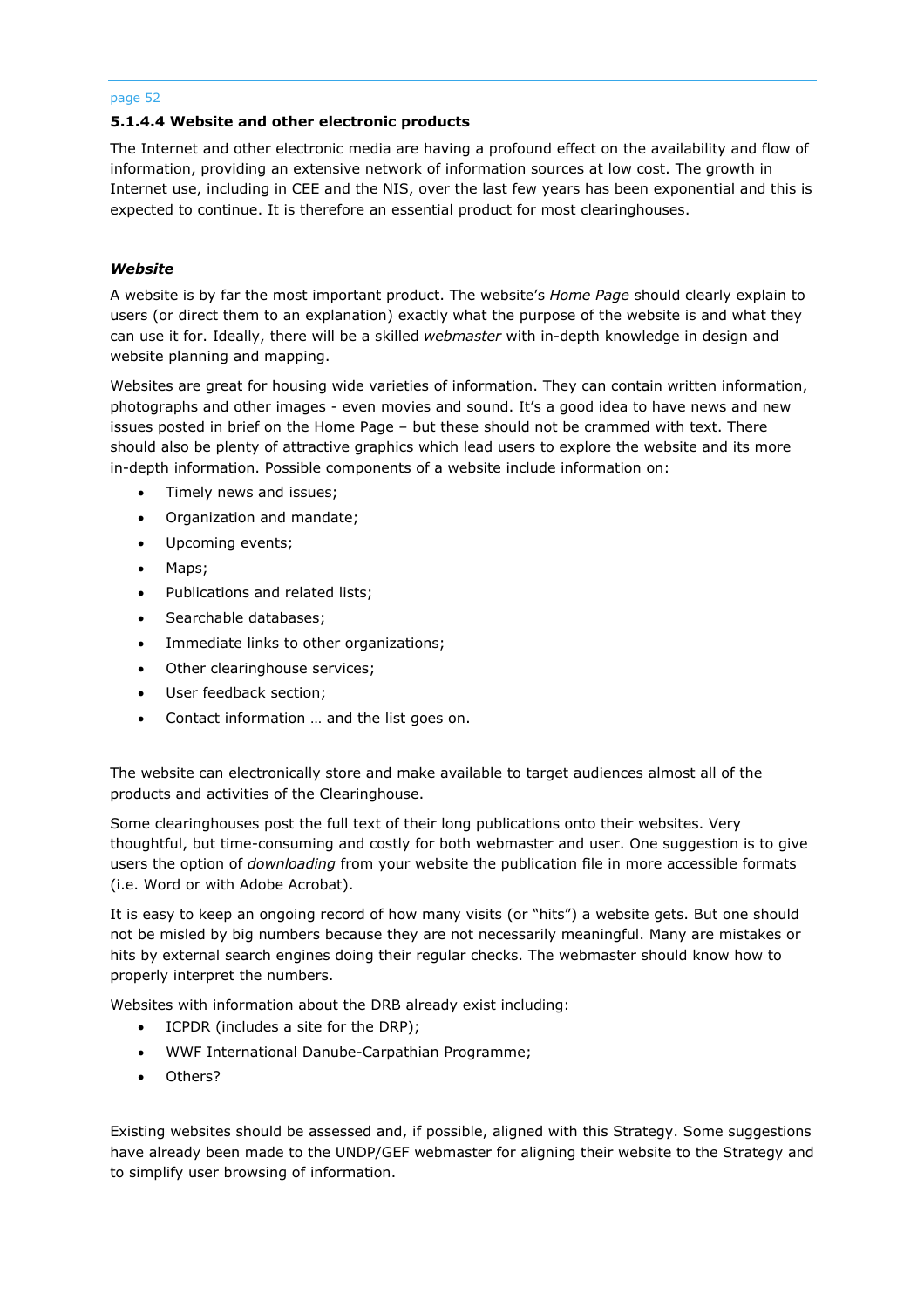# *Listserv*

Another recent popular electronic tool is a *listserv* -- a distribution list management package. Listserv servers maintain lists containing the names and email addresses of users. Any member of a list can send an email to that list which the server will then forward to all other members of the list. This service provides a convenient means for the exchange of ideas and information between list members. There are many different lists, each containing users who share particular interests. Listserv servers can also log mail traffic, store all the messages associated with their lists, and carry out database searches of archives and files.

A separate listserv could be created for each of the Six Key Objectives of this Strategy, attracting stakeholders with similar interests in the DRB including the need for joint solutions.

# *Virtual conferences*

Also growing in popularity (and sophistication) are *virtual conferences* – conferences and discussions between people through their computers over the web. Again, as with listservs, virtual conferences could be conducted for discussions related to the Six Key Objectives.

# **5.1.4.5 Question & Answer Helpdesk**

Also known as a "hotline", the Question & Answer Service takes the clearinghouse services one step beyond. Not only do in-house staff have to know where all of the information is located. They also have to be able to get to it fast and present it as clearly as possible to users. For this, skilled *information specialists* with search, writing and communications skills are needed. They should also have in-depth knowledge of the Six Key Objectives and news.

Questions to a hotline can be made in person, over the phone, fax or email. Questions, however, may not always come from a targeted user according to the original plan. For example, high school students have been known to try to get their assignments done for them by clearinghouse hotlines.

The more typical customer will be targeted stakeholders who require *sources* of information related to the Six Key Objectives, more than the information itself. This is a key point. Clearinghouses often waste time completing papers for customers. That's not the goal. The main goal is to point the customer to relevant sources, be they in-house or external. There will be times, however, that the information itself will be provided (along with source) in response to short and specific questions relating to facts or statistics. But more often, sources will be the response. And there is an added bonus to providing sources only - through this approach, customers will also be encouraged to improve their own skills in searching DRB information.

Sometimes, many questions bombard the officer at once. So, once a question has been received, the hotline officer should check the following:

- Is the customer a primary target user?
- How time-sensitive or urgent is the request?
- How relevant is the question to the mandate of the Clearinghouse (i.e. does it relate to the Six Key Objectives?)?

The more primary the target, urgent the request, and relevant the question - the higher the priority.

If the query can be answered easily, then the response should be quick. If it is highly technical or politically sensitive, then consultation may be necessary with management, experts or cooperating organizations. Regardless, a response should always be sent immediately, either with the information requested, or with a note that it is coming - the important thing is to respond quickly to maintain user faith and interest.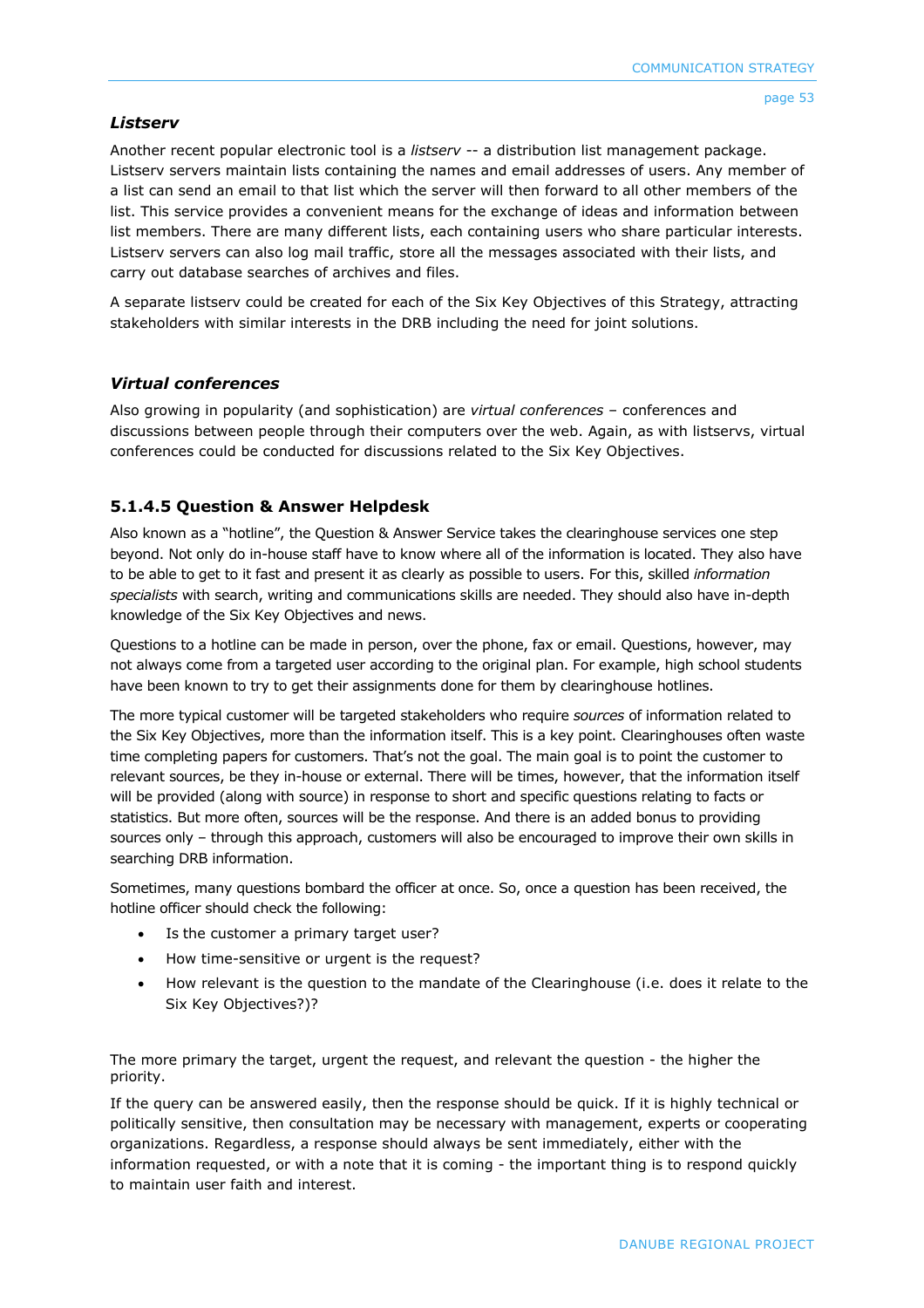The hotline officer then conducts a search for information, first internally, then externally. Internally, it means going through the Clearinghouse archives - from the library to the publications to the databases and so on, usually through the web. Externally, the officer should have a good command of the clearinghouse functions of other organizations - many of them will also have Question & Answer services that can be used. They will probably also have their own websites, libraries and so on. The point is to ease the search for the customer.

*Journalists* are renowned for using clearinghouses for information. Their job is to get information quick, so they use all the help they can get. They are also renowned for being very critical with answers.

Finally, a record of every question and answer made should be kept, including origin of customer, date, nature of question and time for response. This will help with evaluating the service later.

### **5.1.4.6 Visits, training and public awareness events**

A clearinghouse can also undertake on-the-ground outreach work. This allows for reaching an important target group that does not usually have the access (or the time) to up-to-date, essential information via other communication channels. Face-to-face contact can be a very powerful force, allows for two-way instant communications (and feedback), and often leads to long-term partnerships and cooperation.

Many clearinghouses provide or facilitate interactive training sessions for users – for example, onsite training in how to more effectively use the services of the Clearinghouse. The DRB Clearinghouse could actively link itself with the training-related activities of the DRP.

Finally, a clearinghouse can also organize public awareness events that have a double benefit of disseminating messages and information as well as promoting the clearinghouse's services.

# **5.1.4.7 Media Relations**

Journalists should also be seen as colleagues and catalysts for getting information out to the general public and target audiences and for raising awareness and public involvement. It is therefore a good idea for a clearinghouse to eventually create an information service geared to the specific needs of journalists – for example, a weekly tipsheet of news sent by email to journalists which they could use as ideas for bigger stories.

A DRB Clearinghouse could eventually encourage specific journalists to have as one of their foci one of the Six Key Objectives in the DRB, after they know that steady streams of useful and interesting news and information are secure and will follow.

It is a good idea for a clearinghouse to have an up-to-date list of journalists. For the DRB, this would include a list of local and international journalists in the location of the Clearinghouse, as well as top environmental journalists from each country in the DRB, especially the key 11 countries dealt with by the DRP.

Finally, it has been noted that there remain many "untold stories" in the DRB which are of interest to media and journals. The Clearinghouse could actively seek submitting DRB stories to select media.

# **5.1.4.8 Promotional Items**

The clearinghouse could be involved in creating "entertaining" products which promote the DRB and the Clearinghouse itself. These typically include calendars, postcards, pins and T-shirts, for example – products that people could potentially use any or every day.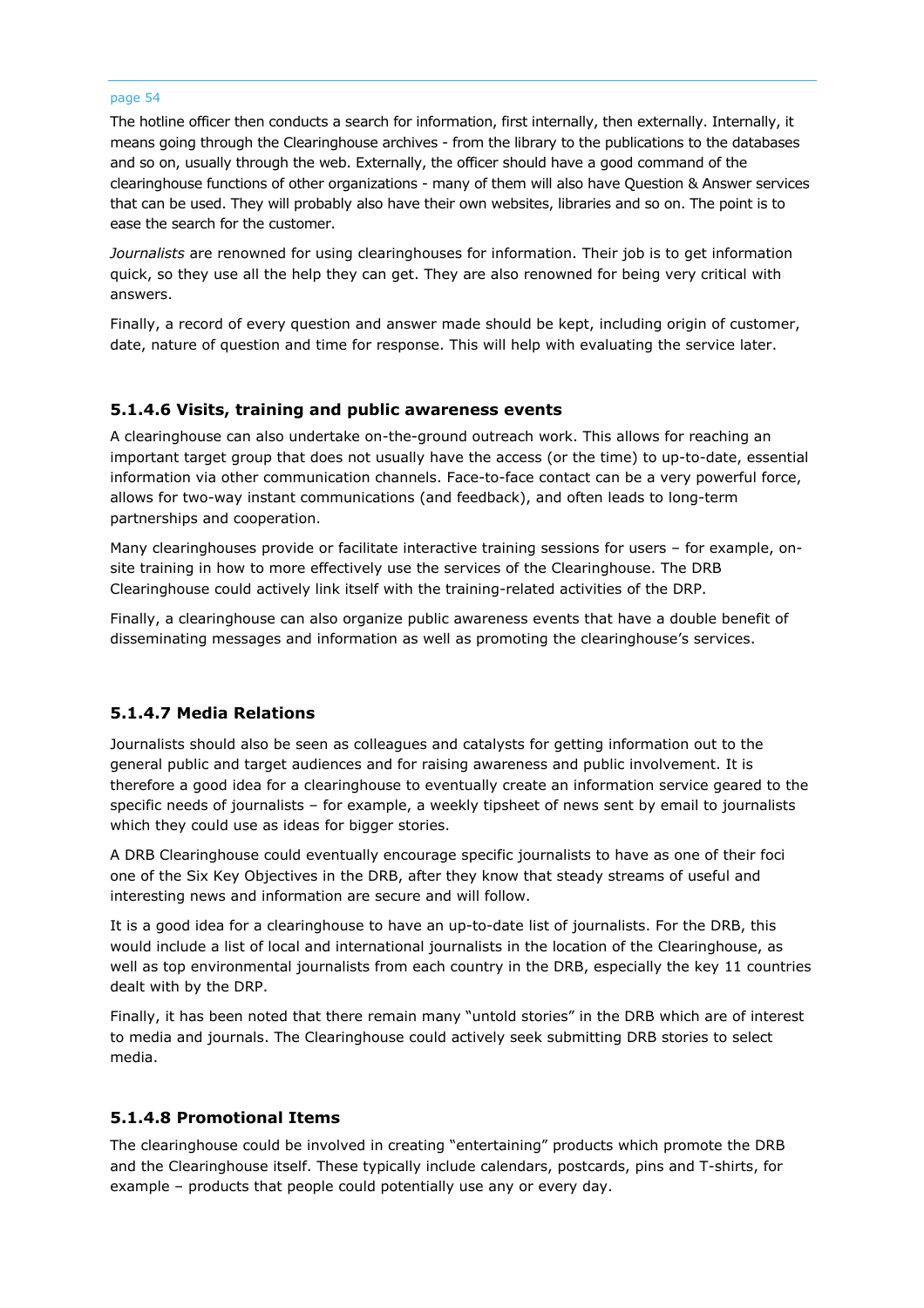# **5.1.4.9 Videos and Films**

There already exist a number of videos, films and documentaries related to the DRB. WWF DCP maintains a collection of these. It would be good to have copies of these in the DRB Clearinghouse library. Opportunities may also arise for the creation of new videos and films related to communicating information about the Six Key Objectives.

However, creating a video and film is expensive, and requires a high level of skill and time. There is a high level of interest from the media and film-makers about the Danube so the DRB Clearinghouse, if interested in making a film, should link up with an interested producer and provide valuable information for the film, and be recognized accordingly.

# **5.1.5 Marketing the DRB Clearinghouse**

A *marketing plan* is suggested to market the services of the Clearinghouse to targeted audiences.

The first step is to produce printed brochures or pamphlets for distribution, *promoting* the Clearinghouse. Another good idea is the produce the promotional items mentioned above.

A directory or list of targets should be created, including the media. A dynamic *press release*  presenting the Clearinghouse and its new products and services should be sent to the lists of potential users, media targets and other clearinghouses.

While optional, it is advisable to plan (and include in the press release) an *Open House* where potential users will have the chance to visit the DRB Clearinghouse and use its products and services first-hand. If planned properly, an Open House should include an opening ceremony, or press conference – best served with popular speakers and refreshments.

Other marketing ideas include:

- Promotional information in the Clearinghouse newsletter and website;
- Articles sent to journals, newsletters and newspapers;
- Information booths at conferences, workshops and trade fairs to inform and distribute promotional materials; and
- Presentations about the Clearinghouse at conferences and workshops.

# **5.2 General Awareness Raising Campaign**

# **Introduction**

The DRB Information Clearinghouse discussed above is primarily for target audiences with an active interest in learning about the DRB - stakeholders - because the information gives them a personal benefit, most probably in their occupation. For example, a journalist who needs to write a story or a government official who needs to implement the WFD in their country. In this way, the clearinghouse is primarily a *reactive* vehicle, waiting for stakeholders to use its services (although it does actively promote these services).

At the same time, a more active vehicle is needed to raise broad general awareness about the DRB as highlighted in Outcome 3. If one sees the users of the clearinghouse as the "converted", the vehicle below appeals more to the "unconverted".

# **5.2.1 Gauging Current Awareness**

The first step should be a sample survey of awareness among the target audiences for Outcome 3 related to their understanding of the issues and information highlighted in Outcome 3. The survey should be conducted by a professional market research company, ideally door-to-door in a few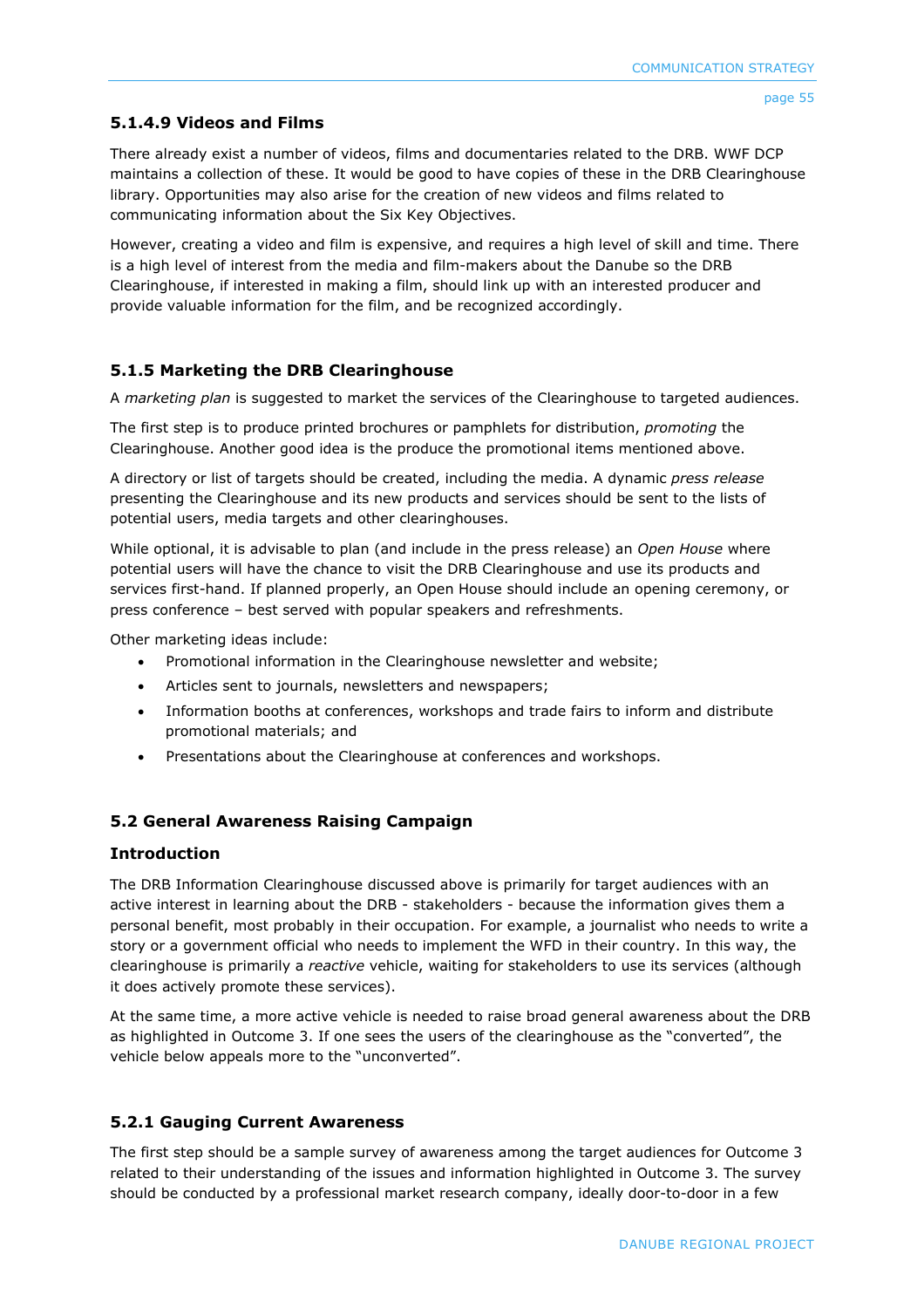representative countries in the DRB – for example, Austria, Hungary, Croatia and Romania. *The Drafting Group market research expert could devote more work here*.

This would give an indication of similarities and differences between countries, and would identify gaps in awareness related to the issues identified for Outcome 3 as well as what currently interests DRB target audiences.

# **5.2.2 International Art Competition**

# **5.2.2.1 Introduction**

Following the awareness survey, gaps in awareness will become identified. In response, appropriate key selected messages about the DRB from this Strategy could then be delivered to fill those gaps, using an *international art competition* as the vehicle. The value in such competitions is that they have been tested and have proven very appealing to people, attract numerous applications, can be broadly communicated through mass media, and subsequently are very effective in raising awareness.

Lessons for this competition can be taken from similar art competitions and exhibitions implemented in the past in other sectors including:

- WHO "Artworks" project getting smokers to quit using art;
- "Earth from the Air" travelling photo exhibition; and
- "World Press Photo" travelling photo exhibition.

All of the above were highly successful in attracting people and sending messages directly to them and indirectly via the media.

One of the added communications advantages of such a competition is their ability to outreach through both the art *and* environment sectors – media exist for both, much more so for the art sector, increasing potential message distribution, especially for urban targets.

# **5.2.2.2 Theme**

The competition should choose as its theme a topic that is timely, emotional and positive. It should be positive because people in the CEE part of the DRB have been and are constantly receiving negative messages through the media these days about the world and especially their part of the world –for example, increasing poverty, loss of traditions etc. A positive theme based on the positive natural assets of the DRB around them will counter that current negative trend and invite their interest – something that could be tested in the market survey suggested above.

There should be two themes. One should specifically relate to *interconnectedness* – that the river ties countries and peoples together in the DRB. The second should relate to *pollution* – that the DRB has a serious pollution problem but solutions exist. Here the focus should be on the solutions, not the problems.

The themes, once selected, should be professionally pre-tested on sample audiences for effect.

# **5.2.2.3 Medium**

There will be two art media - sculpture and photo. Sculpture will attract professional artists from the region and sculpture has the ability to display the tangibility and three-dimensional dynamism of nature. Photo will attract a much broader group of participants, both professional and amateur.

Sculpture tends to be more modern art-oriented – something that not all people are attracted to. Photo, on the other hand, tends to be more attractive to a broad-based audience. Photo is also much easier to transport and display.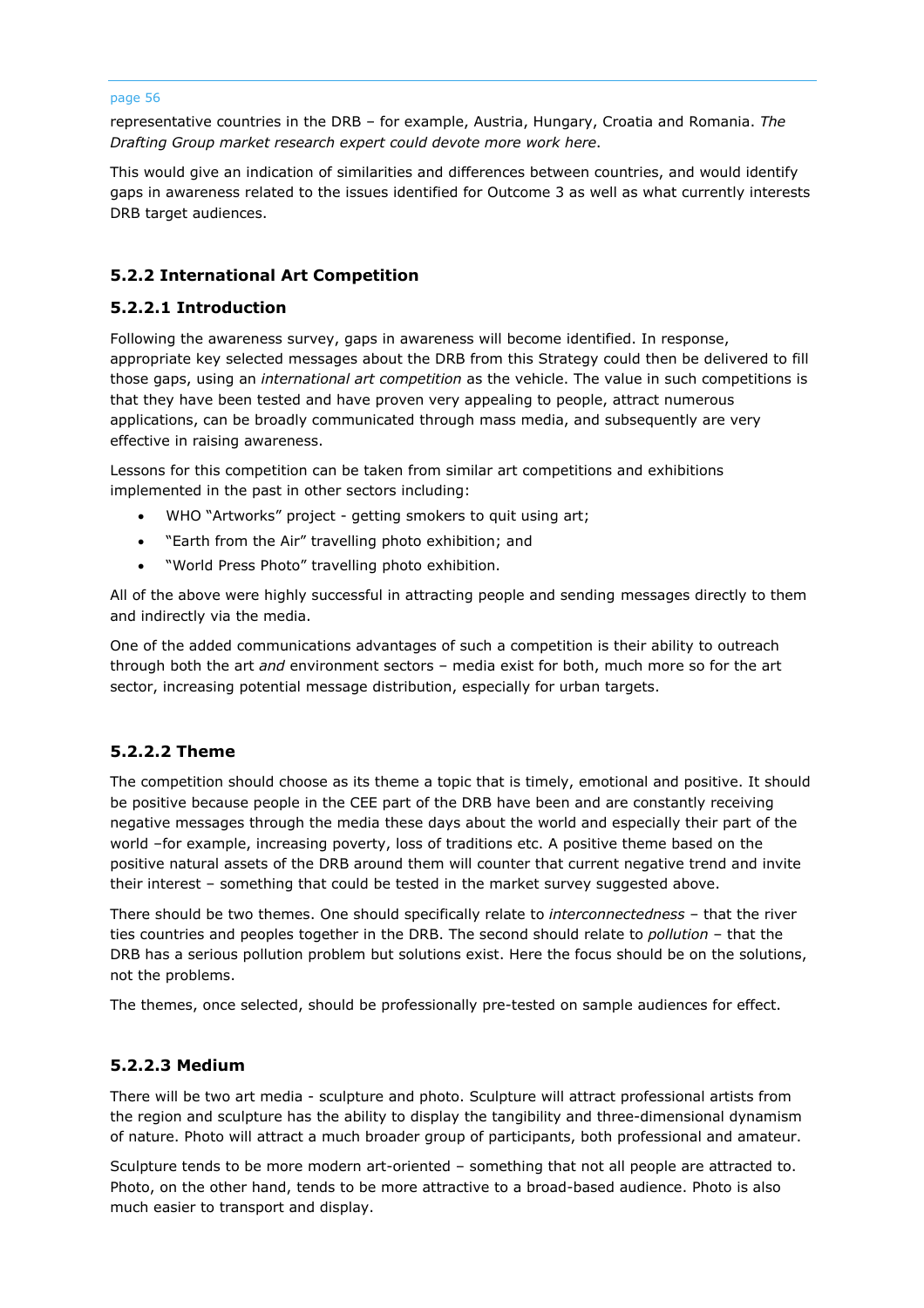# **5.2.2.4 Competition**

The number of countries involved in the competition will need to be determined – the more along the Danube the better to encourage the interconnectedness theme.

The competition will have the advantage of being international, while being able to bring out a number of local messages based on local artists representing images of a local part of their DRB around them. In effect, the presentation of the art will be a presentation of the DRB being a greater whole than the sum of its parts.

Awards to be given to the winners should be attractive and enticing and possibly related to the DRB – for example, a boat cruise or a year's supply of organic produce.

# **5.2.2.5 Launch and Awards Ceremony**

The competition should be launched through a significant media event to get messages out. Messages should be delivered by celebrities at the launch.

The awards presentation should be a major media and public event. The date selected could be the first ever *International Day of the Danube*, a yearly event, with the theme possibly changing annually (similar to *World No Tobacco Day* or *International Black Sea Day*). This could be a key Danube contribution to *International Year of Freshwater 2003*.

To launch the first Day, there could be a *Discover the Danube* boat trip down the Danube. Participants would be selected youth (who won national competitions) from each Danube country who represent their countries. They would learn about issues important to the DRP such as agriculture and fertilizers, nutrients, urban sewage, and wetlands and floodplains. Creative and related activities during the cruise could include testing the water, fishing, eating organic food, swimming, exploring wetlands, visiting sewage treatment plants, taking photos, meeting fishermen and farmers, writing stories, creating related artworks, and having interviews with journalists. Media representatives would also be invited on board.

When the youth return back to their countries, they could become funded as *National Youth Ambassadors for the Danube*, spreading the message to youth throughout the country.

# **5.2.2.6 Urban Exhibitions**

Once the winners and art have been selected, the art could become a travelling exhibition in key cities along the Danube. Target audiences would be urban residents to broaden their awareness of their rural DRB environment.

The art could be transported via boat on the Danube, with participants invited for the cruise along the way including representatives from key target audiences as well as celebrities, media, national youth representatives, local officials and artists.

# **5.2.2.7 Budget**

A key consideration is that such an activity could be expensive to implement. A possible solution is to receive discount assistance from a professional market research company. Another is to create a partnership with a corporate sponsor which would also benefit from the communications. For example, a phosphate-free detergent manufacturer in the DRB could increase its branding and sales. Such a partnership was used in the above "Artworks" project between WHO and pharmaceutical companies and proved successful.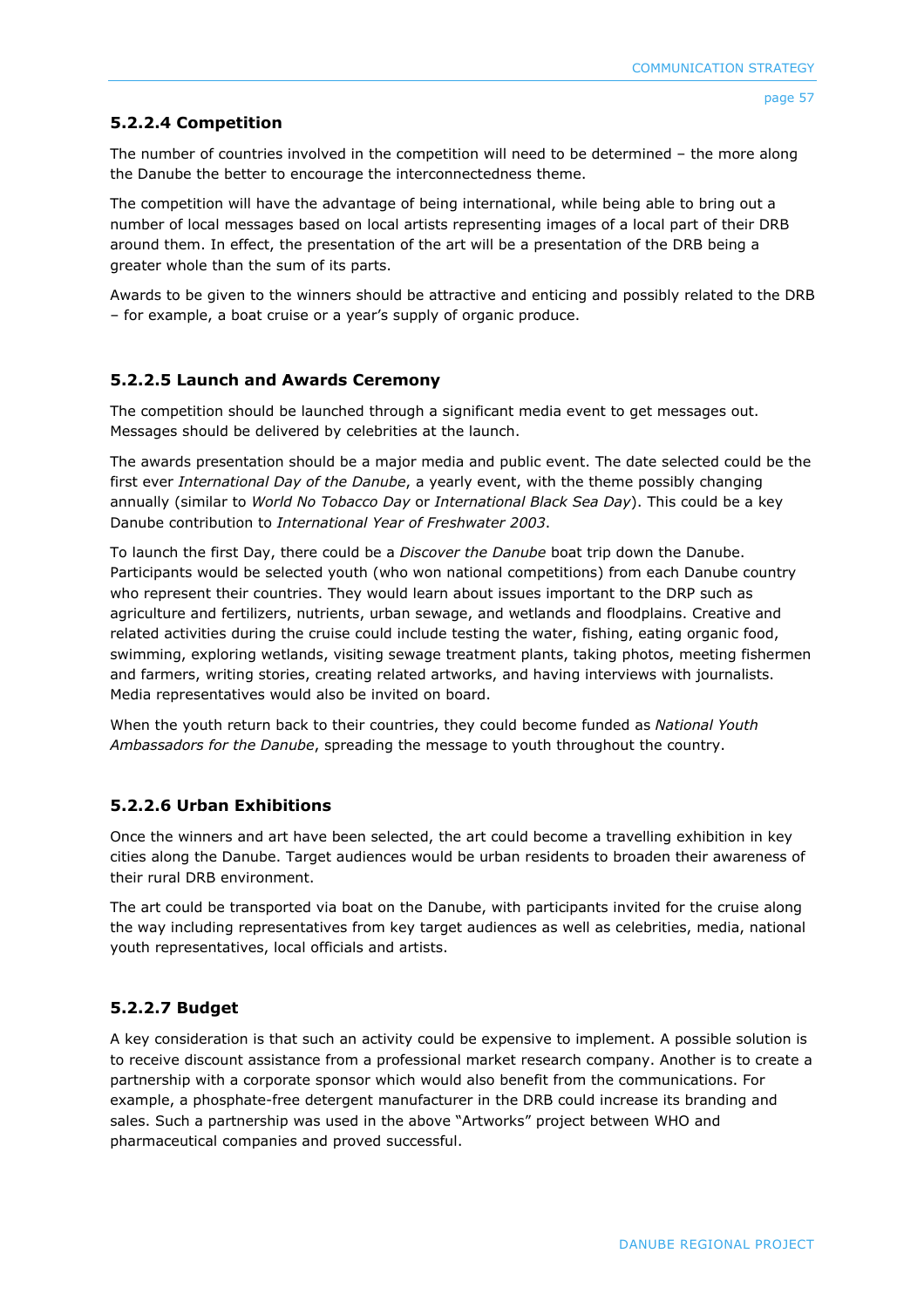# **5.3 Issue-Driven Campaign**

### **5.3.1 Introduction**

Outcome 2 highlighted the need to go in-depth into raising awareness about one of the Six Key Objectives identified in this Strategy – namely, *reducing nutrient pollution from agriculture*. While the DRB Information Clearinghouse would focus a key section and many of its products and activities on this objective, additional more active delivery mechanisms are required, primarily for the purpose of getting the target audiences to act in a way that directly contributes to solving the problem – namely, reducing nutrient pollution from agriculture.

Here a campaign is suggested. According to WWF, a *campaign* is meant to mobilize action above and beyond daily business, by seizing on opportunities and events and moving people from awareness to understanding to action. It is an active attempt to persuade others to get what you want. It is a connected set of actions to obtain a particular response.

The main target audience will be farming networks (e.g. cooperatives, extension services and local communities) working in the DRB. This "rural audience base" will balance the "urban audience base" that was the focus of the international art competition identified above – in this way, two broad-based audiences in the DRB have been targeted.

Key messages will begin with delivering information about nutrient pollution, followed by how agriculture is its main source. They will end with the message that alternatives exist and farming networks should implement them for their own benefit.

As a first step, gauge past experiences with surveying farmers in DRB about awareness and targeted communications campaigns to get them to act.

Given the limited resources of this project, a full sub-strategy was not possible for this project component. It is therefore advised that Phase II of the DRP include the creation of such a targeted strategy.

# **5.4 Raising awareness about DRP**

### **Introduction**

As noted in Outcome 4, awareness should constantly be raised about the overall and project-wide objectives and outputs of the DRP itself. The first communications vehicle created towards this end was a *DRP brochure*.

# **5.4.1 DRP Brochure**

As part of the ToR for the DRB Communications Strategy project, a two-page A3 folded brochure was created as the DRP´s first communications product. The brochure included most of the key messages identified in this Strategy and was created originally for a global GEF meeting focused on water management in September 2002. At the meeting, the brochure was deemed a major success in giving audiences there a general background about the DRP and issues in the DRB. It was thus a successful delivery vehicle and is considered to be more effective in externally communicating the project than the *DRP Organizational Chart*.

Since the time of its launch, the information in the brochure has been "re-packaged" in various ways including a pamphlet for the Danube Environment Forum of NGOs (DEF) and the UNDP/GEF website. It continues to be the DRP's main information vehicle about itself.

The brochure should be actively distributed to a wider set of target audiences (e.g. Heads of Delegations, ICPDR). Furthermore, there is a need to re-edit parts of the brochure (e.g. add GEF logo, etc).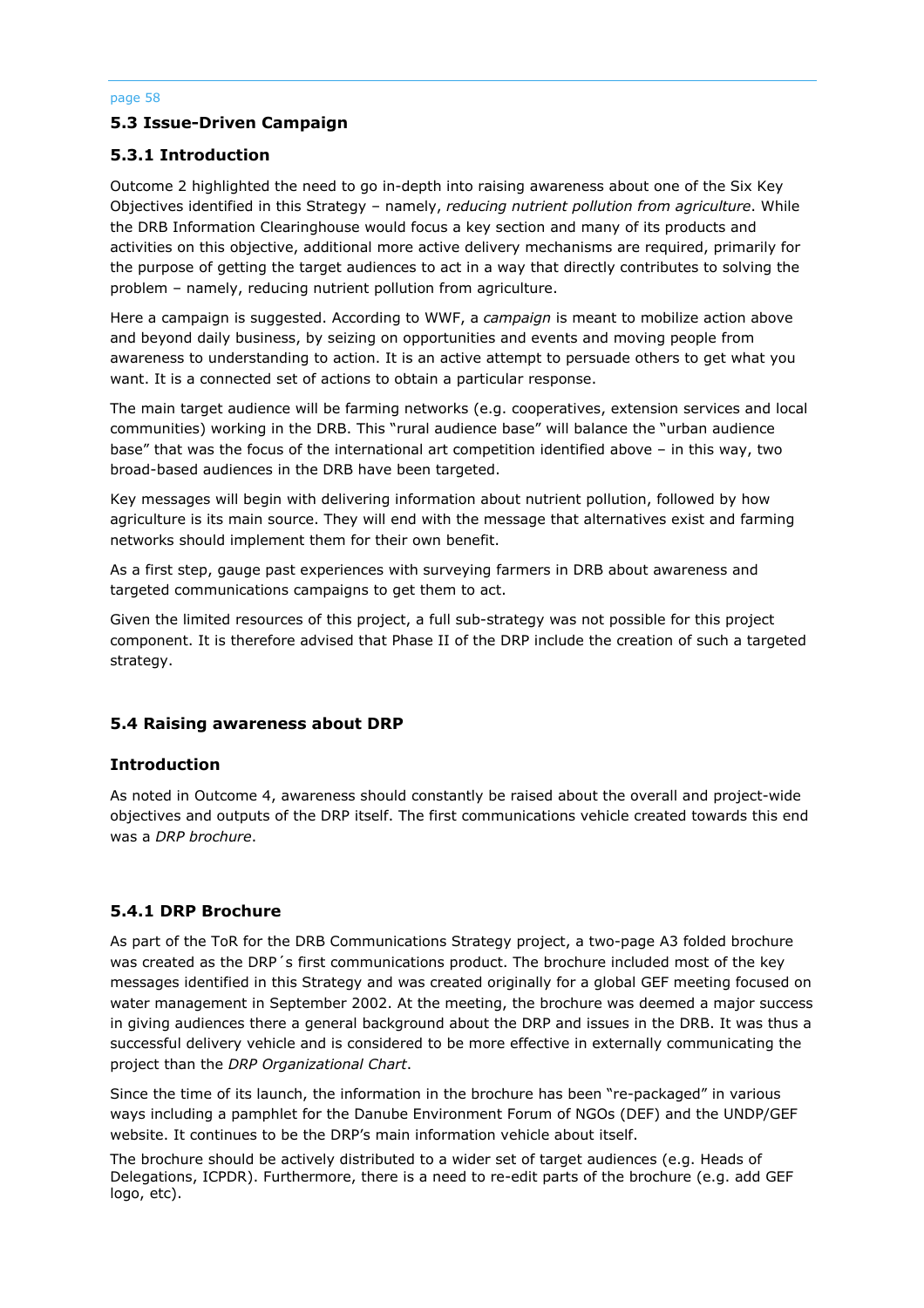# **5.4.2 Other Vehicles**

Other vehicles identified in this Strategy are also prime vehicles for delivering messages about the DRP. This includes the DRB Information Clearinghouse, where special sections could be devoted to disseminating information about the DRP and its activities. It includes the international DRB art competition where the DRP could be promoted. Finally, the issue-driven campaign for reducing nutrient pollution from agriculture could find value in specific DRP activities devoted to agricultural issues.

It is not suggested that UNDP/GEF created a separate information clearinghouse for its DRP communications. Rather, it should use existing and planned clearinghouses to link onto, given the existing close relationships. These include:

- UNDP/GEF information networks (e.g. website);
- ICPDR; and
- The proposed DRB Information Clearinghouse in this strategy.

At the same time, UNDP/GEF should re-align its website towards this Strategy, with a focus on the Six Key Objectives. It is also suggested that a Communications Officer be designated to actively coordinate the following communications activities to disseminate DRP information:

- Aligning DRP website;
- Question & Answer Service;
- DRP Communications Bulletin (see below);
- Story submissions to media; and
- Live presentations at workshops, conferences etc.

# **5.4.3 Launching This DRP Strategy**

During earlier discussions, it was agreed that the DRB Communications Strategy should be officially launched once finalized and approved. News about the launch was to be posted on the Home Page of the DRP website. The Drafting Group still needs to develop a sub-strategy for how this launch would be implemented.

# **5.5 Support Service for DRP Project Activities**

This strategy has identified the need to provide communications assistance *internally* to the many separate project activities (about 80), and the Working Groups managing them, within the DRP.

All DRP project Working Groups should receive a set of *Guidelines* on how to implement communications into their projects. All Groups should be encouraged from an early stage to incorporate communications into their project planning and budgeting. Furthermore, the Guidelines should be a modified version of the "Outline Paper" which was created by this Strategy for the purpose of explaining to UNDP/GEF and ICPDR how the "WWF approach to communications" works and how it is applied. This approach can similarly be used by all project Working Groups.

A regular monthly *DRP Communications Bulletin* should be distributed to all Working Groups to keep them informed of overall communications implementation and strategizing for the DRP, and possible links for their own activities.

If resources and funding permits, a consultant can be hired to train Working Groups in how to incorporate communications and the DRP Communications Guidelines, and to inform them about the DRB Communications Strategy and possible links with their activities (i.e. discussing proposed issue-driven campaign with agriculture-related DRP activities).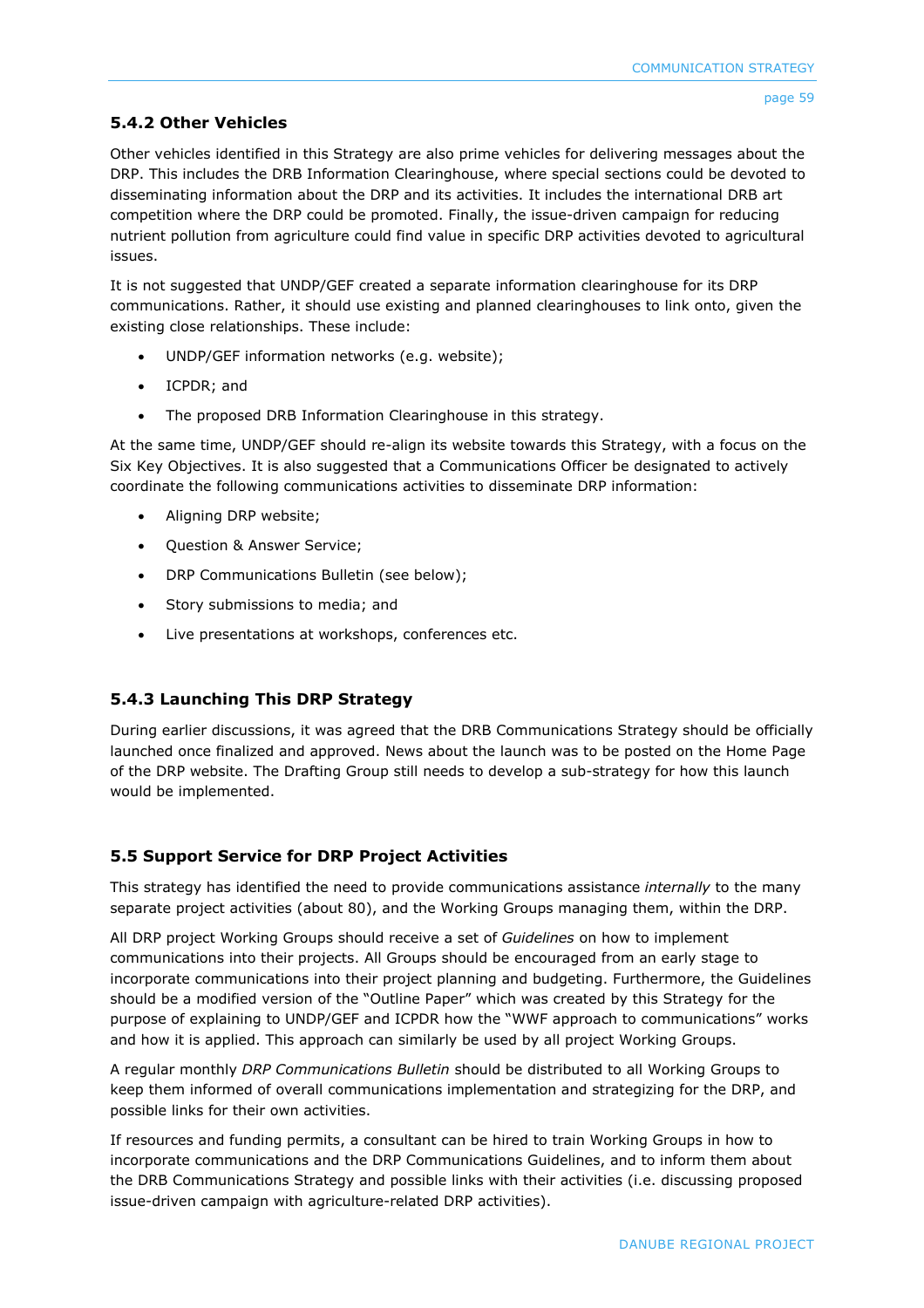The guidelines should assist the Working Groups in communicating the right messages and information to the right target audiences, especially where the active involvement of specified target audiences are required for the successful implementation of the Working Group's activity.

The Output 3.3 Project Manager has already attended Inception Meetings for Working Groups for DRP Outputs 1.4 and 4.3 during which time he advised the Working Groups that one joint communications strategy be produced for these two outputs, which basically comprise the main elements of the DRP devoted to wetlands. This will be linked as best as possible to the Output 3.3 Communications Strategy, which provides overall guidance. It is hoped that this communications linkage between Output 3.3 and Outputs 1.4/4.3 will serve as a model for linking Output 3.3 with all other Outputs under the DRP.

# **5.6 Implementers – Who Manages and Implements the Delivery Vehicles?**

# **5.6.1 Overall Coordination**

It is recognized that the UNDP/GEF DRP cannot alone fully implement the Strategy given its limited resources and capacity. Other organizations within the DRB will also need to participate in its implementation, using the tools and guidance provided by this Strategy.

It is suggested that one body should be made overall *Communications Coordinator* for the implementation of the Strategy, and for carrying out any further strategy drafting activities (i.e. in the next Phases on the DRP). The Coordinator should be responsible for ensuring that the key actions of this Strategy are implemented, either through its own actions or through delegation to others. This includes ensuring the implementation of the following:

- 1. Develop DRB Information Clearinghouse;
- 2. International DRB Art Competition;
- 3. Draft strategy for an issue-driven campaign to reduce nutrient pollution from agriculture;
- 4. Information dissemination about DRP; and
- 5. Production and dissemination of communications support to DRP Working Groups.

The Communications Coordinator will need to have sufficient capacity and funding. *Sustainability* is an important criterion for choice, as an Information Clearinghouse should only be created if it is to exist for at least five years. Furthermore, the awareness raising expected in this strategy can take years.

While the Communications Coordinator should coordinate the above activities at an international level, other nationally based organizations can assist the Communications Coordinator in implementing the activities at the national level. Furthermore, the Communications Coordinator also has the option of contracting out to other international organizations specific international activities within this strategy.

Ideally, the Communications Coordinator should be in a position to fund some of the international and national activities. It is important to note that, currently, the DRP is in a position to fund some national efforts in a limited way, especially through DRP Output 3.1 (supporting Danube NGOs) and Output 3.2 (small grants for NGOs).

# **5.6.2 Links with DRP Outputs 3.1 and 3.2 – National DRB NGOs**

This strategy can be seen as an *International Strategy* with a comprehensive communications framework, which can in turn be filtered and tailored down to the national level – to be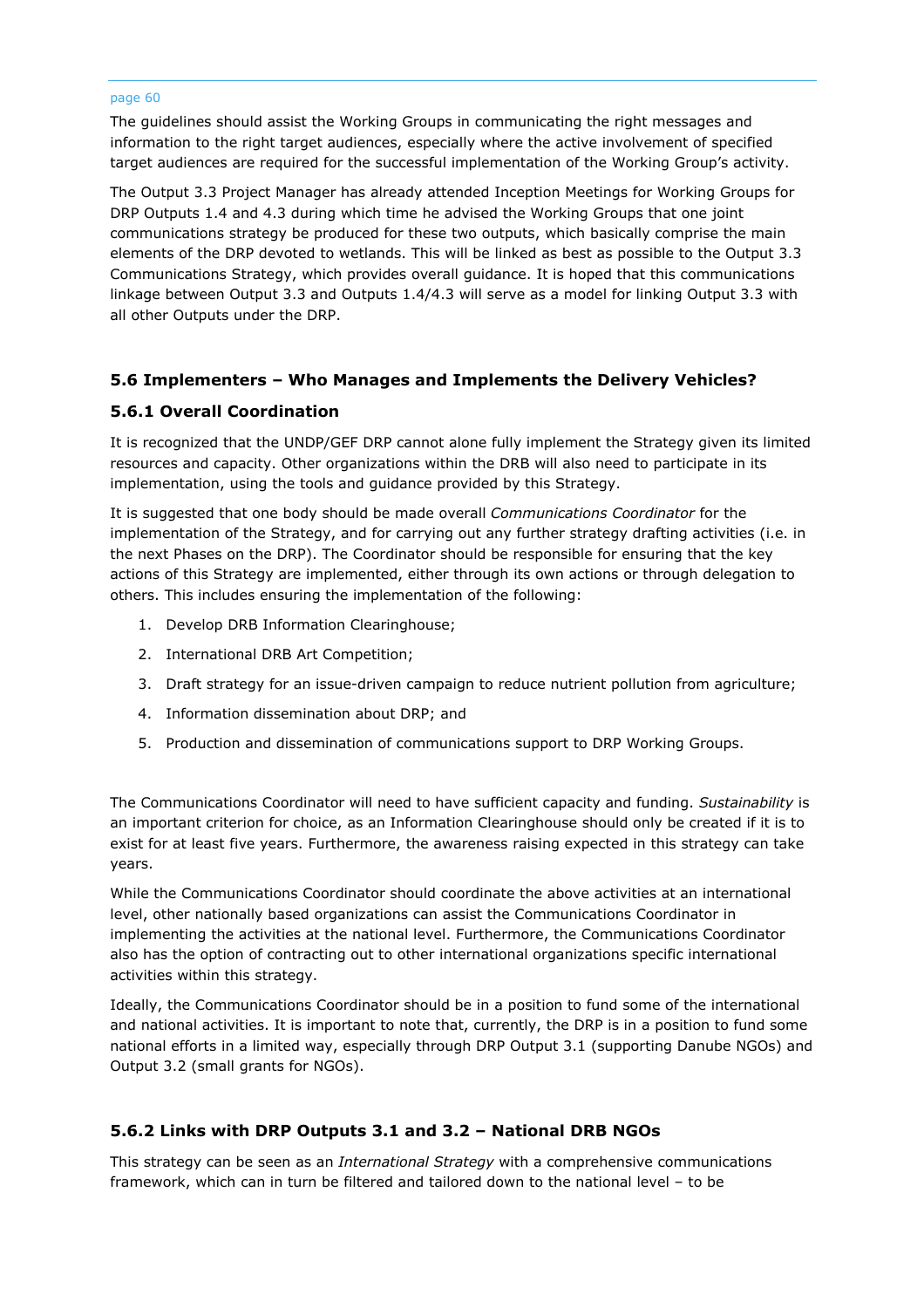implemented in part by national organizations or *National Communication Focal Points*, preferably ones that already exist. This relates especially to the following desired outcomes of this strategy:

- Creating nationally-based DRB Information Clearinghouses;
- Implementing the International DRB Art Competition at the national level;
- Implementing the issue-driven campaign for farmers at the national level; and
- Disseminating DRP information nationally in the DRB.

If such a framework is accepted, DRP Outputs 3.1 and 3.2 could be intrinsically linked to Output 3.3.

For example, it has been suggested in the past that some or many of the Small Grants to be developed under Output 3.2 will be given to NGOs involved with raising awareness about DRP goals and outputs. If so, it is suggested that the winners of these grants should be key vehicles through which the international Strategy can be implemented at the national level. It then follows that the criteria for being awarded the Small Grants should be as favourable and related as possible to being such a vehicle.

It is also crucial that only the absolute number of necessary awards be given out. To clarify, too many NGOs sending out the same messages and information to the same target group will prove inefficient. It is also crucial that the NGOs receiving awards consistently communicate the same key messages developed by this Strategy.

In effect, the NGO grant winners could and perhaps should be some of the main implementers of the Strategy at the national and local levels.

Not surprisingly, many of these NGOs will be part of the Danube Environmental Forum (DEF), which is to be financially and technically assisted through DRP Output 3.1 – *Institutional Development of NGOs*. Part of this further suggests the development of NGO-specific communications products. These funds can also be used to fund NGOs as national vehicles for the Strategy.

Discussions have already taken place to link Outputs 3.2 and 3.3 to ensure that any communications about the DRP are consistent. As a result, some DEF products have already been launched with clear and consistent information about the DRP and the potential links in the future between the DRP and DEF NGOs.

Furthermore, this linking approach will help with evaluating the product effectiveness of Small Grants. During a June 3, 2003 *Small Grants Consultation Meeting* with the REC, the implementation body of Output 3.2, the REC noted it had found it very difficult to qualitatively evaluate the effectiveness of awareness-raising grants they had awarded in the past to NGOs working in the DRB.

They said that they relied on a quantitative indicator which is the number of communication products that were disseminated. This therefore assumes that what is disseminated is read or used, and desired responses follow. Communications practice proves, however, that this is not necessarily true. Even if products are disseminated, they may never be read or used, desired messages may not get through, and desired responses may never occur. This method is therefore not suggested.

One problem in the past for the REC may have been that the grants awarded to NGO communications and awareness-raising activities did not follow any standard or consistent communications strategy. It is possible that the NGOs, once receiving the award, developed their own messages, which possibly conflicted with one another. It is also doubtful whether any pretesting was done by the NGOs on messages and products, or post-testing as to their effectiveness – hence again the REC's use of an indicator which measures 'number of products disseminated'.

It is thus highly recommended that this Strategy provide the overall framework to the grant-giving activities related to awareness raising and communications by NGOs in the DRB. The key messages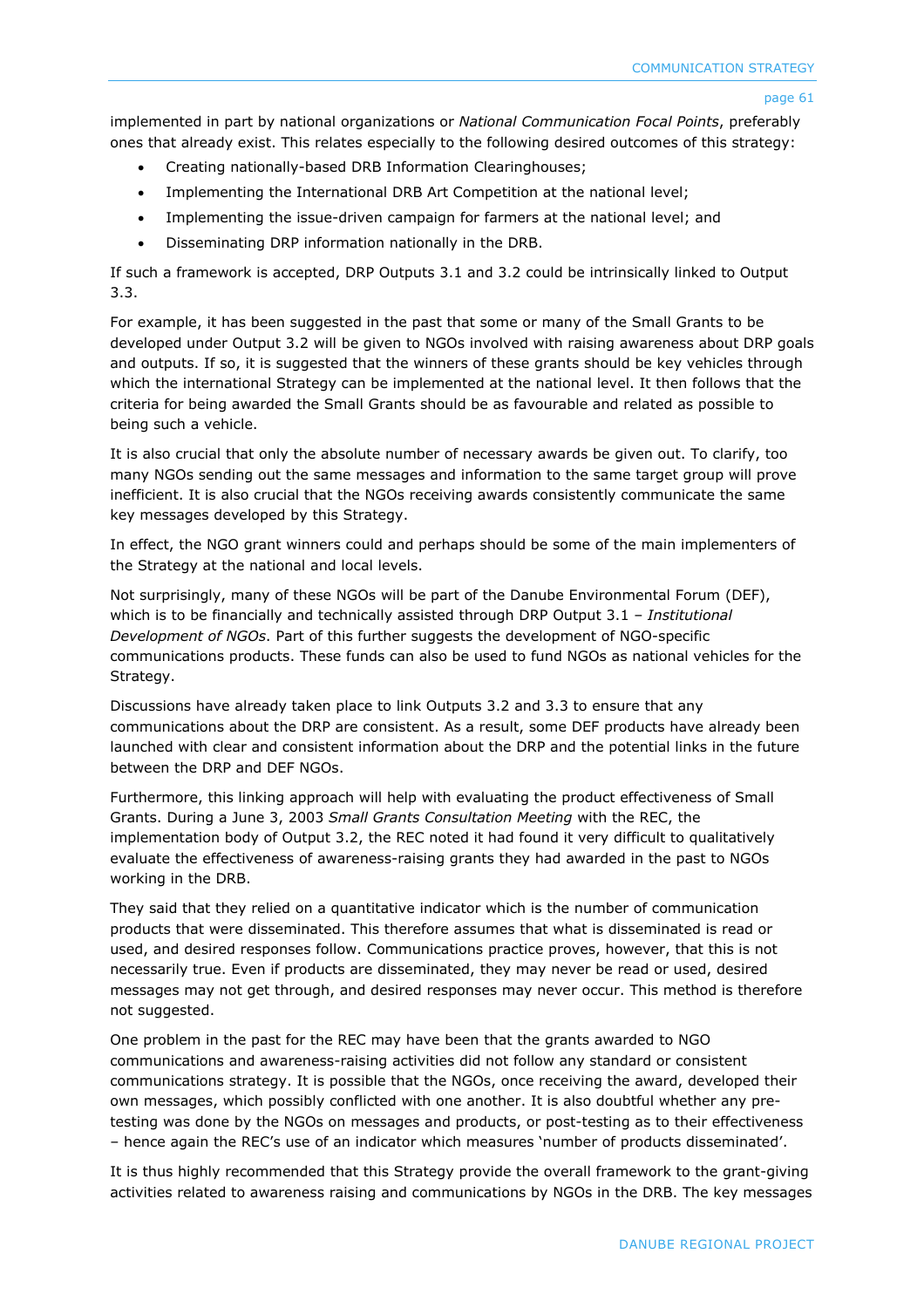and products developed through the Strategy can be pre- and post-tested by professional market research companies – thus providing both quantitative AND qualitative evaluation indicators. Furthermore, the implementation of this Strategy will be exponentially more powerful if a number of different NGOs are consistently implementing the same Strategy throughout the region, at the right time, in the right places, with the proper overall guidance.

To compliment this, training activities have been suggested throughout the DRP. This includes Project Component 2.6, and training activities for Components 3.1 and 3.2.

During the June 3 meeting, a number of participants advocated maximum efficiency when inviting regional NGOs for regional training sessions. It is thus strongly suggested that a number of DRP components be dealt with at these meetings, including Components 3.1, 3.2 and 3.3, and how they interlink with each other.

If the above suggestions are welcome, then training sessions for regional NGOs could accomplish the following related to communications and awareness raising activities:

- Explain that a Communications Strategy for the DRB is being developed that will lead to key desired outcomes, messages, products and activities, and that these will be tested;
- DRB NGOs will be among the key vehicles for implementing many of the recommendations of the Strategy;
- Some of the Small Grants will be awarded to some NGOs to implement components of the Strategy, based on their capacity to implement, past experiences and expertise, knowledge with the issues, and relations with target groups;
- The Grants will also greatly help to support their capacity-building in the area of implementing communications and awareness raising activities, so that they could become key such players in the long-term future for the DRB;
- They will also learn how communications strategies are tested, so they will know first hand whether their efforts are fruitful and how they fit in with the larger efforts in the region, of which they are an integral part; and
- In the end, following testing at the end of the project, UNDP/GEF will be recognized as an international organization that truly understands professional communications, and cares.

During the July 19, 2003 meeting between WWF and UNDP/GEF, it was agreed that the above suggestions be seriously considered. A meeting with DEF was suggested, as was another possible meeting similar to the June 3 *Small Grants Consultation Meeting* with the REC in Austria – this time devoted to communications. This was again encouraged during an August 23, 2003 meeting.

# **5.6.3 Potential International Implementers**

There are a number of internationally-oriented environmental organizations existing in the DRB which could potentially be involved in implementing parts of this Strategy including:

# *International Convention for the Protection of the Danube River (ICPDR)*

The ICPDR has already for years been servicing certain target audiences with information. To date, the focus has been on Member States to the Danube Convention and providing them with technical and scientific reports.

The secondary target audience has been a broader group, typically people and organizations with a stake in the environment of the DRB. This group has mainly been serviced by the "Danube Watch" newsletter and the ICPDR website.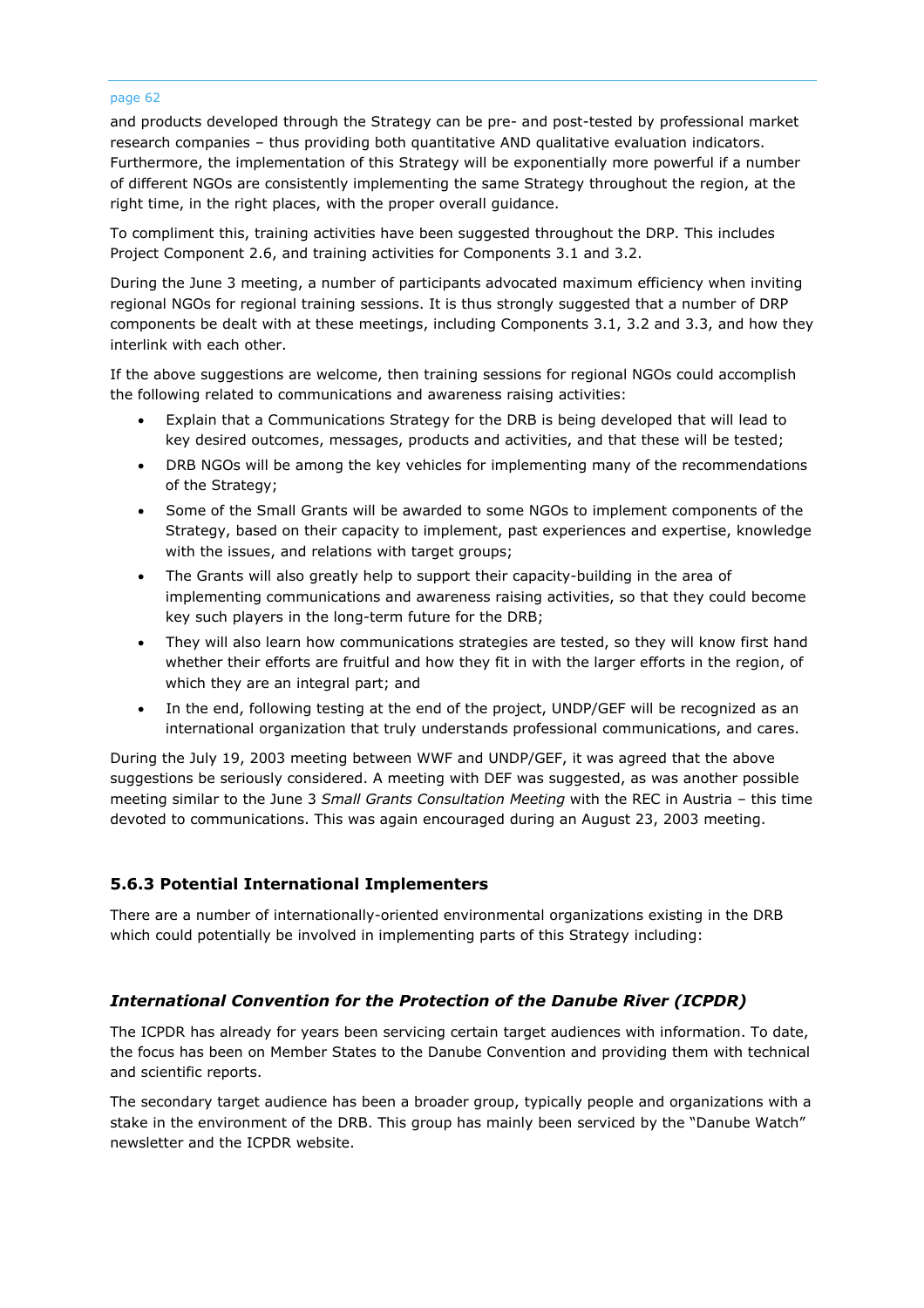The ICPDR is therefore in a position to assess its existing communications vehicles in relation to the suggestions of this strategy and fill any gaps. Some specific suggestions for ICPDR are to:

- Build a minimum communications capacity for itself and enhance its communications efforts, especially to become more of an Information Clearinghouse for the DRB;
- Plan and produce an ICPDR brochure which explains what the ICPDR is and does in a nontechnical and appealing manner;
- Re-align its existing website with this strategy; and
- Assess its *Danube Watch* newsletter.

### *WWF*

The WWF International Danube-Carpathian Programme (DCP) was contracted to manage this project given its extensive communications skills, experience and knowledge of the DRB region.

WWF is the only international NGO in the region, aside from the DEF, with a mandate specifically oriented towards protecting and improving the DRB, and communications is one of its six key strategies.

WWF DCP has a number of communications products and activities geared to the DRB including a website, numerous publications and Fact Sheets, and photo and video library. It has also conducted a number of issue-driven campaigns in the region.

### *UNDP/GEF*

As the donor for this project, UNDP/GEF is in a position to develop its own in-house implementing body for this strategy.

### *Regional Environmental Center for Central and Eastern Europe (REC)*

The REC has been involved with this project from the beginning as the organization managing the Small Grants for the project (Output 3.2). The REC could take on additional communications responsibilities given that it has both an international headquarters located in Hungary and Country Offices in all of the Danube countries in CEE. It also has extensive capacity with information production and exchange.

### *Danube Environment Forum (DEF)*

As noted earlier, the DRP already has links with Danube NGOs especially through DRP Output 3.1 – *Institutional Development of NGOs.* It is also envisioned that DEF NGOs will receive some of the Small Grants to be awarded through Output 3.2. While the national NGOs within DEF could take on some of the national implementation responsibilities for this Strategy, the DEF Secretariat might also be considered for its potential role in being the Coordinator.

### *UNEP*

UNEP is globally coordinating the *International Year of Freshwater 2003*. Opportunities most probably exist to link some of the suggestions of this Strategy with products and activities that UNEP has planned for this *Year*.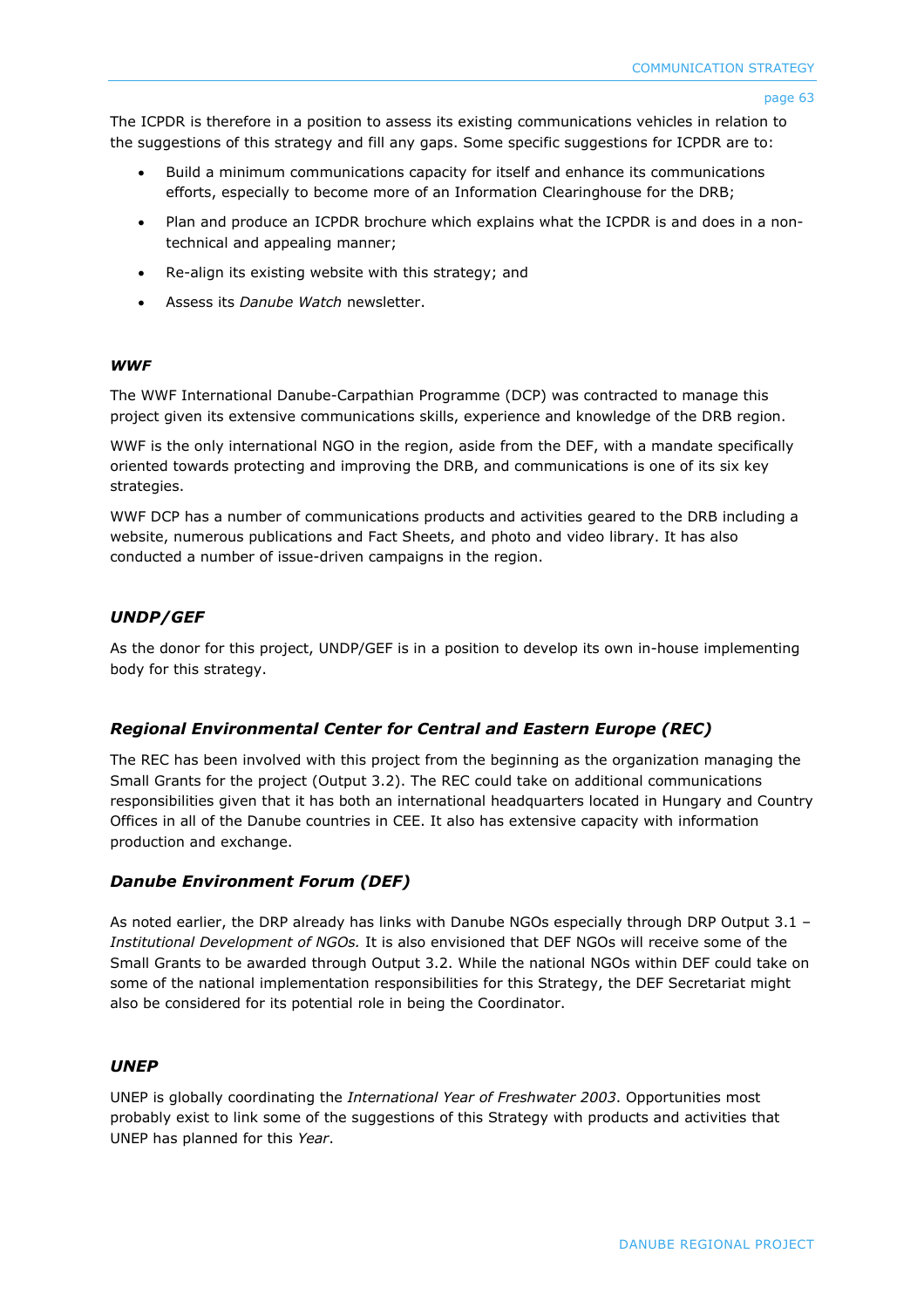# **6. Testing**

Testing is an option before messages and products go out (pre-testing) and after they have already gone out to target audiences (post-testing). Testing is ideally done by a professional market research company using representative samples of target audiences. Professionals can assist the Strategy implementers in defining the appropriate questions and sample audiences to be used in survey work.

# **6.1 Pre-testing**

Pre-testing of key messages is strongly suggested before they are incorporated within delivery mechanisms. Typically, the research should try to determine whether samples being tested are persuaded by the message to follow through with the desired action.

For example, for Outcome 2 (Increased general awareness of the DRB), testing will be very useful to determine whether the tone of the key message should be positive as suggested in this Strategy (i.e. Knowing about the DRB will help you to improve your environment) as opposed to being negative (i.e. There are numerous pollution problems in the DRB).

Pre-testing of delivery mechanisms (products and activities) is also encouraged. For example, sample target audiences can be shown draft brochure mock-ups to ascertain whether they achieve their desired effects or not. If not, the brochure can be modified before going through an expensive printing run.

It has been suggested in this Strategy that testing be used to define DRB information user needs and capabilities, especially for informing what should be incorporated into the DRB Information Clearinghouse.

Finally, it was also suggested to assess whether there have been any past or existing projects implemented to gauge or raise the awareness of farmers and related bodies in the DRB.

# **6.2 Post-testing**

This type of testing is done once the delivery mechanisms have been sent out to the target audiences, as opposed to testing samples before they have been released.

Samples of the target audiences are surveyed to answer the following main questions:

- Did you have contact with a specific product or activity?
- What was the message that came across to you?
- Did you like the message?
- Did the message convince you to act in a certain way?
- Did you act in that way?

For example, urban residents of Danube cities can be questioned as to whether they heard about the DRB International Art Competition, whether they applied, whether they attended any events, and if so, what message did they receive, did they like the event, and did they act differently afterwards.

Another example is to question DRP Working Group members as to whether they incorporated the DRP Communications Guidelines into their activities from the beginning and whether they felt this benefited their activity or not.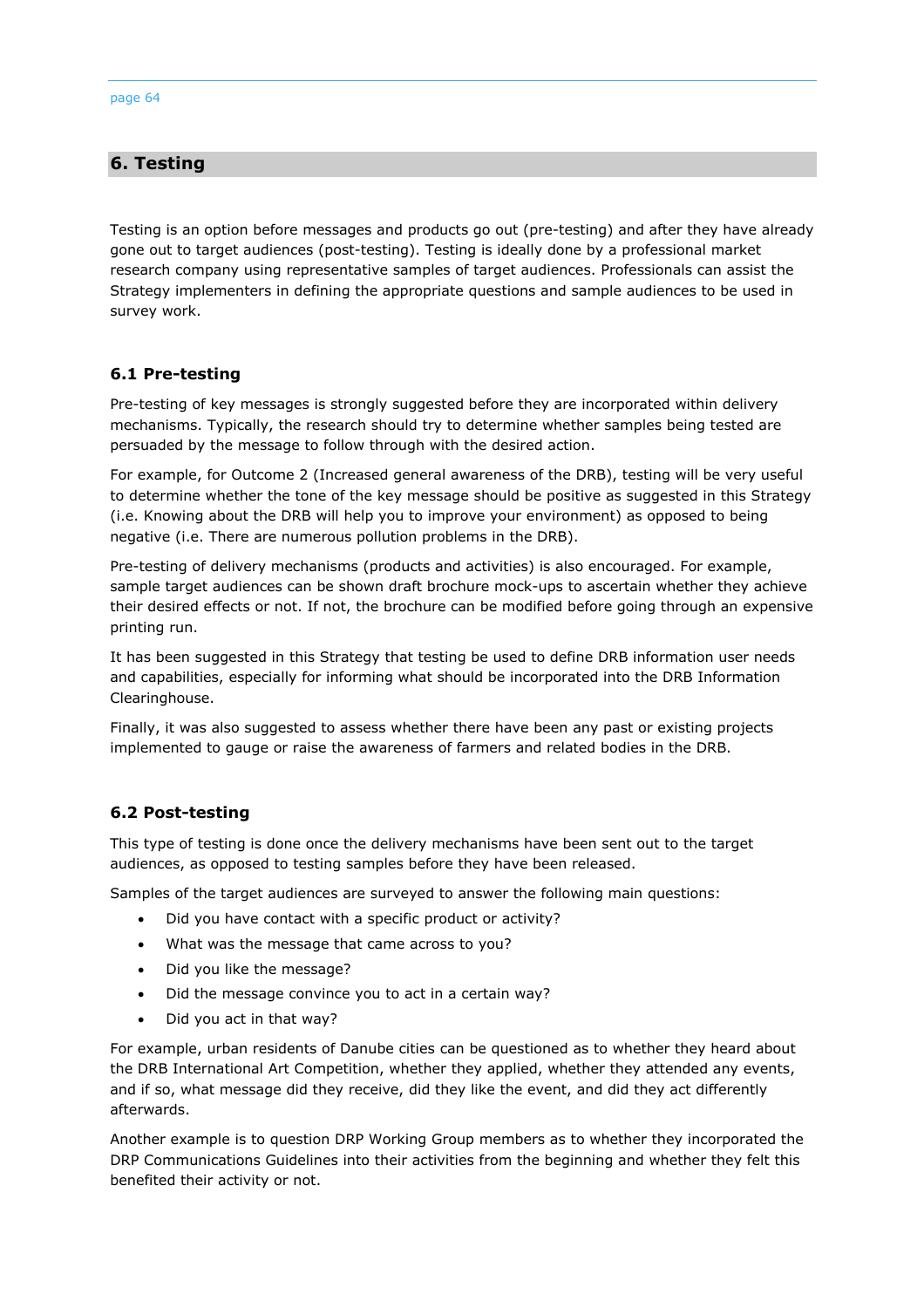# **7. Evaluation**

The Evaluation step will benefit significantly from the information provided through the previous Testing step. The testing will have revealed whether certain delivery mechanisms achieved their goals of getting the right message to the right people to get them to act the right way to achieve the desired outcomes of this strategy.

This Evaluation step will consolidate all post-testing results into overall conclusions about whether this Strategy was appropriate in achieving the overall desired outcomes for this project.

*More consideration could go into this step.*